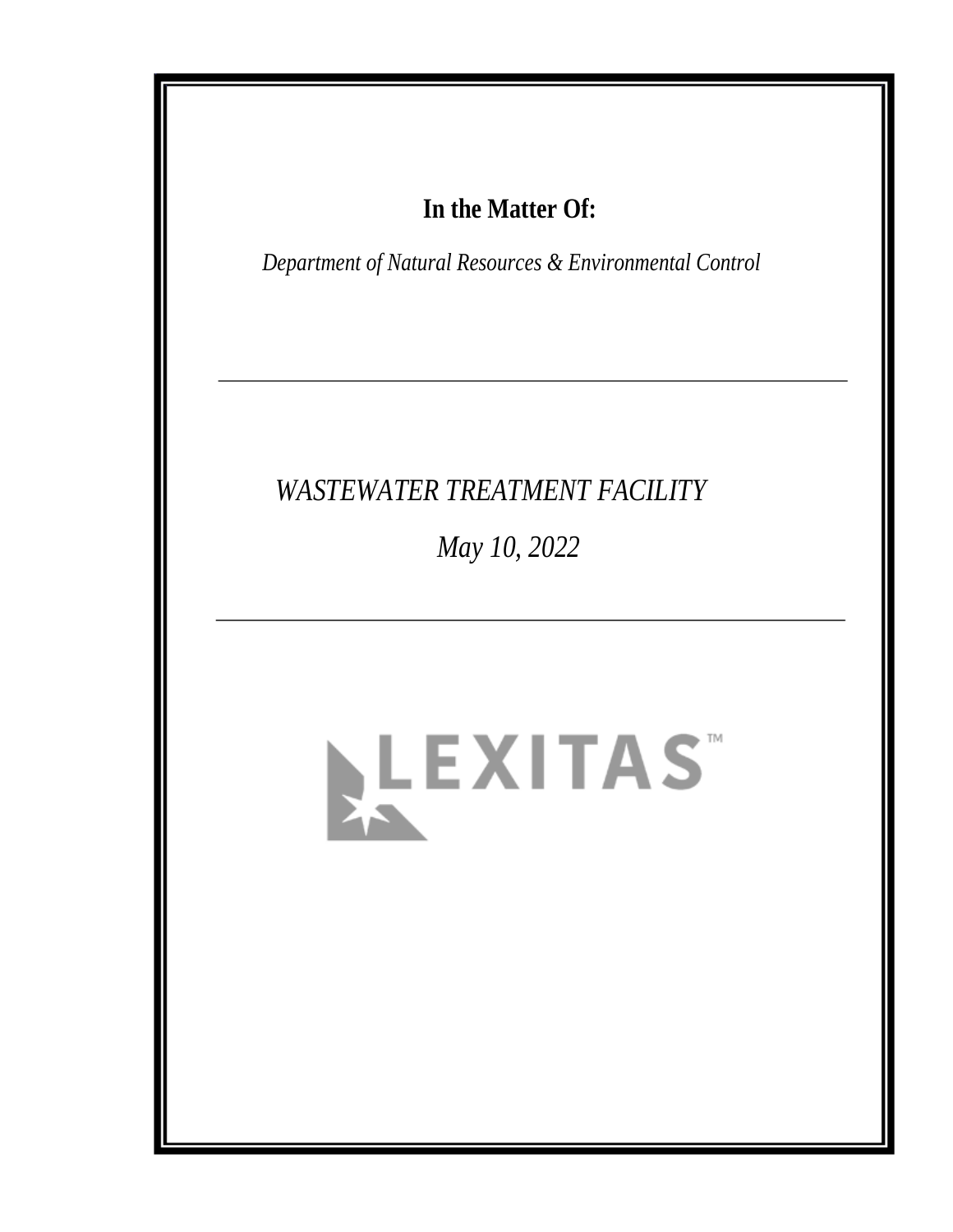1 1 | DEPARTMENT OF NATURAL RESOURCES & ENVIRONMENTAL CONTROL 2 | CF THE STATE OF DELAWARE ·3 4 | RE: Inland Bays Regional Wastewater Treatment Facility  $5 \mid$   $\cdots$   $\cdots$   $\cdots$   $\cdots$   $\cdots$   $\cdots$ 6 Virtual Public Hearing <sup>1</sup> 1-408-418-9388<br>The vent Number: 2334 080 1424 Event Number: 2334 080 1424 8 | Tuesday, May 10, 2022  $6:00 p.m.$ ·9 10· · · · · · · · · · ·.. .. .. .. .. .. 11 BEFORE: Lisa Vest, Hearing Officer 12 FOR THE DIVISION: Derrick Caruthers, DNREC 13 14 15 16 17 18· · · · · · · ·-- Transcript of Proceedings -- 19 20 21 | WILCOX & FETZER Registered Professional Reporters |<br>22 1330 King Street - Wilmington, Delaware 1330 King Street - Wilmington, Delaware 19801  $(302)$  655-0477 24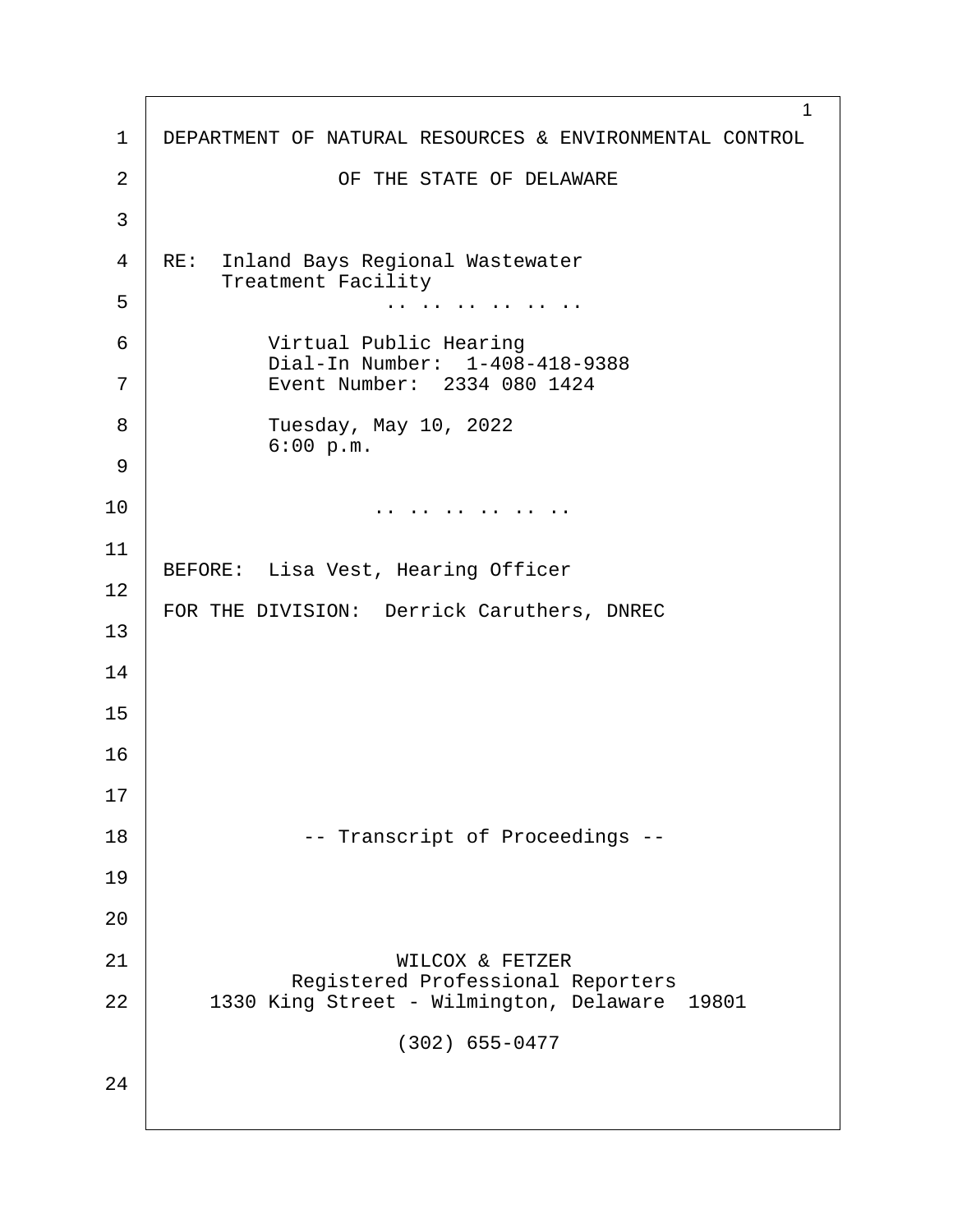2 1 | TABLE OF CONTENTS  $\begin{array}{ccc} 2 & \end{array}$  . Page  $3$  Introduction by Ms. Vest . . . . . . . . . . 3 4 Presentation by Derrick Caruthers . . . . . . 11 Entry of Exhibits 1 through 23 . . . . . . 20 ·5 Presentation by Applicants: 6 | Todd Lawson . . . . . . . . . . . . . . . . 22 Hans Medlarz . . . . . . . . . . . . . . . 24<br>7 Entry of Applicant's Exhibit 1 - Pg. 21 Entry of Applicant's Exhibit 1 - Pg. 21 8 | Public Comments: Donald Burdick . . . . . . . . . . . . . 37 9 Dr. Gerry Bell............... 42 Chris Nolte . . . . . . . . . . . . . . . 45 10 Conclusory Remarks by Ms. Vest. . . . . . . . 48 11 Certificate of Reporter . . . . . . . . . . . 51 12 13 14 15 16 17 18 19 20 21 22 23 24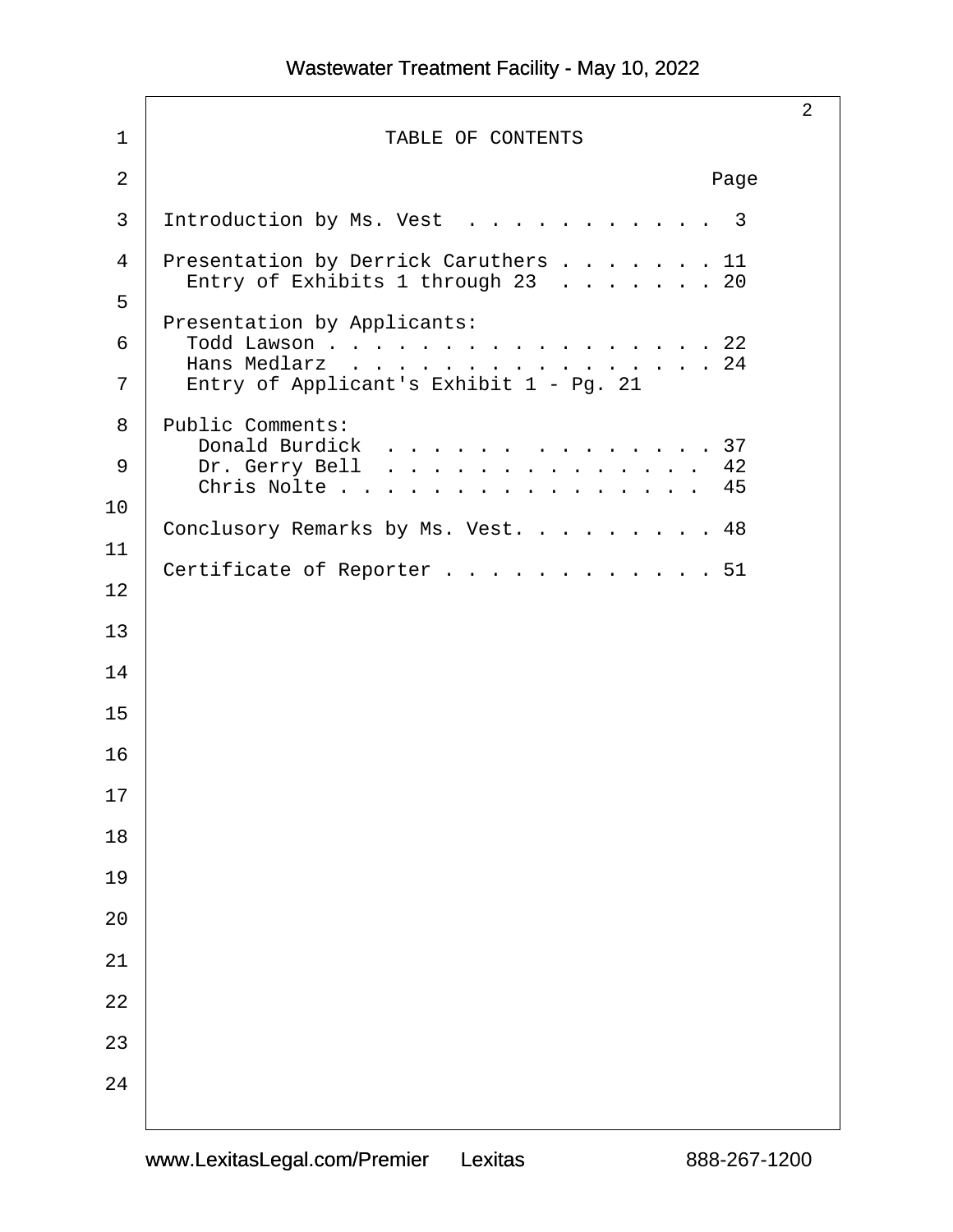<span id="page-3-0"></span>

| $\mathbf 1$ | MS. VEST: Good evening. I believe            |
|-------------|----------------------------------------------|
| 2           | that everyone is connected and ready, so we  |
| 3           | are going to go ahead and begin tonight's    |
| 4           | virtual public hearing.                      |
| 5           | I want to thank everybody for                |
| 6           | taking the time out of their busy schedules  |
| 7           | to attend and connect with us today.         |
| 8           | The date is Tuesday, May 10, 2022,           |
| 9           | and we are here this evening to provide the  |
| 10          | virtual platform for DNREC to conduct its    |
| 11          | public hearing on the pending permit of      |
| 12          | Sussex County for Construction and Operating |
| 13          | Permits for the Inland Bays Regional         |
| 14          | Wastewater Treatment Facility.               |
| 15          | For those of you that may not                |
| 16          | recognize me, my name is Lisa Vest, and      |
| 17          | Secretary Garvin has designated me to serve  |
| 18          | as the hearing officer for tonight's         |
| 19          | proceedings.                                 |
| 20          | I do have some introductory remarks          |
| 21          | before we get underway with the              |
| 22          | presentations.                               |
| 23          | Pursuant to DNREC's standard                 |
| 24          | hearing protocols, this hearing is, of       |
|             |                                              |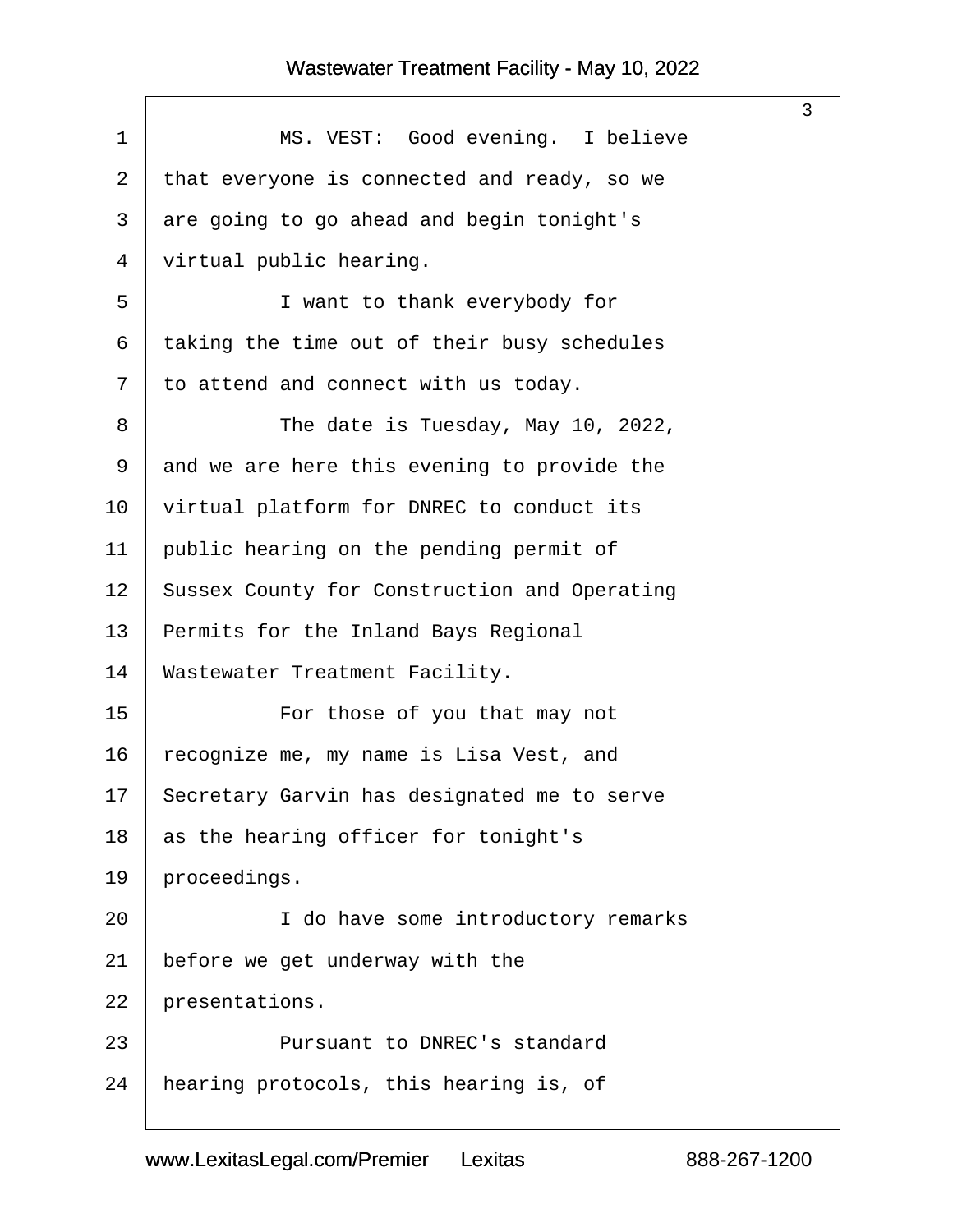$\mathsf{I}$ 

<span id="page-4-0"></span>

| $\mathbf{1}$   | course, being conducted virtually. No one is  |
|----------------|-----------------------------------------------|
| $\overline{2}$ | gathered together in the same room. Everyone  |
| 3              | is participating independently at their own   |
| $\overline{4}$ | respective locations.                         |
| 5              | While there are no physical sign-in           |
| 6              | sheets to document attendance tonight, the    |
| 7              | WebEx platform does generate a list of those  |
| 8              | who are virtually attending tonight, so the   |
| 9              | Department still maintains that record. And,  |
| 10             | again, I thank everyone for their interest in |
| 11             | being here.                                   |
| 12             | At the conclusion of these remarks,           |
| 13             | I will be turning the hearing over to         |
| 14             | representatives for both the Department and   |
| 15             | the Applicant so that both will make their    |
| 16             | presentations for the hearing record that's   |
| 17             | being generated in this case.                 |
| 18             | There is still a court reporter               |
| 19             | virtually present. She will prepare a         |
| 20             | verbatim transcript of the proceedings        |
| 21             | tonight pursuant to the statutory requirement |
| 22             | for DNREC to do so. And, as always, that      |
| 23             | transcript will be posted on the hearing      |
| 24             | webpage dedicated to this matter as soon as   |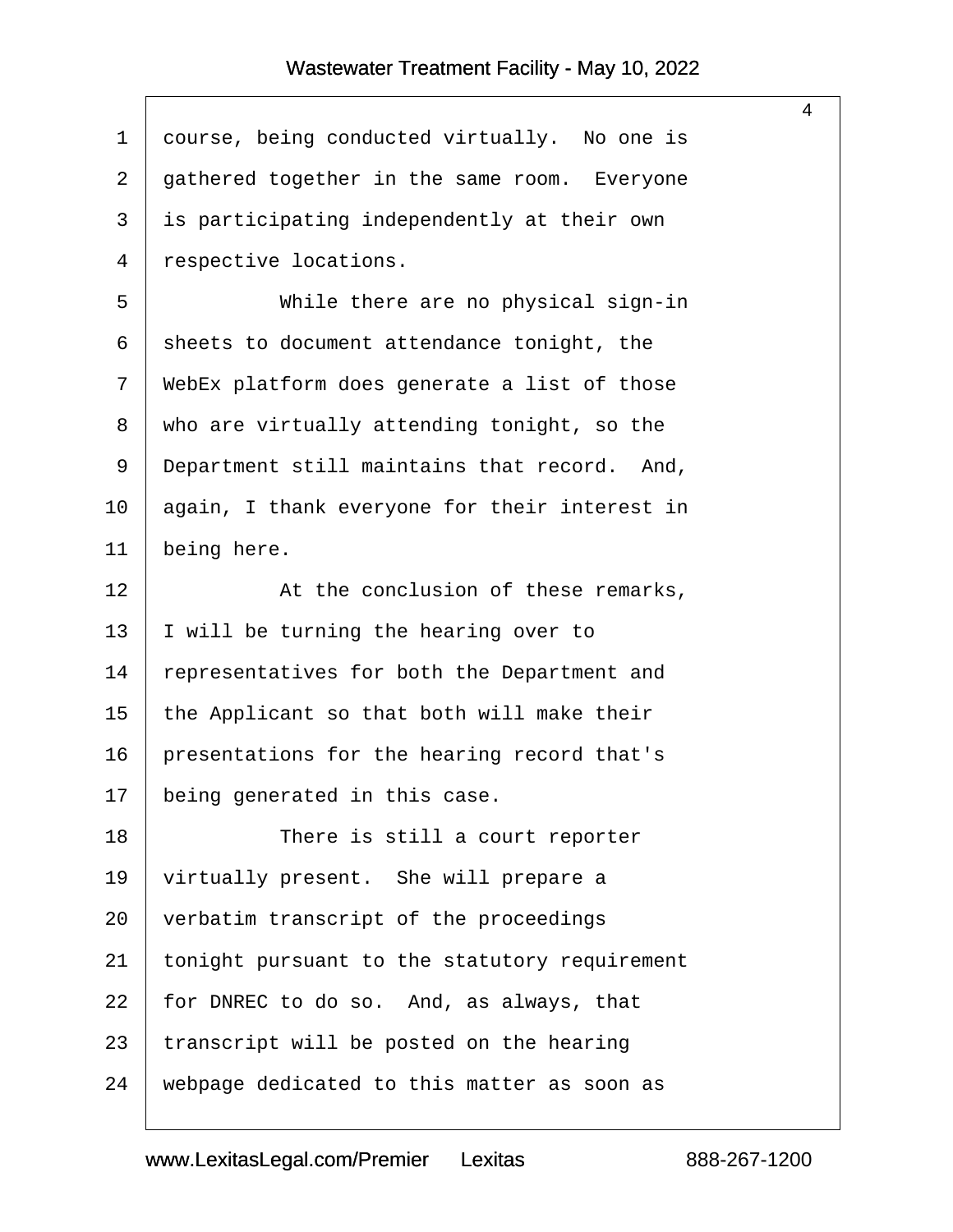<span id="page-5-0"></span>

| 1              | we receive it.                                |
|----------------|-----------------------------------------------|
| $\overline{2}$ | Following the presentations from              |
| 3              | both the Department and the Applicant, we     |
| 4              | will be accepting live comment tonight.       |
| 5              | Anyone that goes on DNREC's webpage will find |
| 6              | in the Administrative Law Section there is an |
| 7              | entire page devoted to preregistration.       |
| 8              | For anyone wishing to make live               |
| 9              | comment at any DNREC public hearing, it is a  |
| 10             | couple clicks, and you can be preregistered   |
| 11             | to be recognized to be heard at any of our    |
| 12             | public hearings.                              |
| 13             | We have six that have chosen to               |
| 14             | preregister to be heard. We will get a        |
| 15             | little bit more into detail once that time in |
| 16             | the proceedings tonight occurs, but, like I   |
| 17             | said, we do have six. Each will be given      |
| 18             | three minutes to speak.                       |
| 19             | And those comments are captured by            |
| 20             | the court reporter that's preparing the       |
| 21             | transcript of tonight's proceedings, and      |
| 22             | those comments are automatically a part of    |
| 23             | the hearing record generated in this matter.  |
| 24             | DNREC, of course, wishes to ensure            |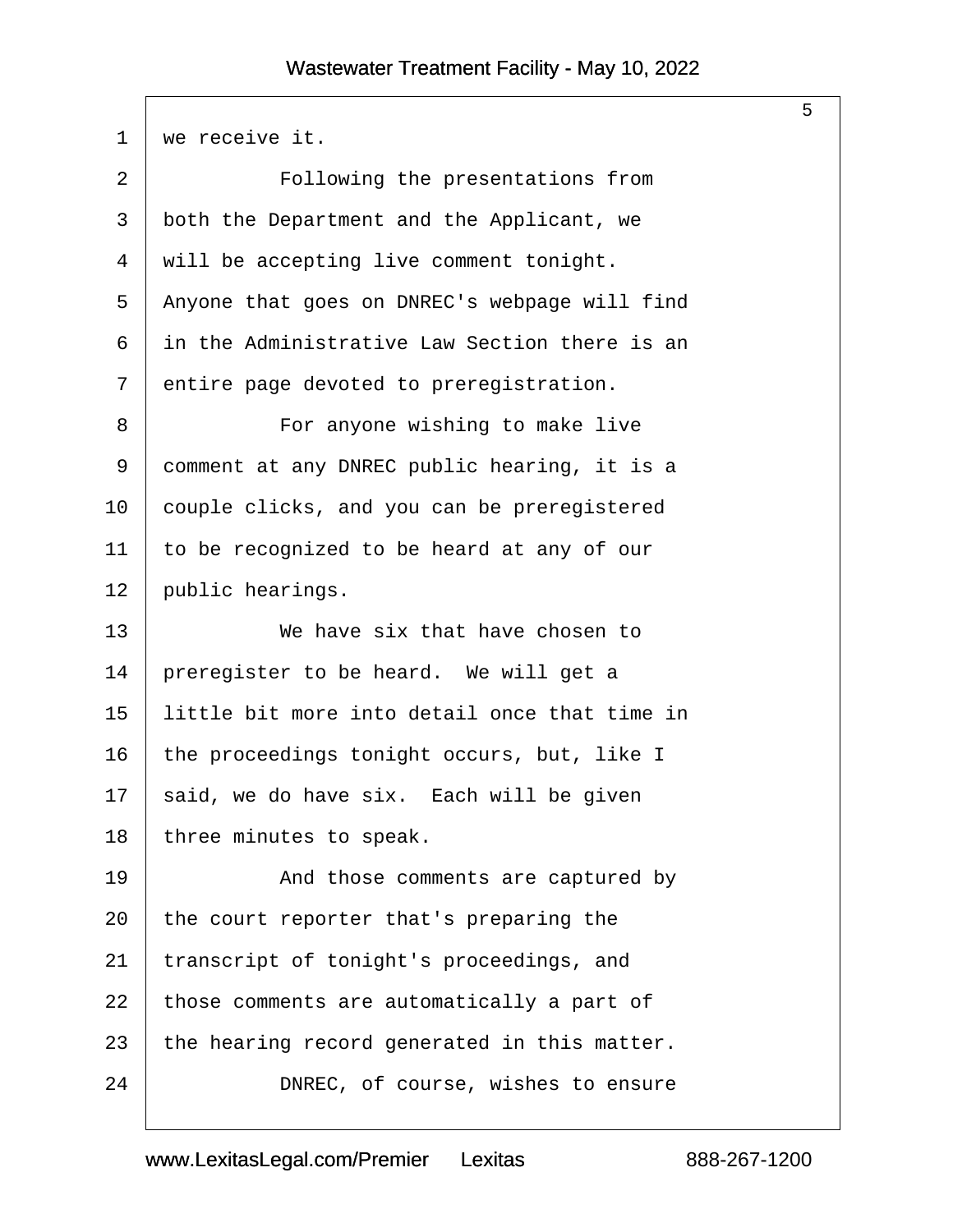$\sqrt{ }$ 

<span id="page-6-0"></span>

| 1  | that everyone that wishes to make a comment   |
|----|-----------------------------------------------|
| 2  | for the Secretary's review is enabled to be   |
| 3  | included. Therefore, as is the case with all  |
| 4  | of DNREC's hearings, the record will not      |
| 5  | close for public comment tonight, nor is it   |
| 6  | even going to close at the standard 15 days   |
| 7  | following the hearing.                        |
| 8  | Given the nature of tonight's                 |
| 9  | proceedings, the Department has extended the  |
| 10 | time period for public comment, so persons    |
| 11 | wishing to offer their written comments       |
| 12 | subsequent to tonight's event has all the way |
| 13 | through June 7th of 2022 to offer comment,    |
| 14 | should they wish to do so.                    |
| 15 | I would encourage those who are               |
| 16 | watching tonight to check out DNREC's webpage |
| 17 | for public hearings. Again, it's under the    |
| 18 | Administrative Law Section of our website for |
| 19 | more detail concerning this specific          |
| 20 | permitting matter.                            |
| 21 | All of the presentations that you             |
| 22 | will hear from watching tonight, along with a |
| 23 | lot of other documentation, such as the       |
| 24 | exhibits that are being proposed to be        |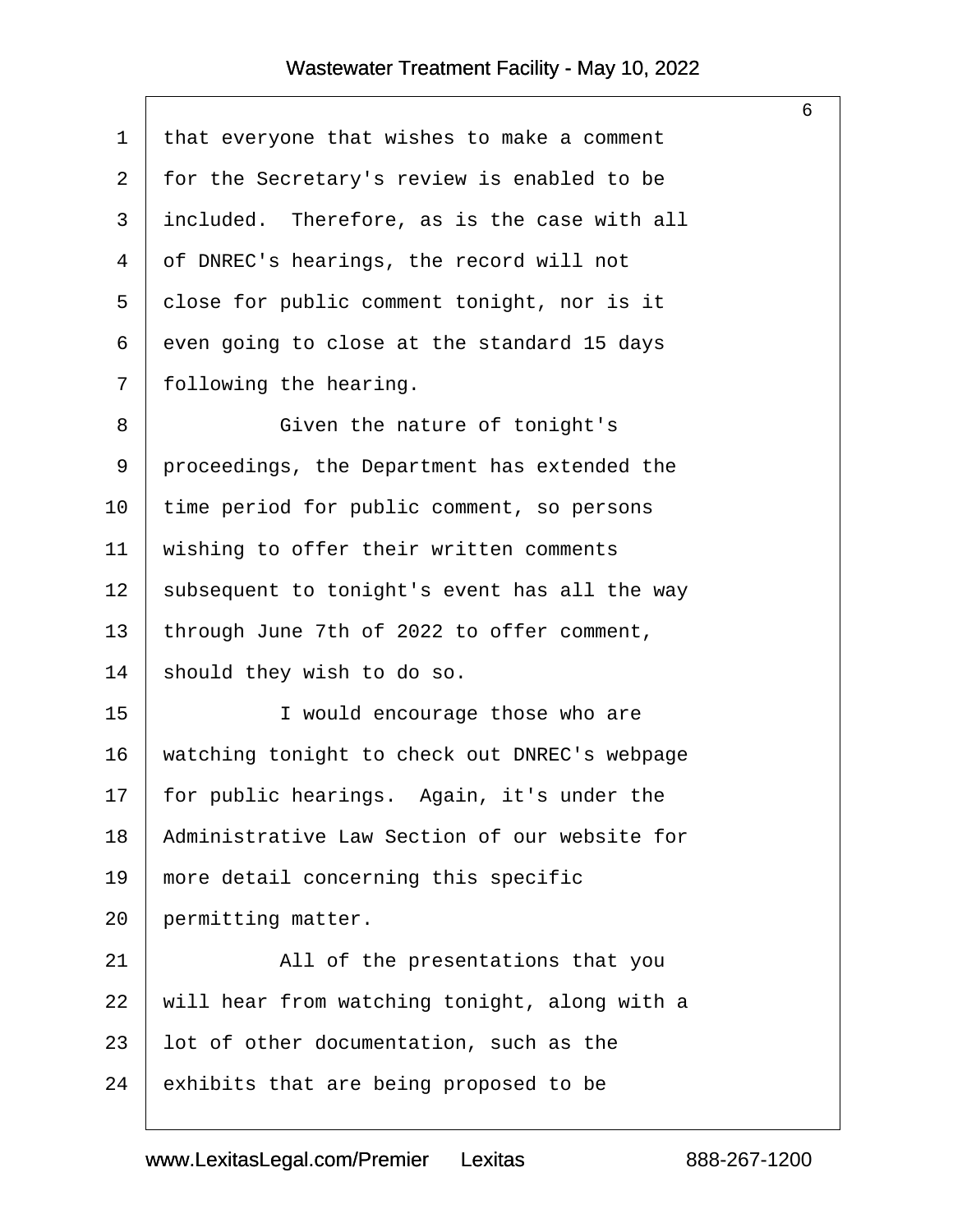<span id="page-7-0"></span>

| $\mathbf 1$ | entered into the record, they are all up      |
|-------------|-----------------------------------------------|
| 2           | there, they are posted on the hearing         |
| 3           | webpage, and the public can gain a wealth of  |
| 4           | information by checking that out.             |
| 5           | Of course, all mechanisms                     |
| 6           | previously available by which to offer        |
| 7           | comment remain. There is an electronic link   |
| 8           | right off of the hearing webpage, there is    |
| 9           | e-mail to DNRECHearingComments@delaware.gov   |
| 10          | and, of course, just plain old written United |
| 11          | States Postal Service.                        |
| 12          | Also, please be advised that the              |
| 13          | following protocols do remain in place for    |
| 14          | all DNREC public hearings:                    |
| 15          | Number 1: All comment received                |
| 16          | must be limited solely to the subject matter  |
| 17          | of tonight's hearing. All comments pertinent  |
| 18          | to the subject matter of this virtual hearing |
| 19          | are incorporated into the record that is      |
| 20          | being generated in this matter.               |
| 21          | Number 2: As I have previously                |
| 22          | mentioned, in order to ensure that everyone   |
| 23          | who wishes to offer comment for the           |
| 24          | Secretary's consideration is fully            |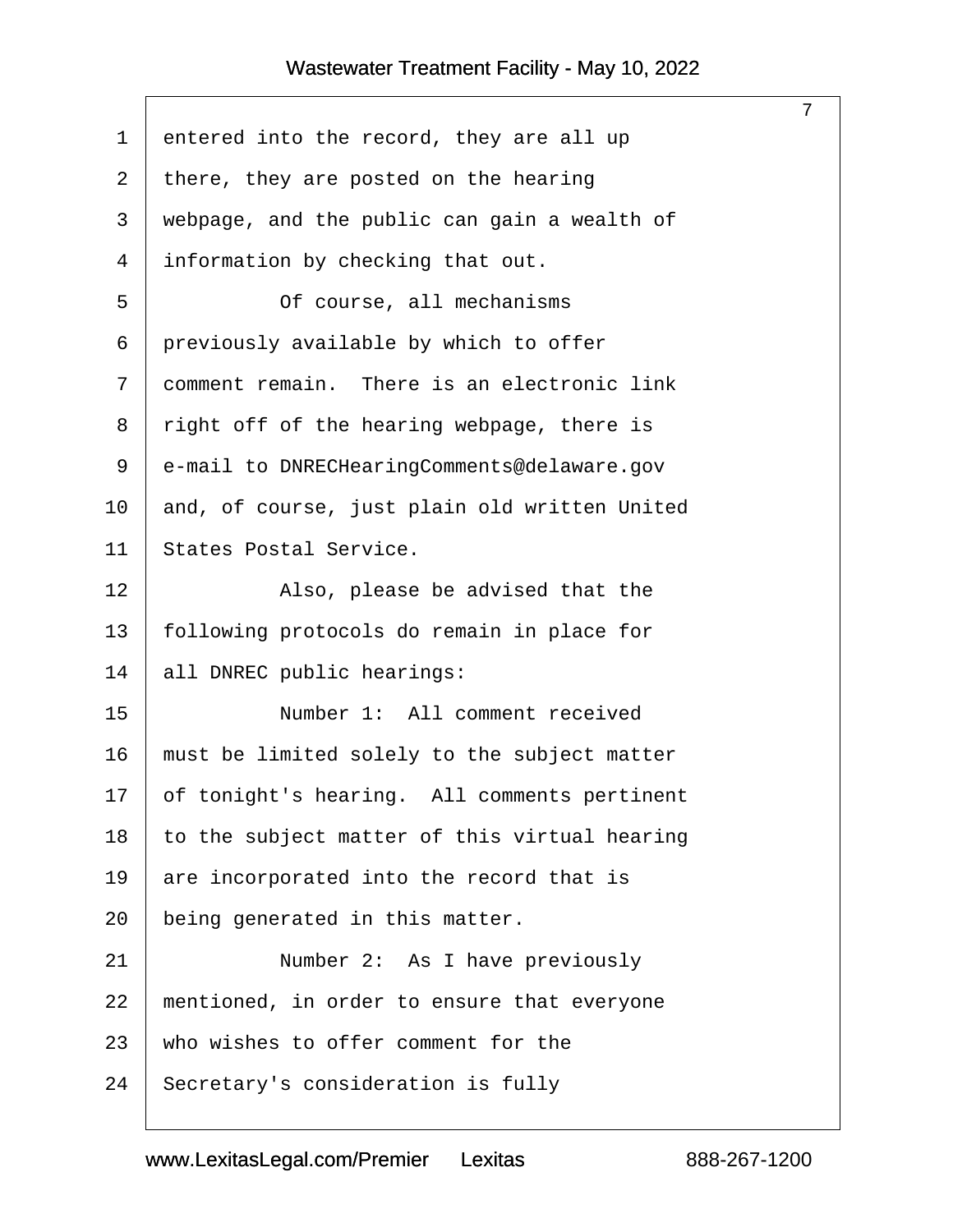$\sqrt{2}$ 

<span id="page-8-0"></span>

| $\mathbf 1$    | accommodated, the record shall remain open    |
|----------------|-----------------------------------------------|
| $\overline{a}$ | for receipt of comment through June 7, 2022.  |
| $\mathfrak{Z}$ | Number 3: There is only one                   |
| $\overline{4}$ | authentic record of the proceeding tonight,   |
| 5              | and it is the official court reporter's       |
| 6              | verbatim transcript, which again will be      |
| 7              | posted on the hearing webpage once it has     |
| 8              | been received.                                |
| 9              | Number 4: The statutory purpose of            |
| 10             | tonight's hearing is to build the record with |
| 11             | regard to these proposed permitting matters.  |
| 12             | A record, consisting of the transcript of the |
| 13             | hearing tonight, all written comments         |
| 14             | received, all exhibits, and eventually the    |
| 15             | Hearing Officer's Report, will be collected   |
| 16             | and reviewed by Secretary Garvin. The         |
| 17             | Secretary will then ultimately issue an order |
| 18             | following his review process, and that order  |
| 19             | will contain his decision on the matter and   |
| 20             | the reasons therefor.                         |
| 21             | Number 5: Lastly, it is very                  |
| 22             | important to note that no decision has been   |
| 23             | made by the Department at this point, nor     |
| 24             | will any decision be made tonight with regard |
|                |                                               |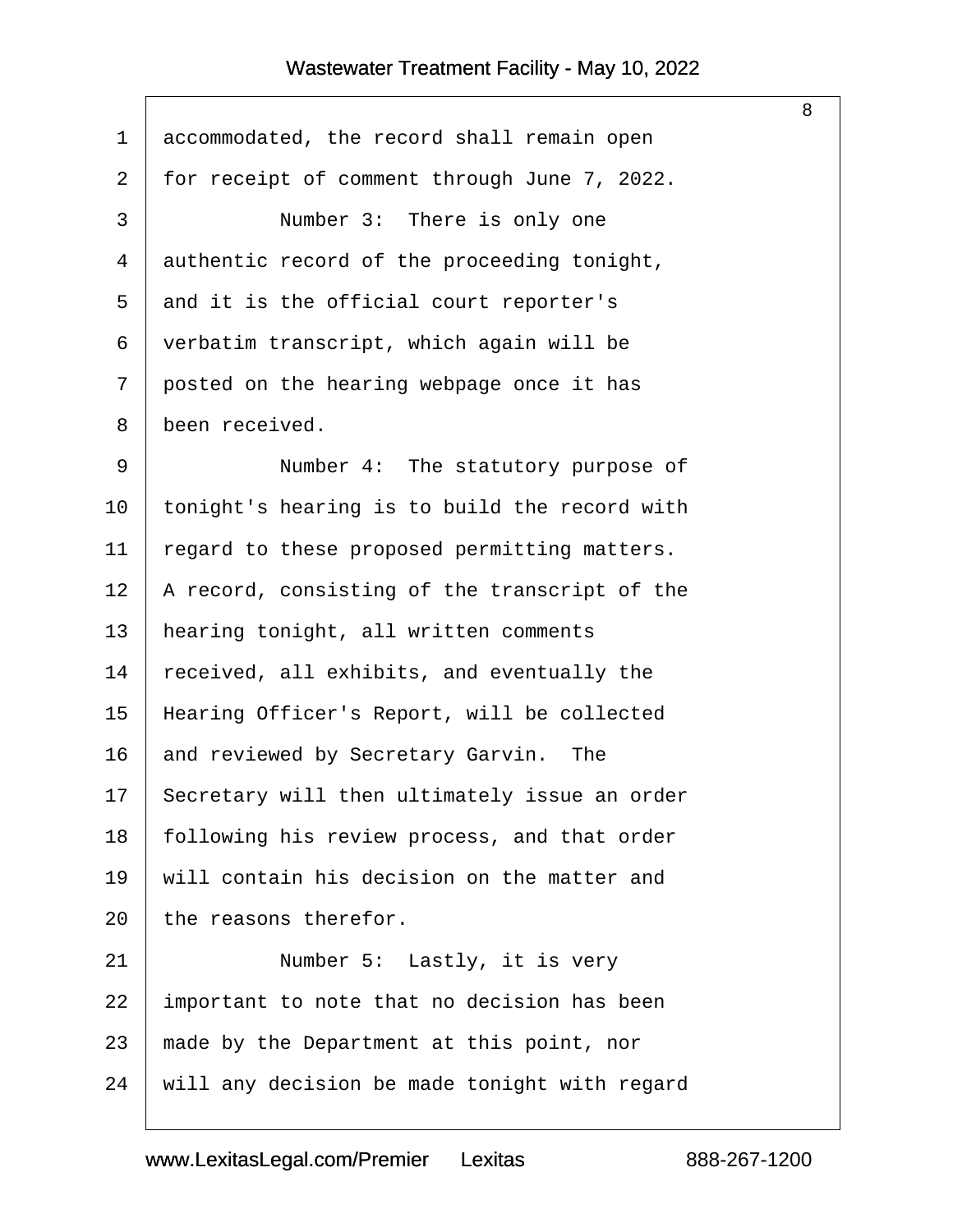<span id="page-9-0"></span>

| to these pending permitting matters.          |
|-----------------------------------------------|
| Again, the record remains open                |
| through June 7th so that members of the       |
| public have ample opportunity to offer        |
| comment for the Secretary's consideration,    |
| should they wish to do so.                    |
| Comments may be submitted through a           |
| comment form link on the hearing page, via    |
| e-mail to DNRECHearingComments@Delaware gov,  |
| or via the United States Postal Service at    |
| the physical address for DNREC indicated on   |
| the hearing page and the public notices that  |
| have been previously issued regarding this    |
| matter.                                       |
| It should be noted that written               |
| comments to DNREC may not be submitted on any |
| social media platforms such as Twitter,       |
| Facebook, YouTube, or standardized text       |
| messaging.                                    |
| And, lastly, please remember that             |
| all comment, whether it has already been      |
| received in writing by the Department prior   |
| to tonight, whether it comes in verbally as   |
| the six members of the public that have       |
|                                               |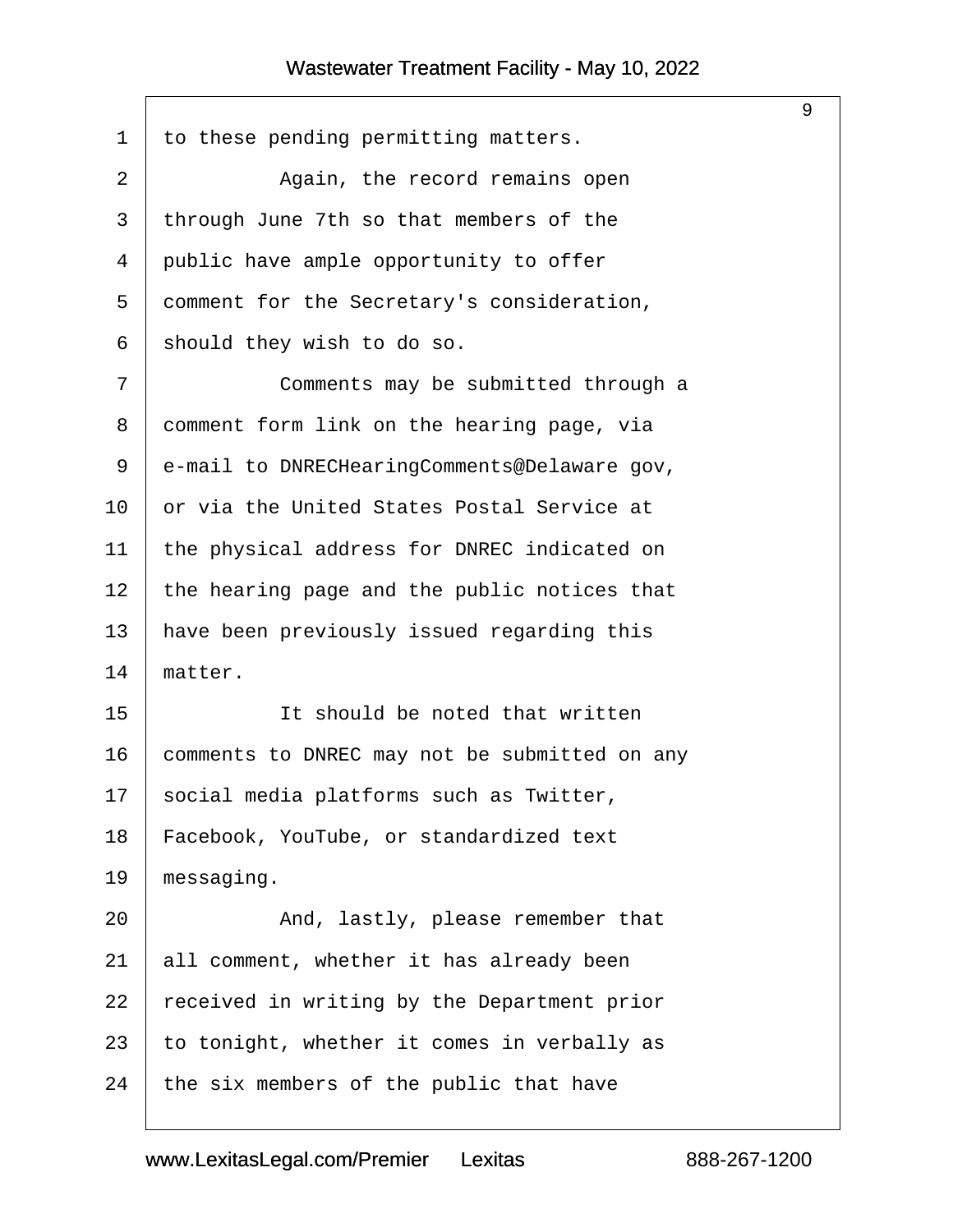$\sqrt{ }$ 

<span id="page-10-0"></span>

|                                               | 10 <sup>°</sup> |
|-----------------------------------------------|-----------------|
| preregistered to do so will offer, or whether |                 |
| it comes in in written format between now and |                 |
| the point where the comment period closes on  |                 |
| June 7th, as long as it is pertinent to the   |                 |
| subject matter related to this particular     |                 |
| hearing, which, of course, is the Inland Bays |                 |
| permitting matter, all comment bears the      |                 |
| exact same weight, all is incorporated into   |                 |
| the record, and all will be considered        |                 |
| equally by the Secretary prior to his making  |                 |
| a final decision in this matter.              |                 |
| As I said, the ultimate decision              |                 |
| regarding this permitting action is made by   |                 |
| Secretary Garvin, and this formal legal       |                 |
| proceeding tonight acts as a mechanism to     |                 |
| enable the Department to thoroughly vet this  |                 |
| matter to the public and to remind the public |                 |
| of the various ways by which comment can be   |                 |
| submitted to the Department for the           |                 |
| Secretary's consideration.                    |                 |
| That being said, I am now going to            |                 |
| turn the floor, as it were, over to           |                 |
| Department staff. We have Derrick Caruthers   |                 |
| from the Division of Water, and he will be    |                 |
|                                               |                 |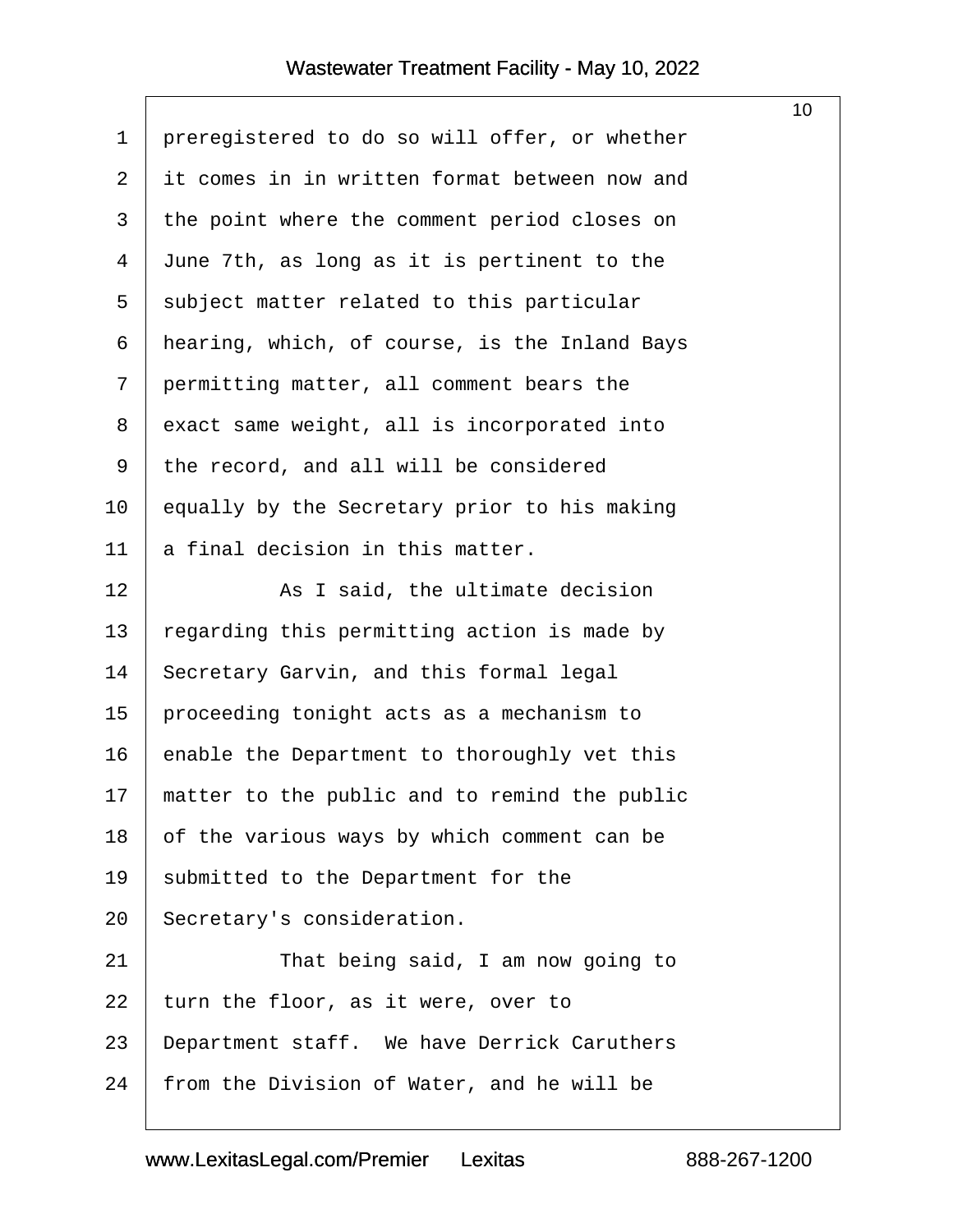$\sqrt{ }$ 

<span id="page-11-0"></span>

|                |                                               | 11 |
|----------------|-----------------------------------------------|----|
| $\mathbf 1$    | offering a brief presentation regarding this  |    |
| $\overline{2}$ | action. So Derrick, when you are ready, you   |    |
| 3              | may proceed.                                  |    |
| 4              | MR. CARUTHERS: Thank you, Lisa.               |    |
| 5              | Sussex County is currently authorized to      |    |
| 6              | operate and maintain the Inland Bays Regional |    |
| 7              | Wastewater Treatment Facility under State     |    |
| 8              | Permit 359141-05.                             |    |
| 9              | The operation of the facility is              |    |
| 10             | divided into phases. Phase one was finished   |    |
| 11             | in 2010 and involved the upgrading of the     |    |
| 12             | wastewater treatment facility to include      |    |
| 13             | biological nutrient removal process.          |    |
| 14             | Sussex County has provided                    |    |
| 15             | application materials for the proposed phase  |    |
| 16             | two activities, which include upgrading the   |    |
| 17             | treatment facility to increase treatment and  |    |
| 18             | disposal capacity, expanding the number of    |    |
| 19             | spray irrigation and disposal areas,          |    |
| 20             | constructing a wetland for a nutrient         |    |
| 21             | reduction demonstration and research project, |    |
| 22             | and distributing treated wastewater to        |    |
| 23             | farmers for beneficial reuse.                 |    |
| 24             | The purpose of this presentation is           |    |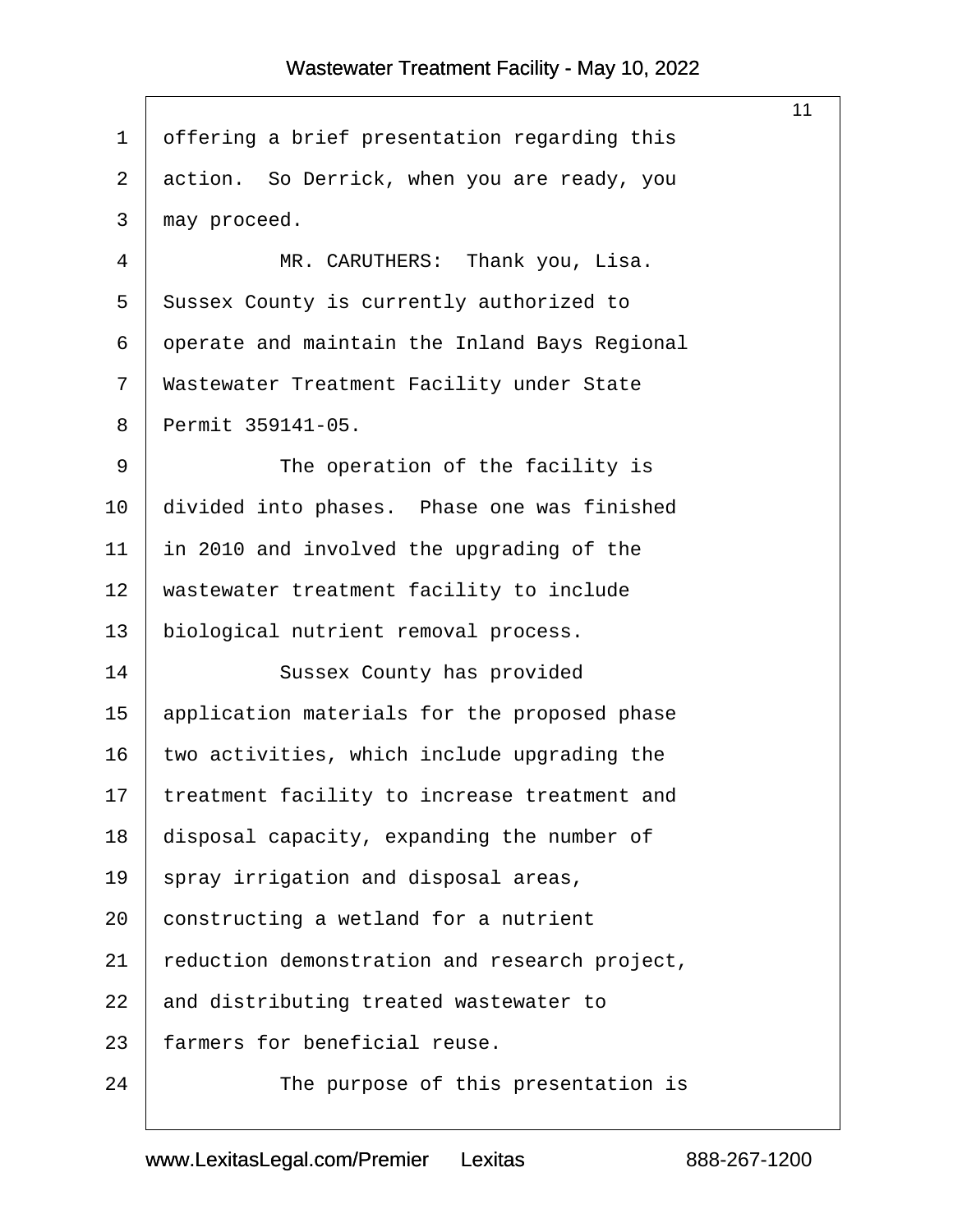<span id="page-12-0"></span>

|                |                                               | 12 <sup>°</sup> |
|----------------|-----------------------------------------------|-----------------|
| $\mathbf 1$    | to provide an overview of the phase two       |                 |
| 2              | application and, if approved, the proposed    |                 |
| 3              | construction and operation permits that would |                 |
| $\overline{4}$ | follow.                                       |                 |
| 5              | The facility is currently $--$ um, as         |                 |
| 6              | previously stated, Sussex County operates the |                 |
| 7              | Inland Bays Regional Wastewater Treatment     |                 |
| 8              | facility under an existing operations permit. |                 |
| 9              | The facility is permitted to                  |                 |
| 10             | receive wastewater from Sussex County's       |                 |
| 11             | wastewater service areas for treatment and    |                 |
| 12             | disposal onto spray irrigation fields.        |                 |
| 13             | The average daily flow of treated             |                 |
| 14             | effluent received at the facility is          |                 |
| 15             | 1.5 million gallons per day, or MGD, with a   |                 |
| 16             | peak of 2 MGD.                                |                 |
| 17             | The treated effluent is stored in             |                 |
| 18             | two synthetic-lined lagoons prior to being    |                 |
| 19             | discharged onto approximately 432.5 acres of  |                 |
| 20             | spray disposal fields. The fields are         |                 |
| 21             | County-owned agricultural fields located      |                 |
| 22             | around the wastewater treatment facility.     |                 |
| 23             | The disposal system's current                 |                 |
| 24             | design capacity is 2.65 MGD.                  |                 |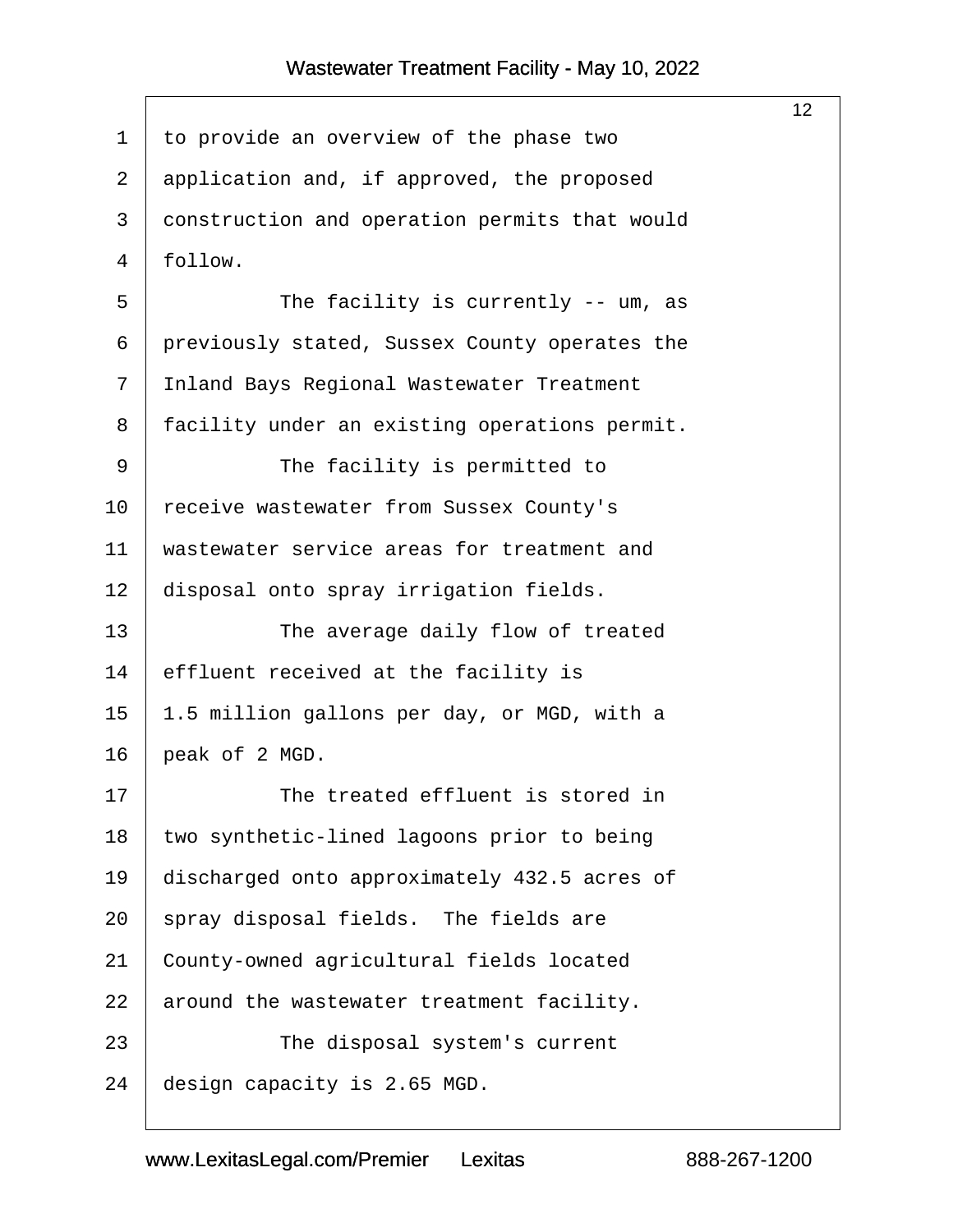<span id="page-13-0"></span>

|             |                                               | 13 |
|-------------|-----------------------------------------------|----|
| $\mathbf 1$ | The current permit includes                   |    |
| 2           | operational, monitoring, and reporting        |    |
| 3           | requirements, as well as effluent limitations |    |
| 4           | that are designed to protect the health -- to |    |
| 5           | protect human health and the environment.     |    |
| 6           | This is a map of the current                  |    |
| 7           | facility that shows the spray irrigation      |    |
| 8           | fields outlined in yellow, along with         |    |
| 9           | monitoring well network that includes         |    |
| 10          | monitoring wells, lysimeters, and observation |    |
| 11          | wells.                                        |    |
| 12          | The Department received an                    |    |
| 13          | application for a phase two construction      |    |
| 14          | permit. This application proposes activities  |    |
| 15          | associated with the upgrades and expansion of |    |
| 16          | the wastewater treatment and disposal system. |    |
| 17          | They include new screening and grit           |    |
| 18          | facilities, a new aeration lagoon             |    |
| 19          | distribution box, expansion of the Biolac     |    |
| 20          | aeration treatment system, two new            |    |
| 21          | clarifiers, expanding the pump and blower     |    |
| 22          | building, expanding the sludge pump building, |    |
| 23          | a new effluent filtration facility, pump      |    |
| 24          | station and effluent distribution             |    |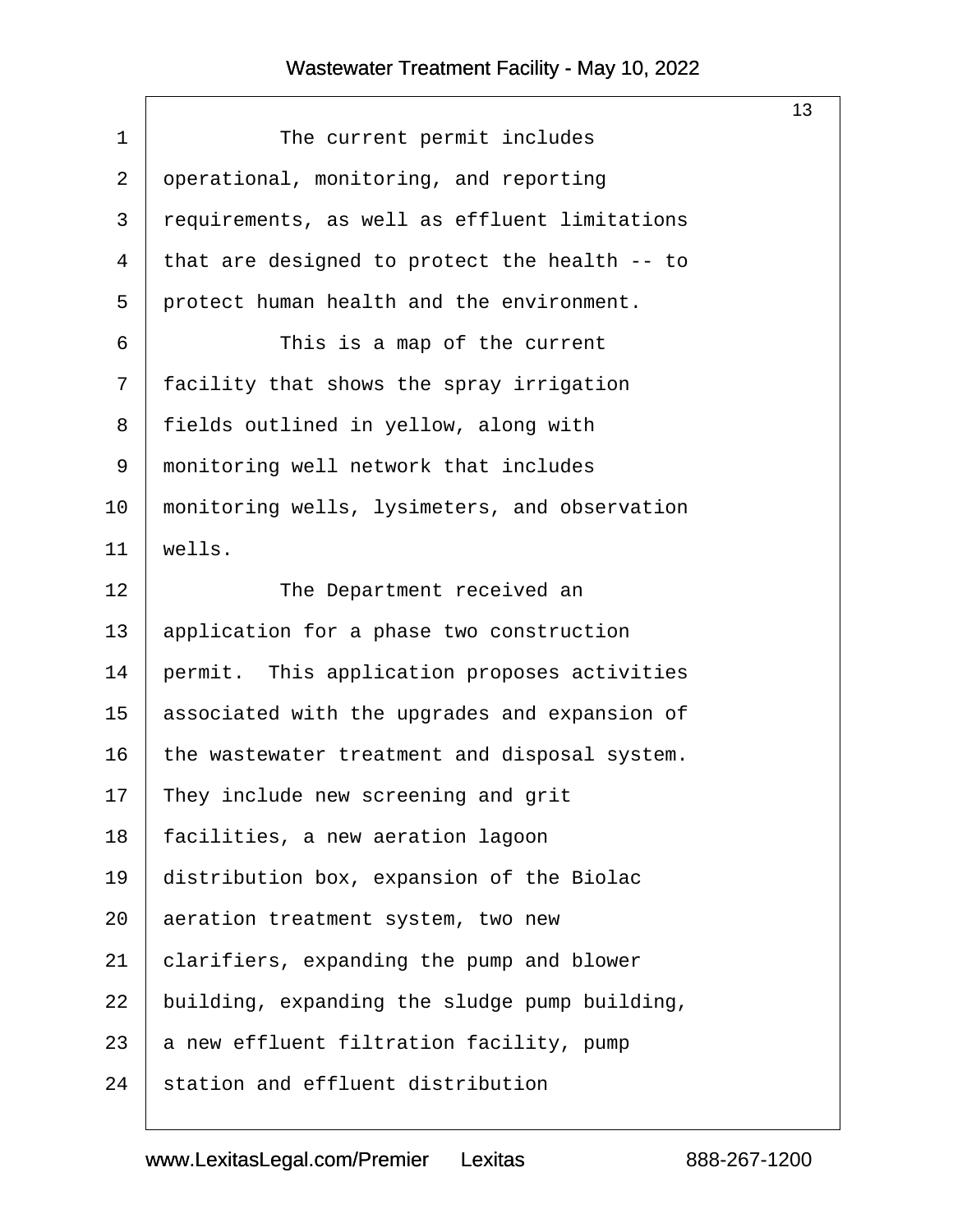<span id="page-14-0"></span>

|                |                                               | 14 |
|----------------|-----------------------------------------------|----|
| $\mathbf 1$    | infrastructure, and expansion of County-owned |    |
| $\overline{2}$ | forested land.                                |    |
| 3              | The upgrades and expansion would              |    |
| 4              | increase the treatment and disposal capacity  |    |
| 5              | of the existing regional facility to meet the |    |
| 6              | County's current and future needs.            |    |
| 7              | The County has proposed expansion,            |    |
| 8              | infrastructure expansion, to allow the        |    |
| 9              | distribution of treated wastewater to nearby  |    |
| 10             | farmers for beneficial reuse.                 |    |
| 11             | And the application includes a                |    |
| 12             | submerged gravel wetland research and         |    |
| 13             | demonstration project that is designed to     |    |
| 14             | identify the effectiveness of constructed     |    |
| 15             | wetland systems to remove nutrients for the   |    |
| 16             | remediation of local groundwater, improve     |    |
| 17             | wastewater quality prior to disposal, and     |    |
| 18             | serve as an innovative and alternative method |    |
| 19             | to wastewater storage.                        |    |
| 20             | The Department has drafted a phase            |    |
| 21             | two construction permit and an operation      |    |
| 22             | permit for renewal and modification.          |    |
| 23             | If approved, both of the permits              |    |
| 24             | would be issued in accordance with provisions |    |
|                |                                               |    |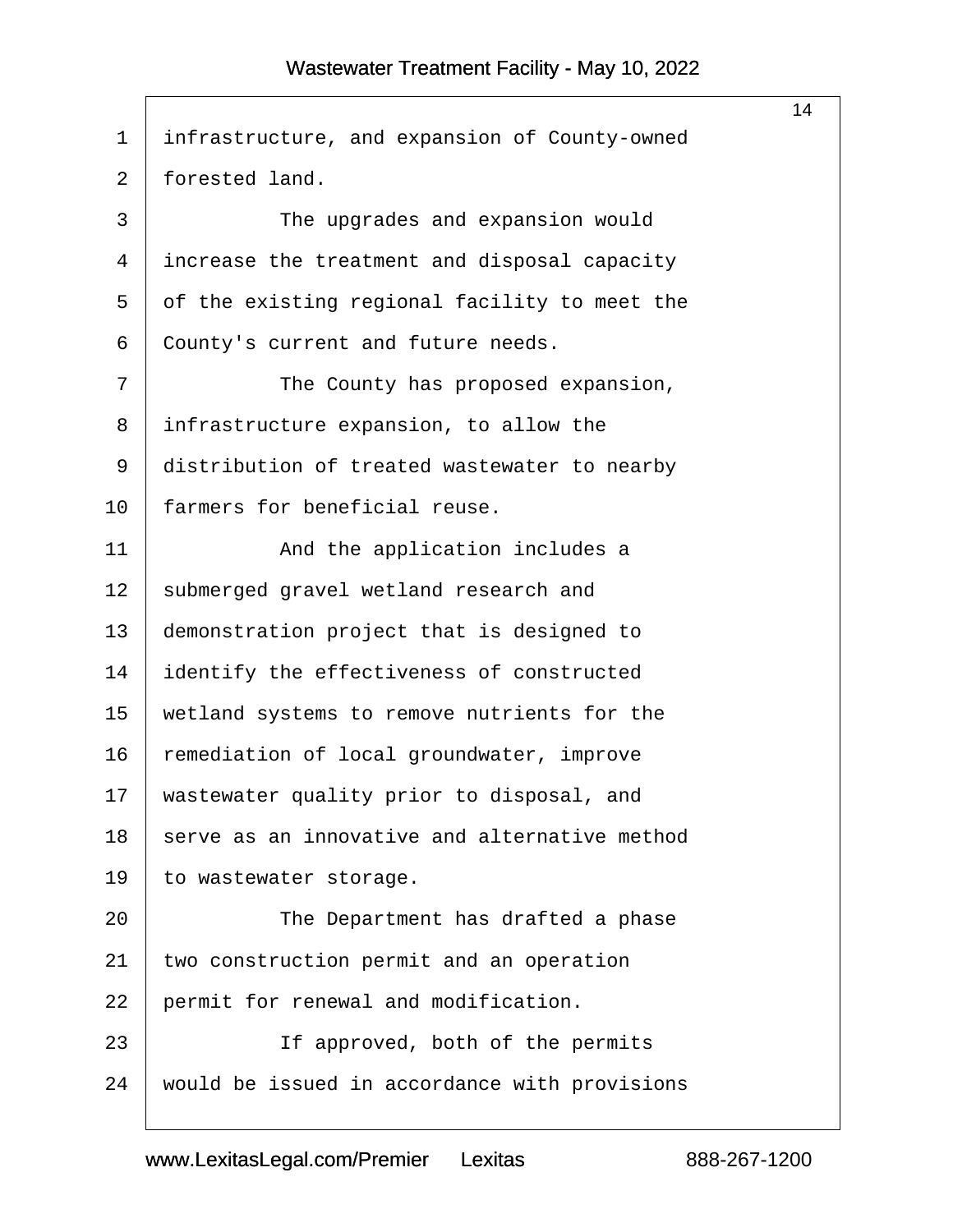<span id="page-15-0"></span>

|                |                                               | 15 <sub>15</sub> |
|----------------|-----------------------------------------------|------------------|
| $\mathbf 1$    | of Chapter 60 in the regulations, covering    |                  |
| $\overline{2}$ | design installation and operation of on-site  |                  |
| 3              | wastewater treatment and disposal systems.    |                  |
| 4              | The permits would include effluent            |                  |
| 5              | limitations, operational, monitoring, and     |                  |
| 6              | reporting requirements, and other conditions  |                  |
| 7              | designed to ensure the protection of public   |                  |
| 8              | health and the environment.                   |                  |
| 9              | The proposed draft construction               |                  |
| 10             | permit would require the permittee to notify  |                  |
| 11             | the Department at least 15 days prior to the  |                  |
| 12             | intent to initiate construction.              |                  |
| 13             | All systems must be constructed and           |                  |
| 14             | installed by a DNREC-licensed Class E.4       |                  |
| 15             | system contractor. The design engineer must   |                  |
| 16             | also periodically review the construction     |                  |
| 17             | work to ensure the construction is in         |                  |
| 18             | accordance with the design specifications.    |                  |
| 19             | Proper construction or installation           |                  |
| 20             | of the components of the treatment and        |                  |
| 21             | disposal system shall be certified in writing |                  |
| 22             | by the design engineer and the manufacturer's |                  |
| 23             | representative prior to the startup of the    |                  |
| 24             | wastewater treatment facility.                |                  |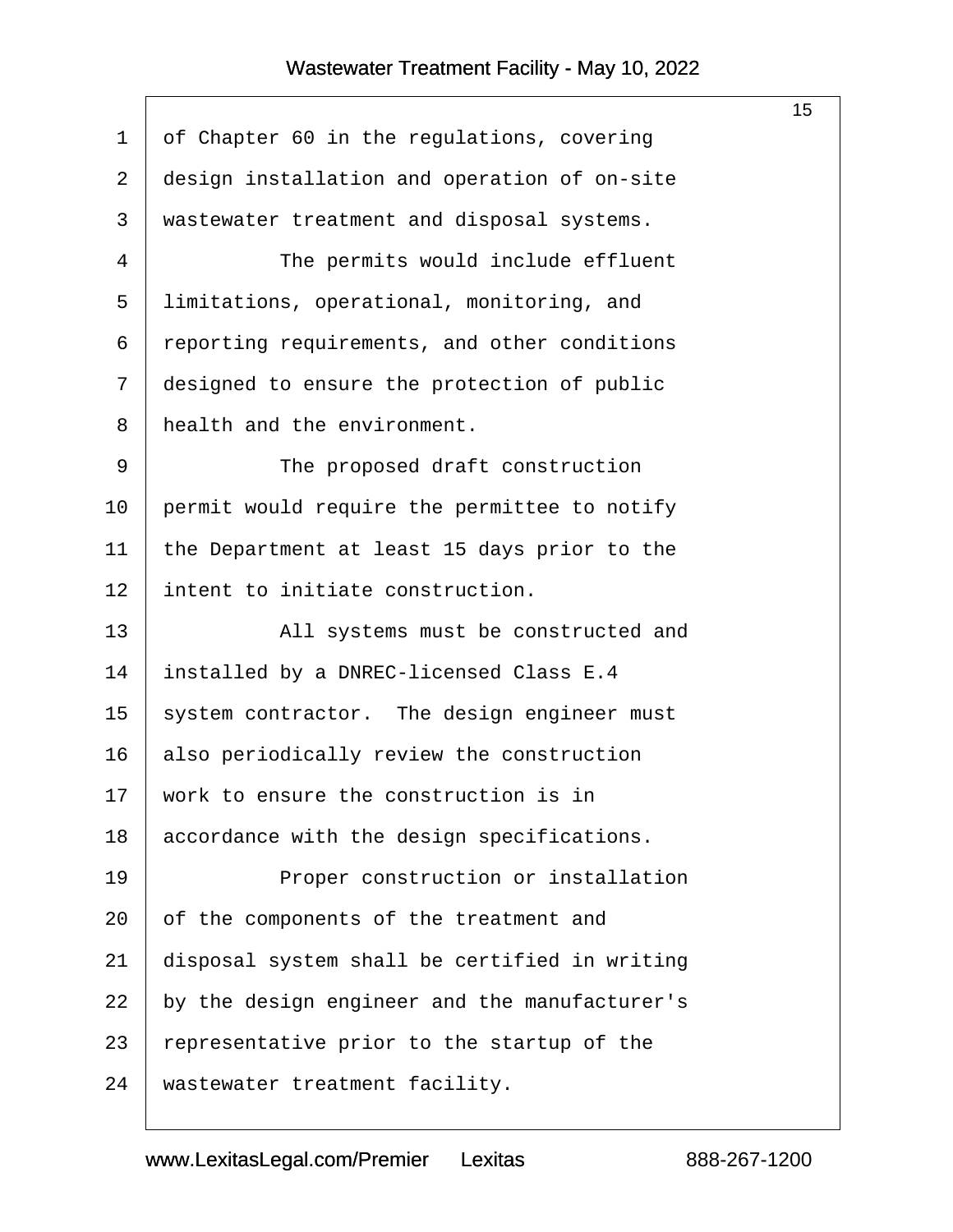<span id="page-16-0"></span>

|         |                                               | 16 |
|---------|-----------------------------------------------|----|
| 1       | Department staff are also                     |    |
| 2       | authorized to perform inspections during      |    |
| 3       | construction activities and perform the final |    |
| 4       | inspection and system test upon completion of |    |
| 5       | the construction activities.                  |    |
| 6       | The draft construction permit                 |    |
| 7       | requires the permittee to provide the         |    |
| 8       | Department with a design engineer inspection  |    |
| 9       | report that certifies the system was          |    |
| $10 \,$ | constructed in accordance with the approved   |    |
| 11      | design engineer report and plans and          |    |
| 12      | technical specifications, to submit as-builts |    |
| 13      | for the system, and an amended operation and  |    |
| 14      | maintenance plan for the facility.            |    |
| 15      | Once the work is authorized by                |    |
| 16      | the -- once the work authorized by the        |    |
| 17      | construction permit is complete, all required |    |
| 18      | documentations are submitted, and written     |    |
| 19      | approval is received from the Department, and |    |
| 20      | the operation permit application is approved, |    |
| 21      | the Inland Bays Regional Wastewater Treatment |    |
| 22      | Facility would be authorized to receive and   |    |
| 23      | treat wastewater within Sussex County service |    |
| 24      | territories.                                  |    |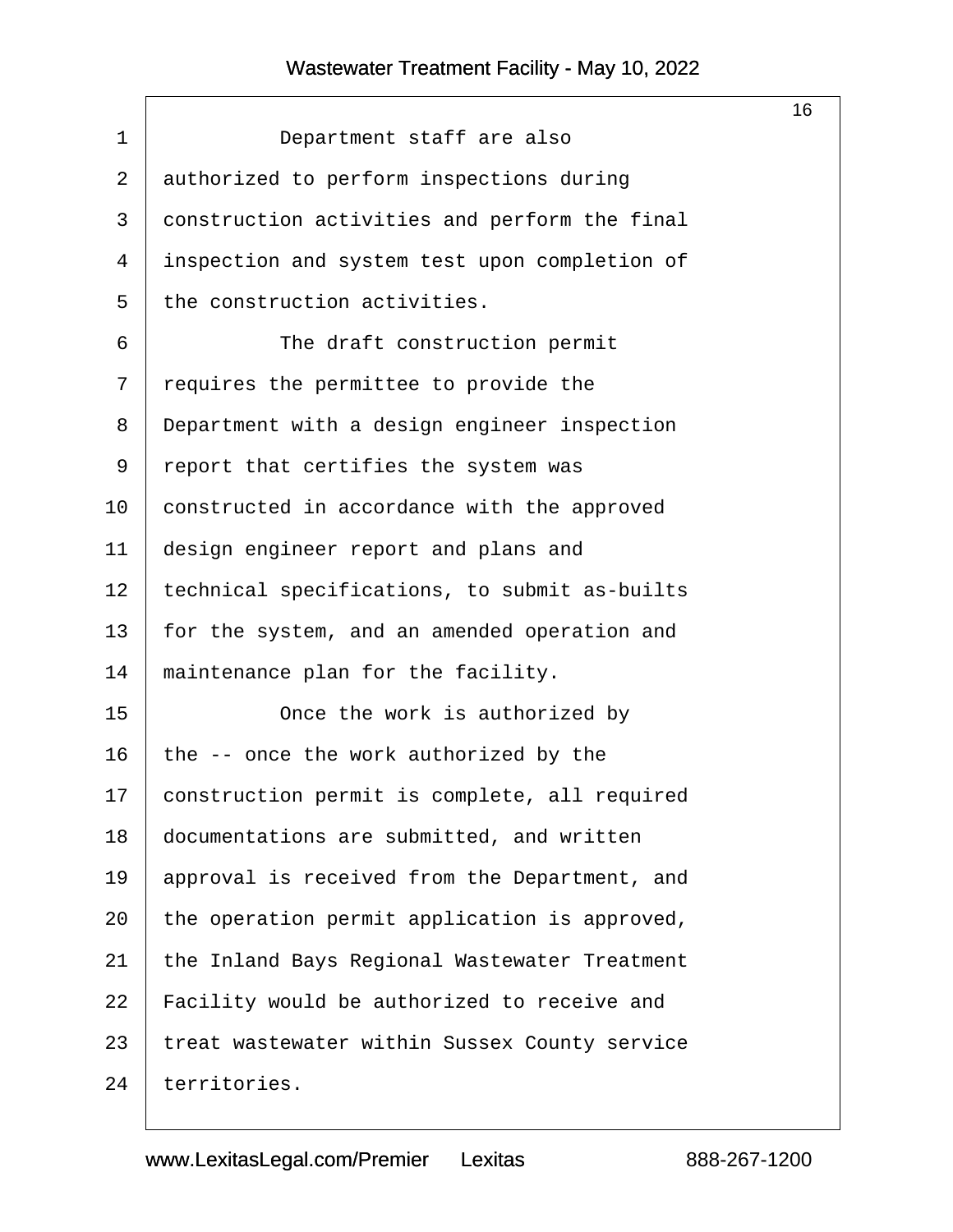<span id="page-17-0"></span>

|             |                                               | 17 <sup>2</sup> |
|-------------|-----------------------------------------------|-----------------|
| $\mathbf 1$ | This will require the current                 |                 |
| 2           | operation permit to be renewed and modified   |                 |
| 3           | to delineate the requirements between phase   |                 |
| 4           | one and phase two operations.                 |                 |
| 5           | The draft operation permit renews             |                 |
| 6           | the Inland Bays Regional Wastewater Treatment |                 |
| 7           | Facility's current operation.                 |                 |
| 8           | The draft permit would also allow             |                 |
| 9           | the facility to operate the upgraded and      |                 |
| 10          | expanded portions, increase the total         |                 |
| 11          | treatment and disposal capacities, discharge  |                 |
| 12          | effluent to new County-owned forested areas,  |                 |
| 13          | distribute effluent to area farmers for       |                 |
| 14          | beneficial reuse, and discharge effluent to   |                 |
| 15          | the constructed wetlands project.             |                 |
| 16          | The draft operations permit                   |                 |
| 17          | includes influent limitations for each phase, |                 |
| 18          | with phase one limited to 2 MGD and phase two |                 |
| 19          | increasing to 3 MGD on an annual average      |                 |
| 20          | basis, or 4 MGD on a maximum monthly basis.   |                 |
| 21          | The effluent limitations for both             |                 |
| 22          | phases require the treated wastewater to meet |                 |
| 23          | 10 milligrams per liter concentration of      |                 |
| 24          | total nitrogen.                               |                 |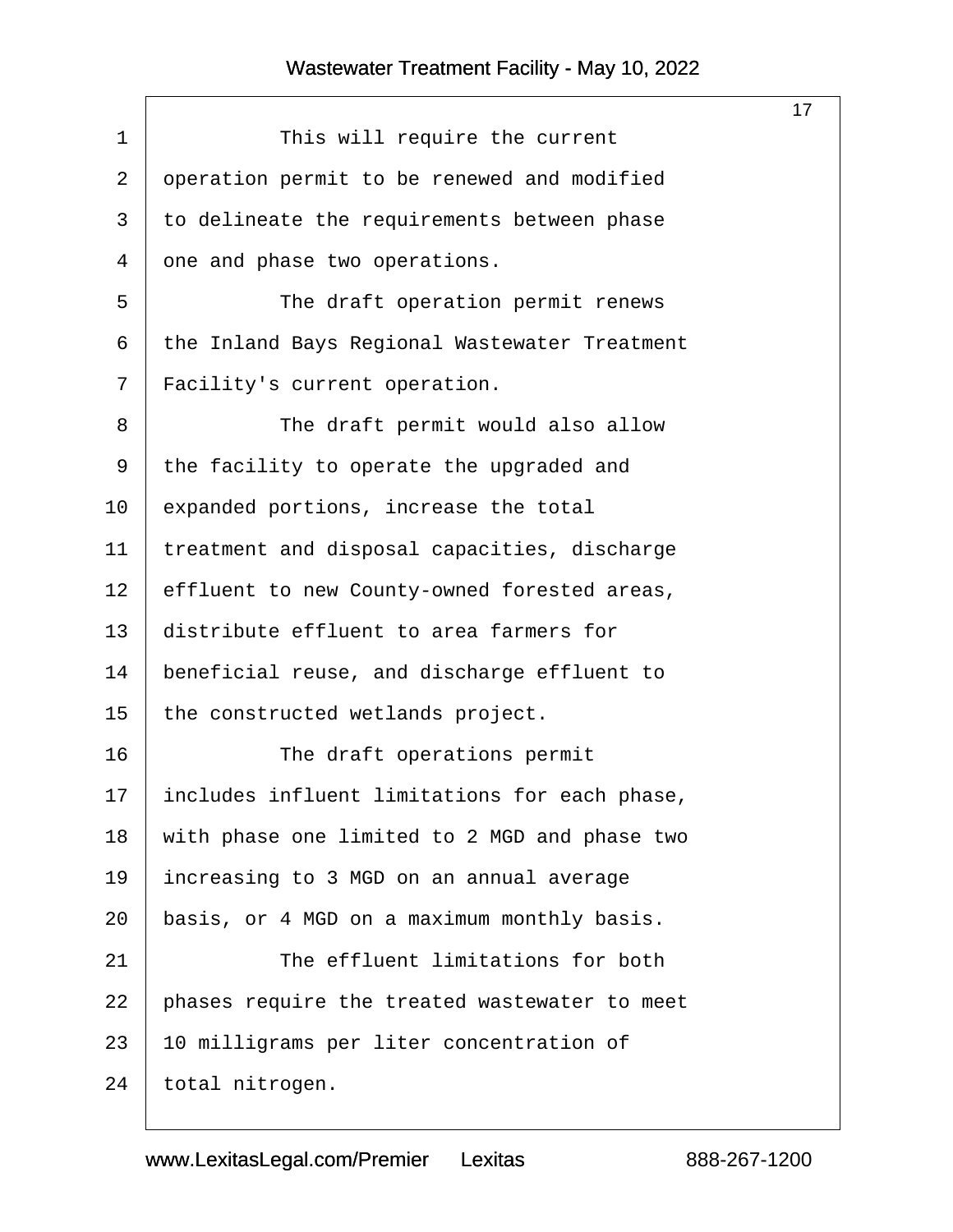$\Gamma$ 

<span id="page-18-0"></span>

|                |                                               | 18 |
|----------------|-----------------------------------------------|----|
| 1              | Phase one disposal capacity is 2.65           |    |
| $\overline{2}$ | MGD, and phase two increases to 2.94 MGD.     |    |
| 3              | The draft operation permit requires           |    |
| 4              | wastewater discharged under phase two to be   |    |
| 5              | treated to meet a concentration of            |    |
| 6              | 8 milligrams per liter for total phosphorous. |    |
| 7              | The draft operations permit also limits the   |    |
| 8              | chloride and sodium concentrations on an      |    |
| 9              | average annual basis.                         |    |
| 10             | The draft operations permit                   |    |
| 11             | requires wastewater to be treated to public   |    |
| 12             | access under phase one on the left and        |    |
| 13             | increases the treatment level to unlimited    |    |
| 14             | public access treatment levels under phase    |    |
| 15             | two on the right column.                      |    |
| 16             | The draft operations permit will              |    |
| 17             | require the effluent discharge to the spray   |    |
| 18             | irrigation fields to be free from material,   |    |
| 19             | and the amount of water sent to the fields    |    |
| 20             | will be limited to prevent ponding,           |    |
| 21             | oversaturation, and runoff.                   |    |
| 22             | The permittee must provide monthly            |    |
| 23             | discharge reports, quarterly groundwater      |    |
| 24             | sampling results of the lysimeters and        |    |
|                |                                               |    |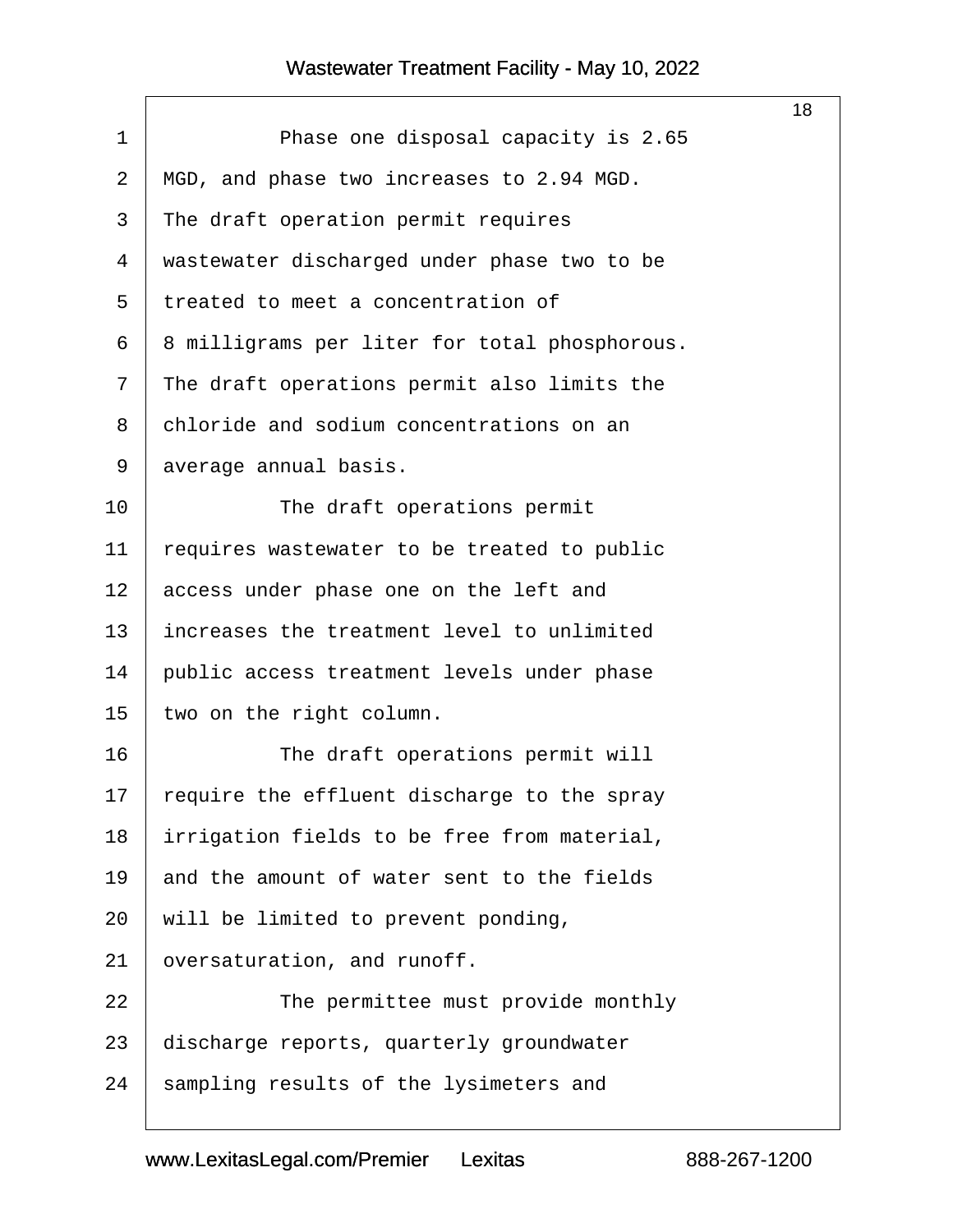<span id="page-19-0"></span>

|              |                                               | 19 |
|--------------|-----------------------------------------------|----|
| $\mathbf{1}$ | monitoring wells, yearly soil sampling,       |    |
| 2            | including metal sampling, and a yearly        |    |
| 3            | vegetative analysis. An annual report is      |    |
| 4            | also required.                                |    |
| 5            | The facility would also continue to           |    |
| 6            | be under the direction of a Class IV licensed |    |
| 7            | operator in direct responsible charge.        |    |
| 8            | In conclusion, a phase two                    |    |
| 9            | application has been received by the          |    |
| 10           | Department. If approved, the Department       |    |
| 11           | would issue a construction permit and an      |    |
| 12           | operations permit for the renewal and         |    |
| 13           | modification.                                 |    |
| 14           | The construction permit will ensure           |    |
| 15           | proper construction, installation, and        |    |
| 16           | documentation of all new systems and          |    |
| 17           | equipment.                                    |    |
| 18           | The operation permit will renew               |    |
| 19           | current operations and authorize future       |    |
| 20           | operations once expansions and upgrades are   |    |
| 21           | finished.                                     |    |
| 22           | The permit includes effluent                  |    |
| 23           | limitations, operational monitoring, and      |    |
| 24           | reporting requirements, and contingency plans |    |
|              |                                               |    |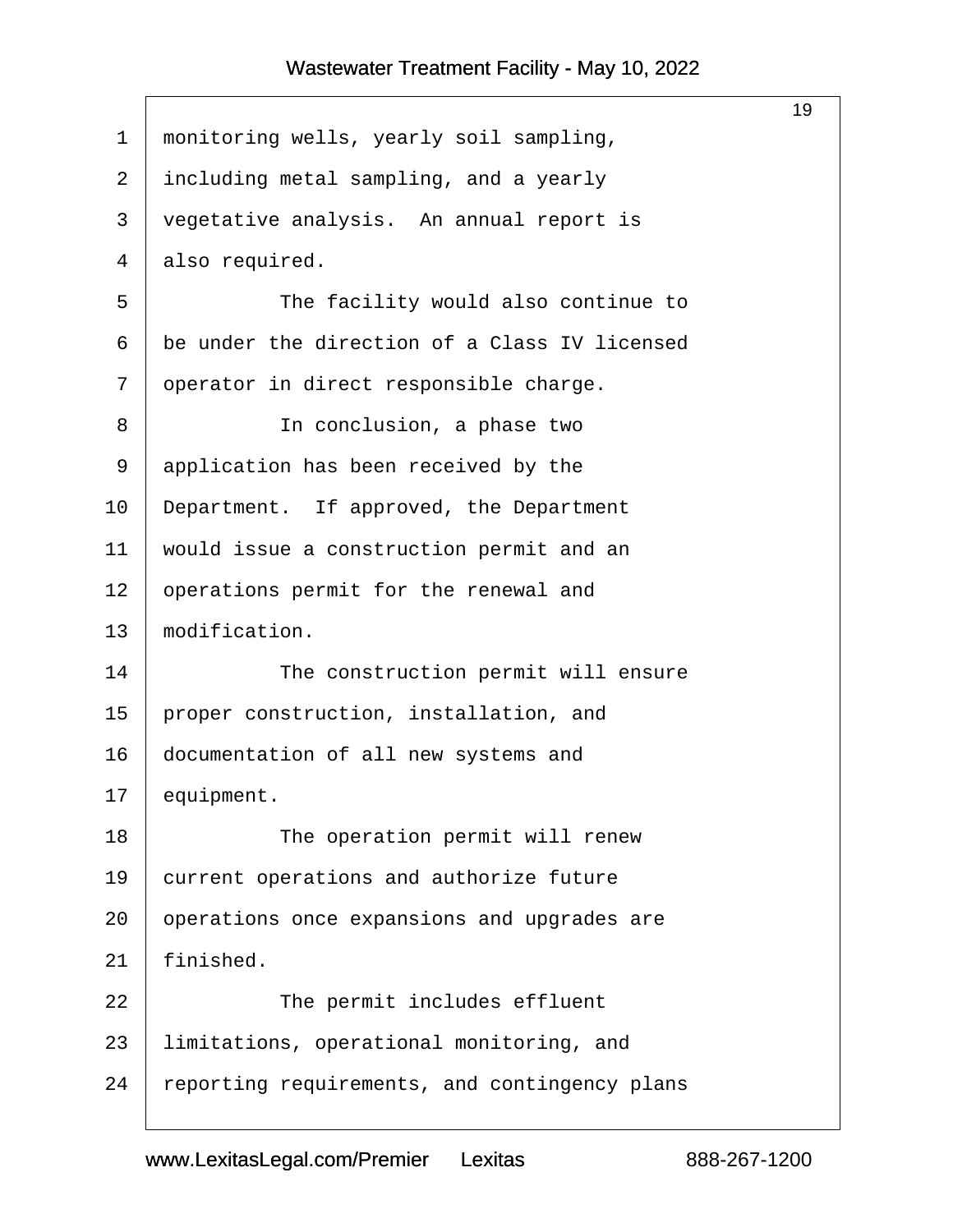<span id="page-20-0"></span>

|             |                                               | 20 |
|-------------|-----------------------------------------------|----|
| $\mathbf 1$ | designed to protect public health and the     |    |
| 2           | environment.                                  |    |
| 3           | This concludes my presentation.               |    |
| 4           | And I offer the following exhibits for        |    |
| 5           | reference.                                    |    |
| 6           | MS. VEST: Okay. Thank you very                |    |
| 7           | much for that thorough presentation. For a    |    |
| 8           | little clarification purposes for the record, |    |
| 9           | the exhibits that you are now displaying on   |    |
| 10          | your screen, are they the same ones as what   |    |
| 11          | is known as DNREC proposed exhibits on the    |    |
| 12          | hearing webpage dedicated to this matter?     |    |
| 13          | MR. CARUTHERS: Yes.                           |    |
| 14          | MS. VEST: And are they the same               |    |
| 15          | and have not been altered in any way from     |    |
| 16          | what's posted on the website?                 |    |
| 17          | MR. CARUTHERS: Yes.                           |    |
| 18          | MS. VEST: Okay. Very good. Let                |    |
| 19          | the record reflect that DNREC proposed        |    |
| 20          | exhibits, as posted on the hearing page       |    |
| 21          | dedicated to this matter, as well as what is  |    |
| 22          | on the screen being displayed now, are hereby |    |
| 23          | entered into the hearing record and           |    |
| 24          | identified as DNREC Exhibits 1 through 23.    |    |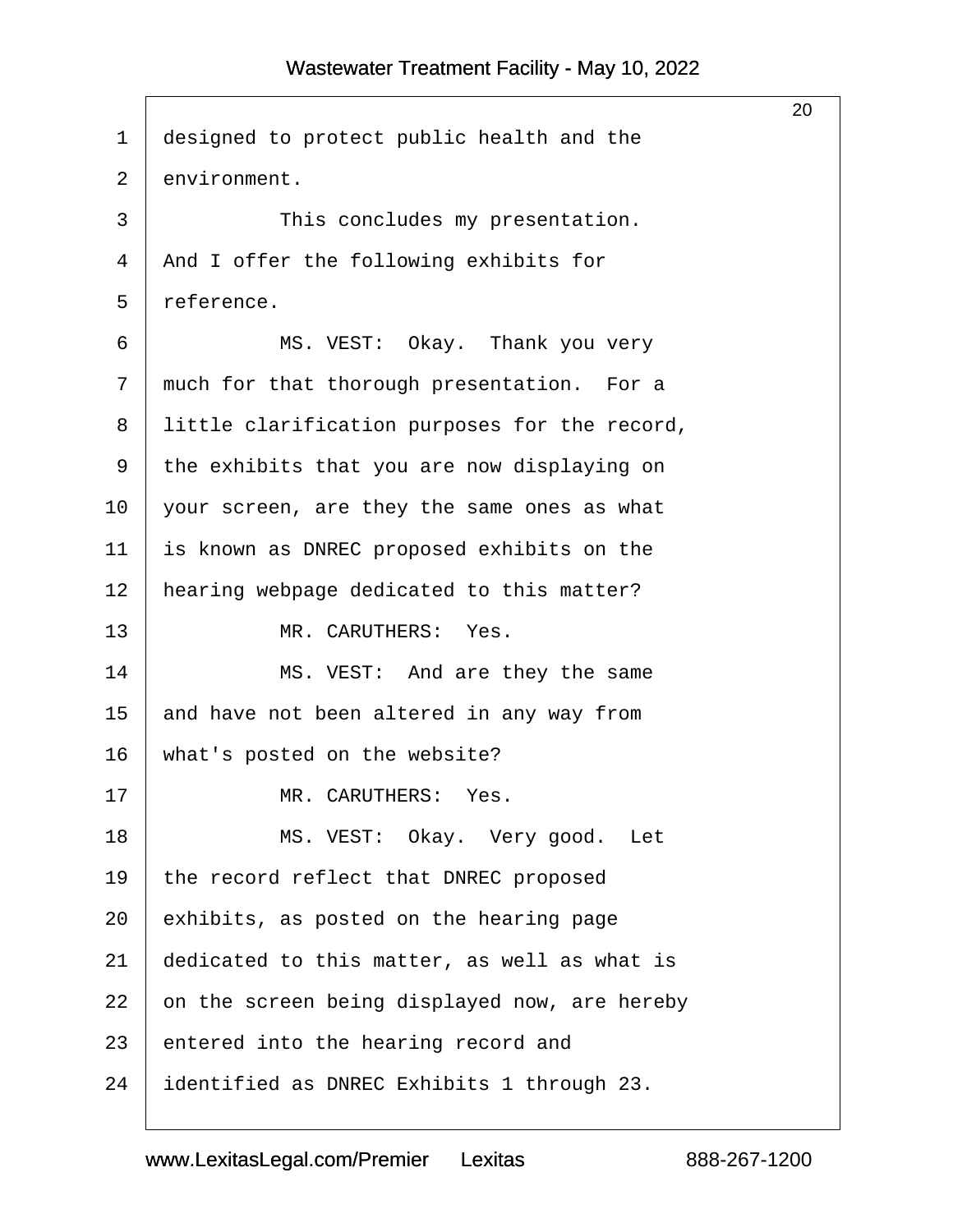$\Gamma$ 

<span id="page-21-0"></span>

|                |                                              | 21 |
|----------------|----------------------------------------------|----|
| $\mathbf 1$    | And does the Department have                 |    |
| $\overline{2}$ | anything further that they wish to offer for |    |
| 3              | the record at this time?                     |    |
| 4              | MR. CARUTHERS:<br>No.                        |    |
| 5              | MS. VEST: Okay. And thank you                |    |
| 6              | very much, Derrick.                          |    |
| 7              | As I stated, now that the                    |    |
| 8              | Department has concluded its presentation,   |    |
| 9              | the Applicant has a brief presentation of    |    |
| 10             | their own to provide for the public.         |    |
| 11             | Just a little note. We have been             |    |
| 12             | provided with a copy of this Power Point     |    |
| 13             | presentation that the applicant is going to  |    |
| 14             | be giving, and it, too, is up on the hearing |    |
| 15             | webpage dedicated to this matter. So the     |    |
| 16             | public can go back and residence this, you   |    |
| 17             | know, should they be wanting to review it    |    |
| 18             | prior to making written comments. I just     |    |
| 19             | wanted to point out that it's up there along |    |
| 20             | with the DNREC exhibits.                     |    |
| 21             | That being said, I believe that we           |    |
| 22             | are getting ready to go. We have Sussex      |    |
| 23             | County's Power Point up. And Hans, can you   |    |
| 24             | hear me?                                     |    |
|                |                                              |    |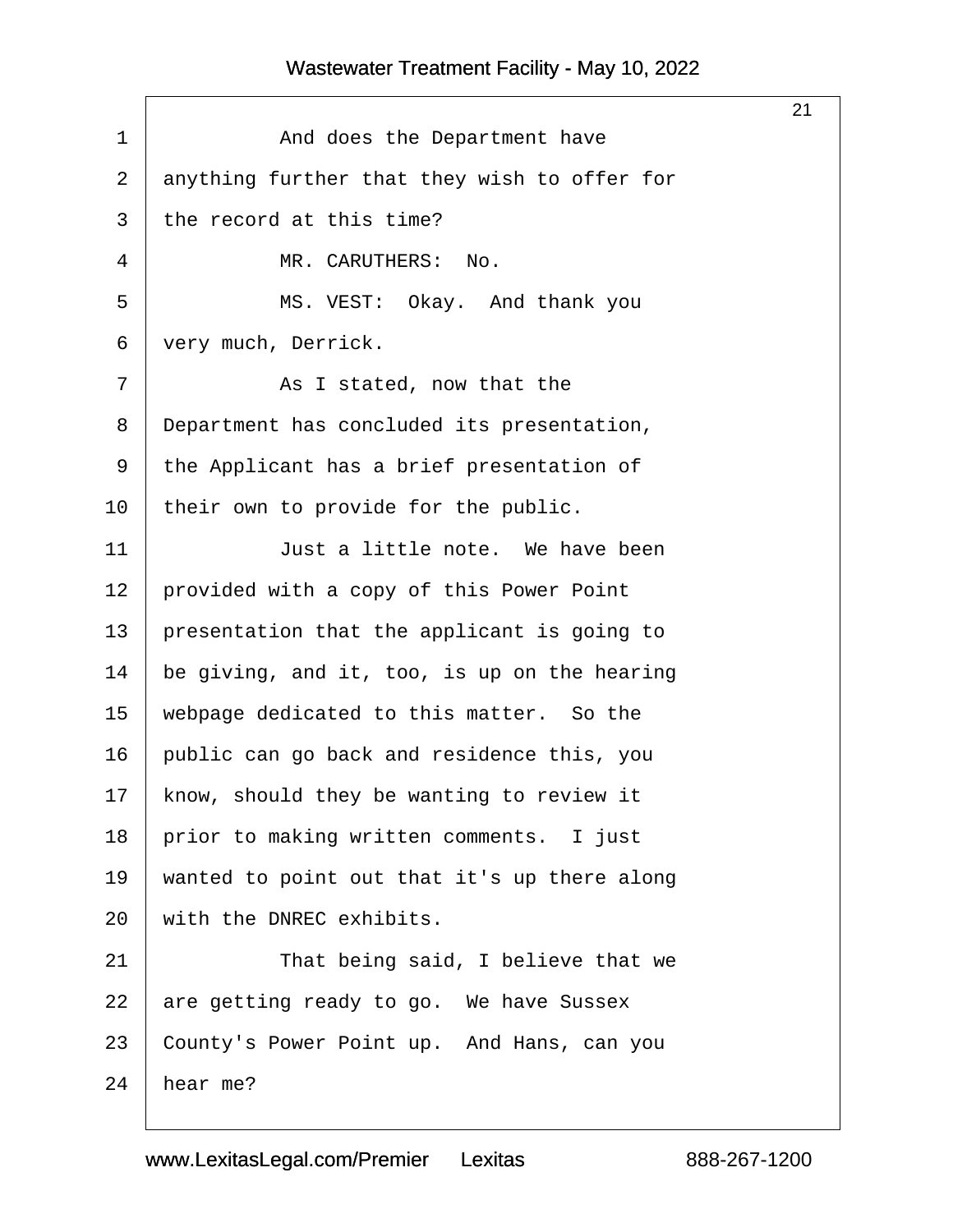# <span id="page-22-0"></span>22 1 | MR. MEDLARZ: Yes, we can. 2 | MS. VEST: Okay. You may proceed  $3$  when ready. 4 | MR. LAWSON: Thank you, Lisa. This 5 is Todd Lawson speaking. I'm the Sussex 6 County Administrator, joined by our County 7 | Engineer, Hans Medlarz. 8 | I will start the County 9 | presentation and then turn it over to Hans to  $10$   $|$  discuss some of the technical aspects of our  $11$  application. 12 | I want to thank DNREC for hosting 13 | tonight's public hearing and giving the 14 County the opportunity to present this  $15$  material. 16 I also want to thank DNREC staff  $17$  | for all their assistance leading up to this 18 | point. This is a great milestone for us to 19  $\vert$  reach, to finally get to the public hearing  $20$  | for this application. 21 | **Next slide, please.** 22 | MS. VEST: John, we lost your  $23$  slides.

www.LexitasLegal.com/Premier Lexitas

24 | MR. REBAR: Hold on. Technical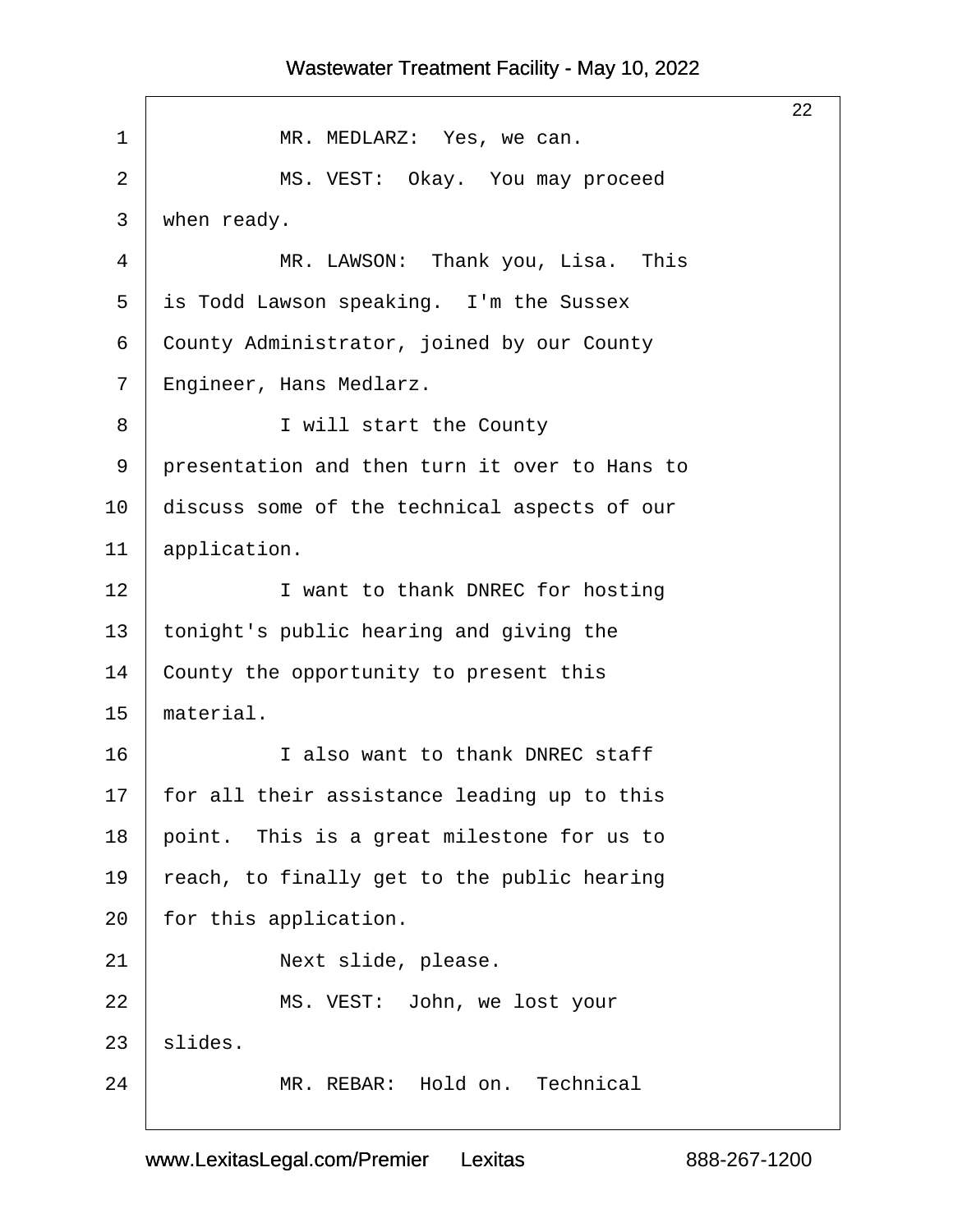<span id="page-23-0"></span>

|                |                                               | 23 |
|----------------|-----------------------------------------------|----|
| 1              | difficulties.                                 |    |
| $\overline{2}$ | MS. VEST: That's okay. Just                   |    |
| 3              | wanted to make sure you realized it. There    |    |
| 4              | we go.                                        |    |
| 5              | MR. LAWSON: There we go. Thank                |    |
| 6              | you, John. Okay.                              |    |
| 7              | For tonight, the purpose of Sussex            |    |
| 8              | County's presentation can be summarized in    |    |
| 9              | these four goals:                             |    |
| 10             | Goal number one is to refer the               |    |
| 11             | public to the County's website for the        |    |
| 12             | August 2020 Comprehensive Project Overview    |    |
| 13             | that the engineering department conducted     |    |
| 14             | during our series of non-regulatory hearings. |    |
| 15             | Back in August of 2020, we hosted             |    |
| 16             | sessions at the Conley's Church, whereby the  |    |
| 17             | public was invited to come in and listen to   |    |
| 18             | the preliminary presentations regarding this  |    |
| 19             | application, which eventually turned into the |    |
| 20             | material that we have submitted to the        |    |
| 21             | agency, as well as the materials that we will |    |
| 22             | review tonight.                               |    |
| 23             | There is a link that's provided on            |    |
| 24             | the screen right now, as well as -- a link to |    |
|                |                                               |    |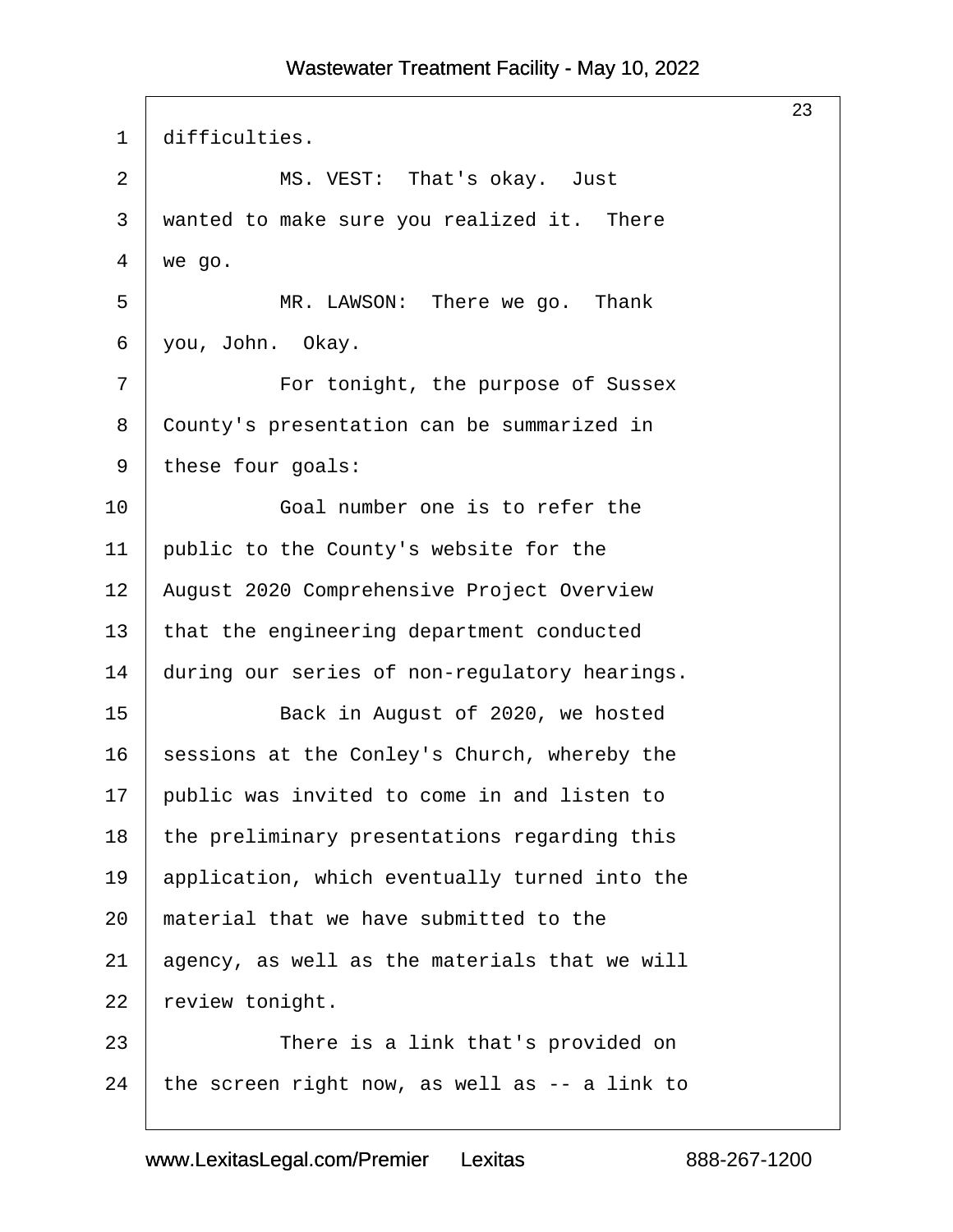<span id="page-24-0"></span>

|    |                                               | 24 |
|----|-----------------------------------------------|----|
| 1  | the presentation, as well as we will make     |    |
| 2  | that part of the record for purposes of       |    |
| 3  | reviewing in the future. That link goes to    |    |
| 4  | the County's website where you can review the |    |
| 5  | presentation currently.                       |    |
| 6  | Goal number two: We are going to              |    |
| 7  | highlight the non-regulatory project          |    |
| 8  | components benefiting public health and the   |    |
| 9  | environment. These are some of the            |    |
| 10 | components that we are undertaking currently. |    |
| 11 | Goal number three: Highlight                  |    |
| 12 | alternative effluent outlets which do not     |    |
| 13 | niece permitted facility capacity but promote |    |
| 14 | operational flexibility. Mr. Medlarz will     |    |
| 15 | get into more details related to that.        |    |
| 16 | And finally, goal number four:                |    |
| 17 | Assure the public of Sussex County's          |    |
| 18 | continued, continued commitment to            |    |
| 19 | 100 percent DNREC permit compliance and full  |    |
| 20 | transparency.                                 |    |
| 21 | This is the goal for tonight's                |    |
| 22 | presentation, and I will hand it over to Hans |    |
| 23 | to get into some of the details.              |    |
| 24 | MR. MEDLARZ: And, John, before we             |    |
|    |                                               |    |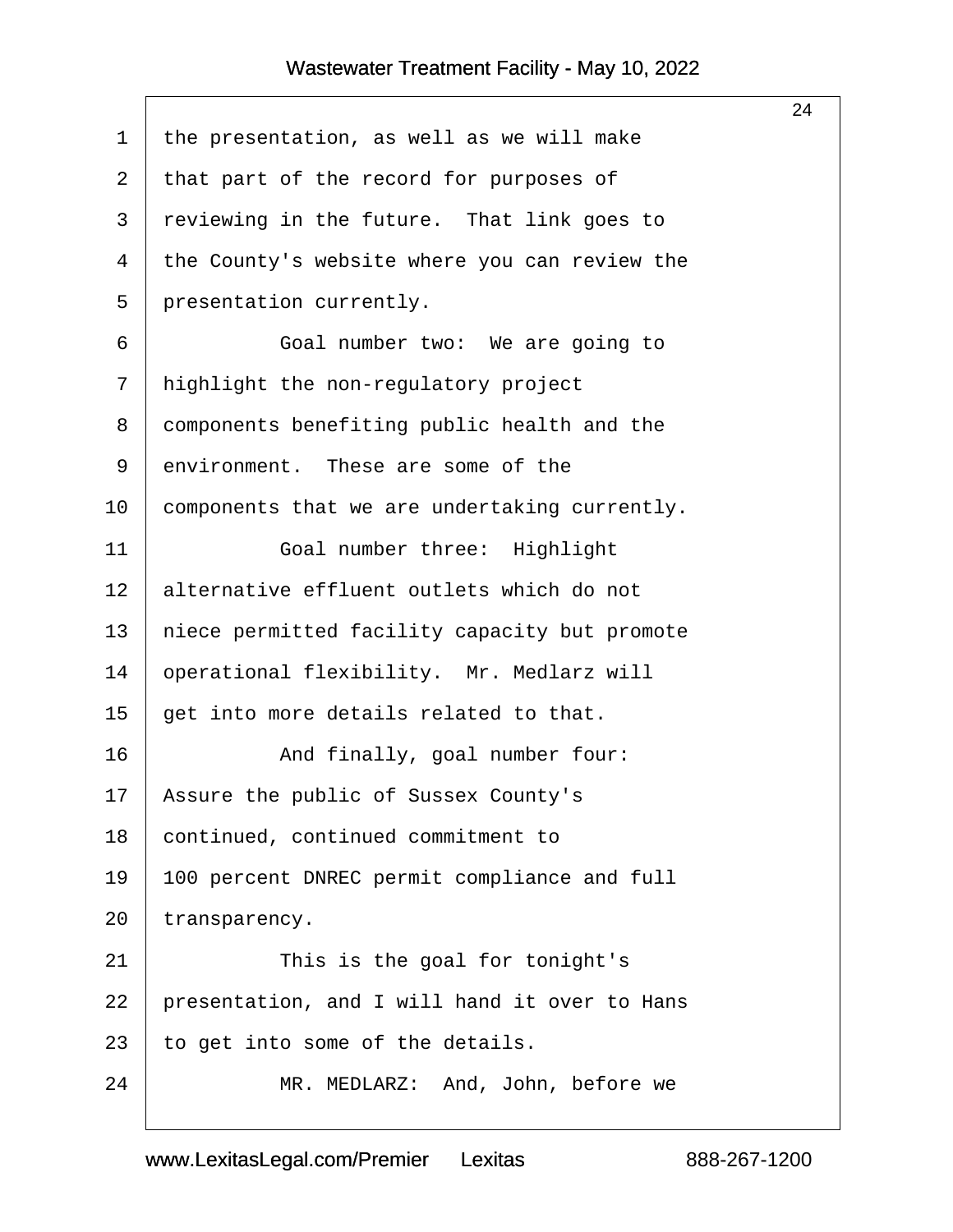<span id="page-25-0"></span>

|    |                                               | 25 |
|----|-----------------------------------------------|----|
| 1  | flip the slide, we want to say that we had    |    |
| 2  | 160 people registered for the informational   |    |
| 3  | hearing in August of 2020, and about 150 plus |    |
| 4  | came and listened to our presentations. And   |    |
| 5  | we had Q and A for each one of them.<br>And   |    |
| 6  | that was conducted through four different     |    |
| 7  | meetings during that same day.                |    |
| 8  | If we can switch to the next slide,           |    |
| 9  | please.                                       |    |
| 10 | So I would like to start with our             |    |
| 11 | record on the septic remediation project.     |    |
| 12 | And I would like to talk about the septic     |    |
| 13 | remediation in the context of what we call    |    |
| 14 | the north planning area. That is the area     |    |
| 15 | north off the inlet. And these are all        |    |
| 16 | projects which will be flowing and already    |    |
| 17 | are flowing to the Inland Bays facility.      |    |
| 18 | We already have converted some of             |    |
| 19 | Herring Creek and some of Chapel Branch area, |    |
| 20 | and we are actively working on all of the     |    |
| 21 | other ones.                                   |    |
| 22 | And if you do the analysis of a               |    |
| 23 | standard septic -- and remember, these are    |    |
| 24 | not PFM-3 systems; these are standard septic  |    |
|    |                                               |    |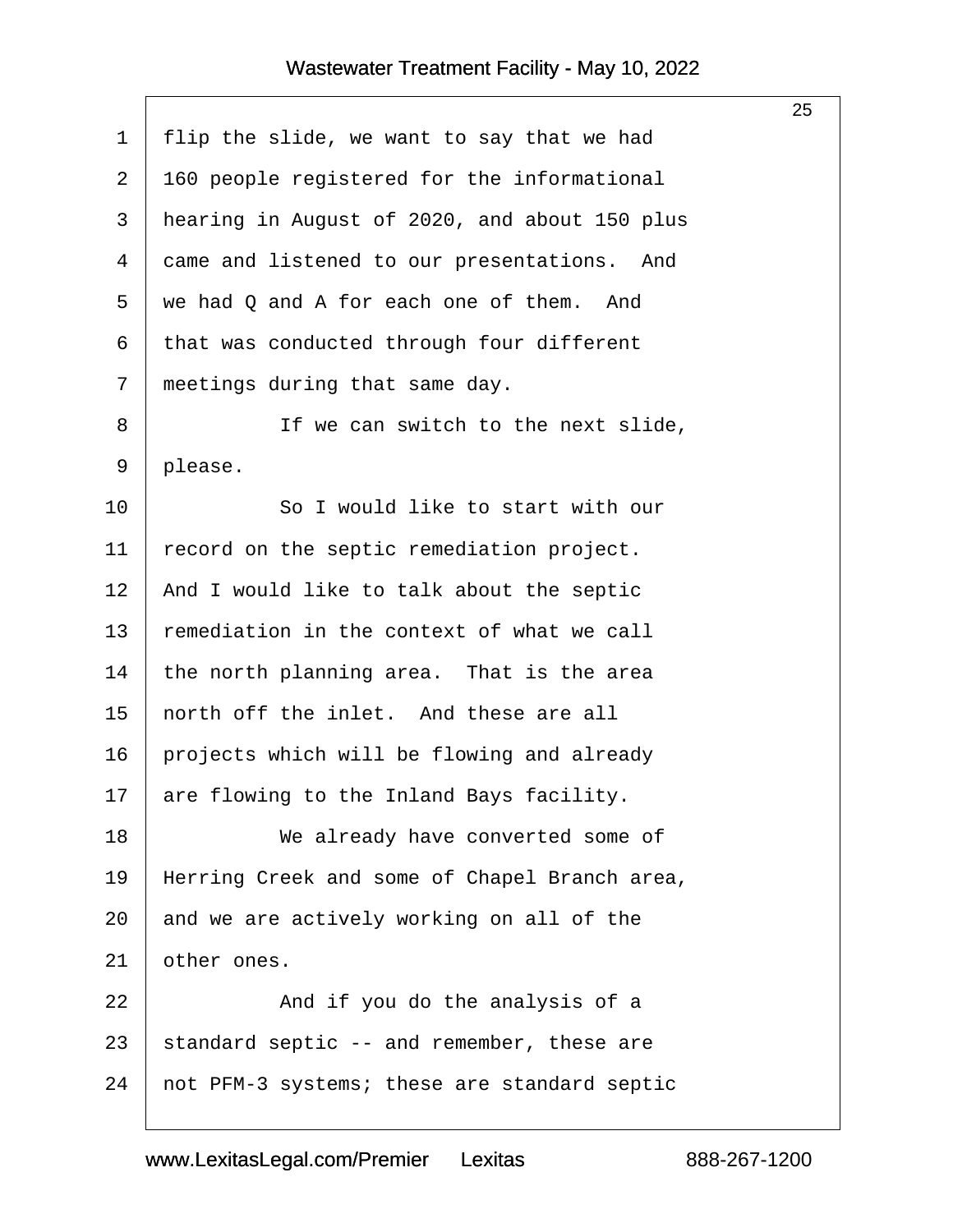$\Gamma$ 

<span id="page-26-0"></span>

|             |                                              | 26 |
|-------------|----------------------------------------------|----|
| $\mathbf 1$ | systems, many of them 40, 50 years old. When |    |
| 2           | you do a conservative analysis, you can      |    |
| 3           | conclude that they produce about             |    |
| 4           | 45,000 pounds of nitrogen every year as long |    |
| 5           | as they operate.                             |    |
| 6           | We are looking here approximately            |    |
| 7           | at a three-year convergence project, all     |    |
| 8           | projects in motion, so three years from now  |    |
| 9           | we expect to have all these projects         |    |
| 10          | connected.                                   |    |
| 11          | Next slide, please.                          |    |
| 12          | Now, let me add we do have other             |    |
| 13          | projects in the Little Assawoman. We have    |    |
| 14          | other projects in western Sussex and the     |    |
| 15          | Chesapeake. But these are the ones we listed |    |
| 16          | on slides two, are the ones for the Inland   |    |
| 17          | Bays, which this facility serves.            |    |
| 18          | This one here is a project in the            |    |
| 19          | Assawoman Bay. This is the Burbage Road      |    |
| 20          | project under our proposed Clean Water       |    |
| 21          | Enhancement Program.                         |    |
| 22          | We are working with the Department           |    |
| 23          | in creating this program. We are in the      |    |
| 24          | review round number two. We expect to have   |    |
|             |                                              |    |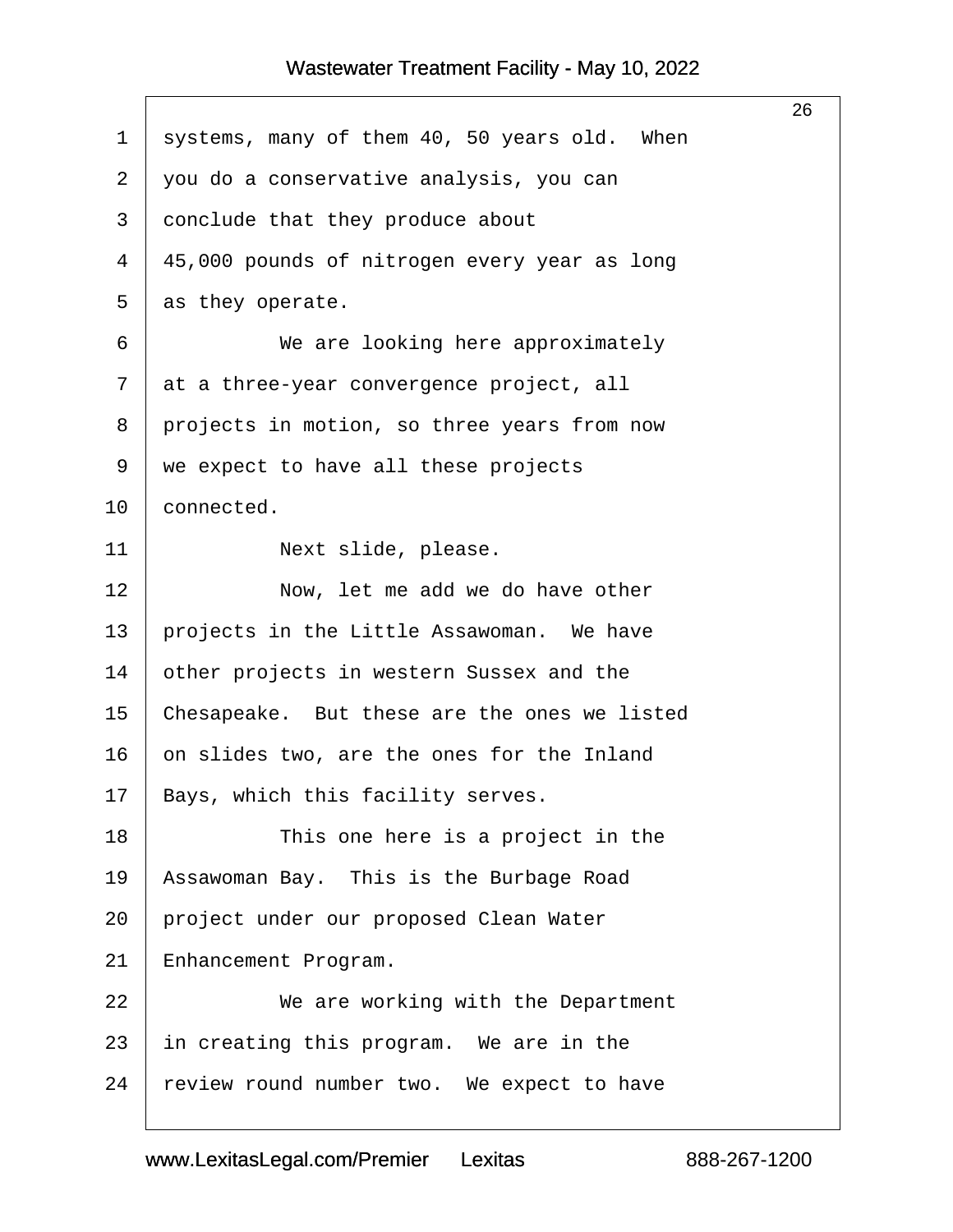<span id="page-27-0"></span>

|                |                                               | 27 |
|----------------|-----------------------------------------------|----|
| $\mathbf 1$    | the program up and running by the fall of     |    |
| $\overline{2}$ | this year at the latest.                      |    |
| 3              | This is the Constructed Wetlands              |    |
| $\overline{4}$ | Stream Restoration Project on this particular |    |
| 5              | tax ditch that used to be a straightforward   |    |
| 6              | trapezoidal ditch piece. We did this for      |    |
| 7              | several thousand feet with the help of the    |    |
| 8              | Sussex Conservation District. You can         |    |
| 9              | actually visit this site on Burbage Road, and |    |
| 10             | you can take a look at it.                    |    |
| 11             | We also have a forestry project, a            |    |
| 12             | forestry enhancement project in the Guinea    |    |
| 13             | Creek, which is downstream of the Inland Bays |    |
| 14             | facility.                                     |    |
| 15             | And we have two projects in the               |    |
| 16             | Angola and the Route 54. And these are        |    |
| 17             | forestation projects that are completed. One  |    |
| 18             | of them is in the Inland Bays drainage, and   |    |
| 19             | one of them is in the Assawoman drainage.     |    |
| 20             | This year alone, we have                      |    |
| 21             | budgeted -- and we just got that approved     |    |
| 22             | yesterday, at least preliminarily, I should   |    |
| 23             | say -- \$350,000 for further Clean Water      |    |
| 24             | Enhancement Projects.                         |    |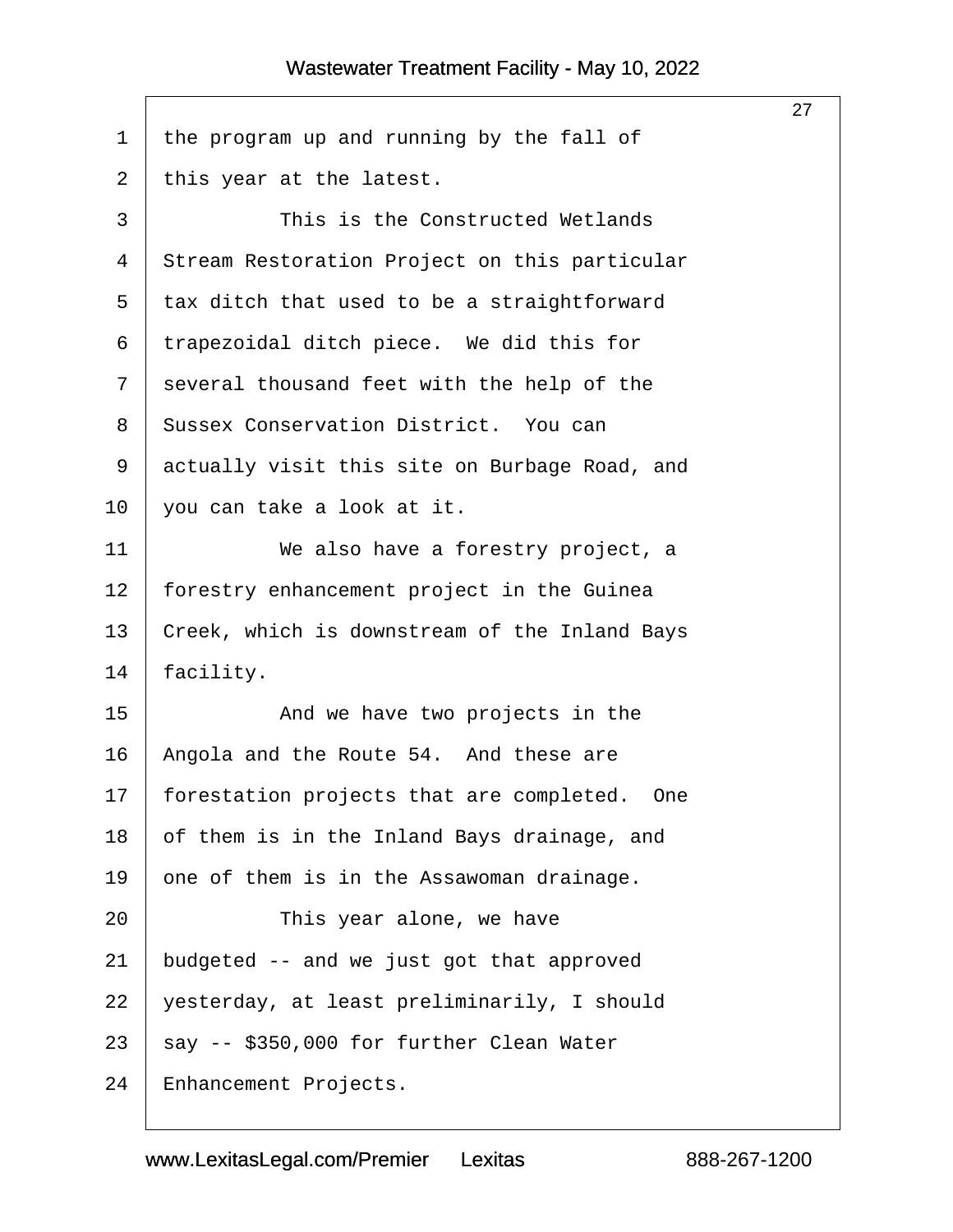$\Gamma$ 

<span id="page-28-0"></span>

|                |                                               | 28 |
|----------------|-----------------------------------------------|----|
| 1              | So every year the County is                   |    |
| $\overline{2}$ | doing -- and these are non-point-source       |    |
| 3              | reduction. We are trying to further the TMDL  |    |
| 4              | compliance on the non-point-source side.      |    |
| 5              | Non-regulatory, not prompted by anybody other |    |
| 6              | than the County government.                   |    |
| 7              | Next slide please, John.                      |    |
| 8              | This one is our flagged projects.             |    |
| 9              | We are standing by for advertisement. And     |    |
| 10             | this is the Drainage and Constructed Wetland  |    |
| 11             | component.                                    |    |
| 12             | So what you see here is all the               |    |
| 13             | blue around Cannon and Inland Bays Road is    |    |
| 14             | the drainage improvement, and that is a major |    |
| 15             | infiltration practice, a series of bio swales |    |
| 16             | and wetland swales, and they are all designed |    |
| 17             | for drainage and for water quality            |    |
| 18             | enhancement.                                  |    |
| 19             | The square you can see is the first           |    |
| 20             | phase of the wetland, of the constructed      |    |
| 21             | wetland project. And, again, this is a        |    |
| 22             | non-permitted, non-capacity-required project  |    |
| 23             | which generates flexibility, because it's a   |    |
| 24             | year-round discharge into the wetlands.       |    |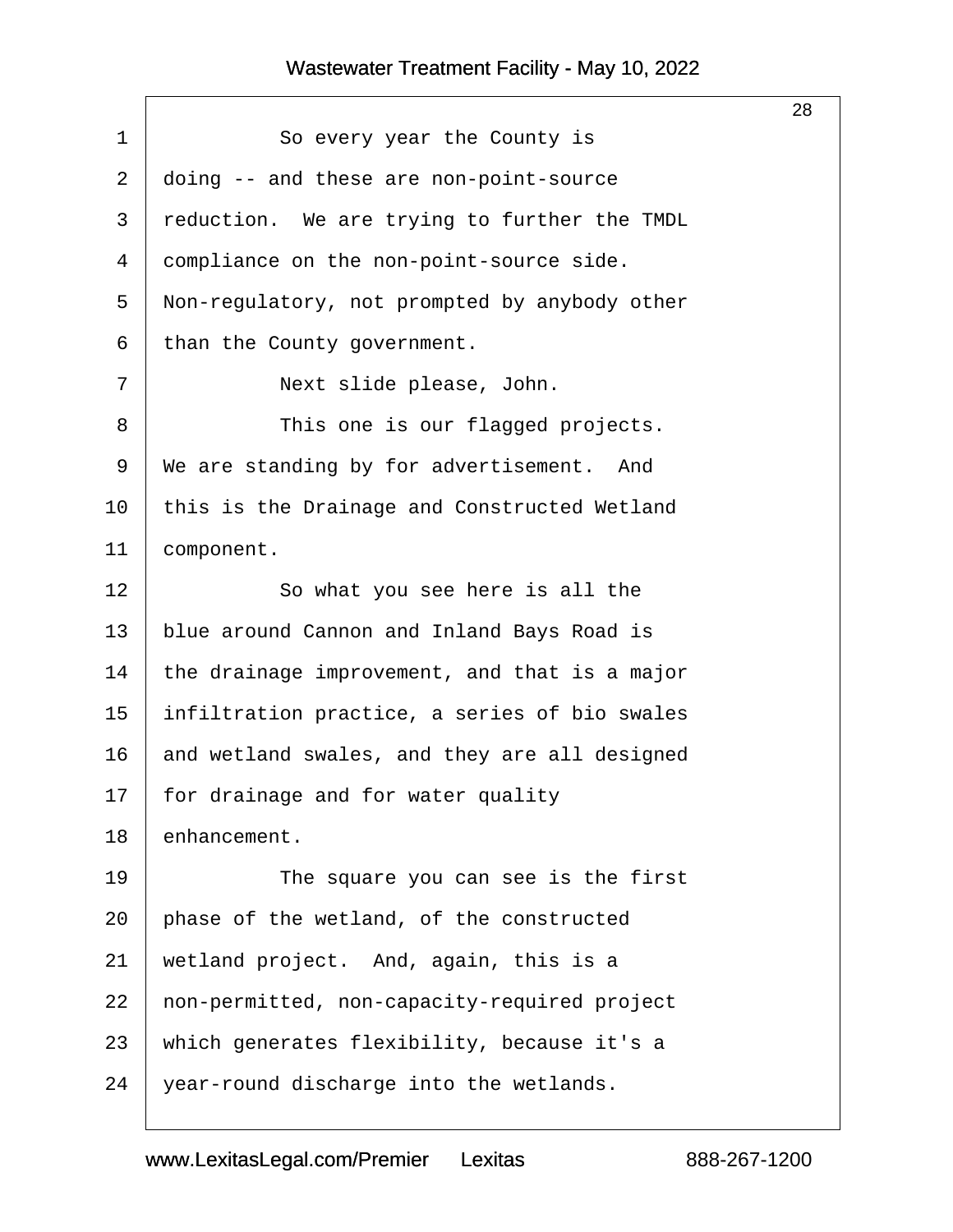$\sqrt{2}$ 

<span id="page-29-0"></span>

|                                               | 29 |
|-----------------------------------------------|----|
| And it's structured in such a way             |    |
| that the base flow, which is a combined       |    |
| groundwater/effluent flow, is only there to   |    |
| maintain the water level necessary for the    |    |
| plants.                                       |    |
| We have an infiltration gallery               |    |
| which will handle up to the design storm,     |    |
| which is a ten-year storm. And then we have   |    |
| storage capacity above that bench which       |    |
| allows us to handle the 100-year flood event, |    |
| all without a single discharge.               |    |
| That is the intent. We have                   |    |
| monitor wells which will tell us the          |    |
| reduction between the incoming total nitrogen |    |
| and the outgoing total nitrogen at the very   |    |
| end of the cell.                              |    |
| So that's the demonstration                   |    |
| research project. It's structured in a        |    |
| five-year initial and a five-year expansion,  |    |
| so at the end of the ten years we expect to   |    |
| have excellent data and some very good        |    |
| groundwater remediation.                      |    |
| Let me say for the record the                 |    |
| effluent we are putting in there, we are      |    |
|                                               |    |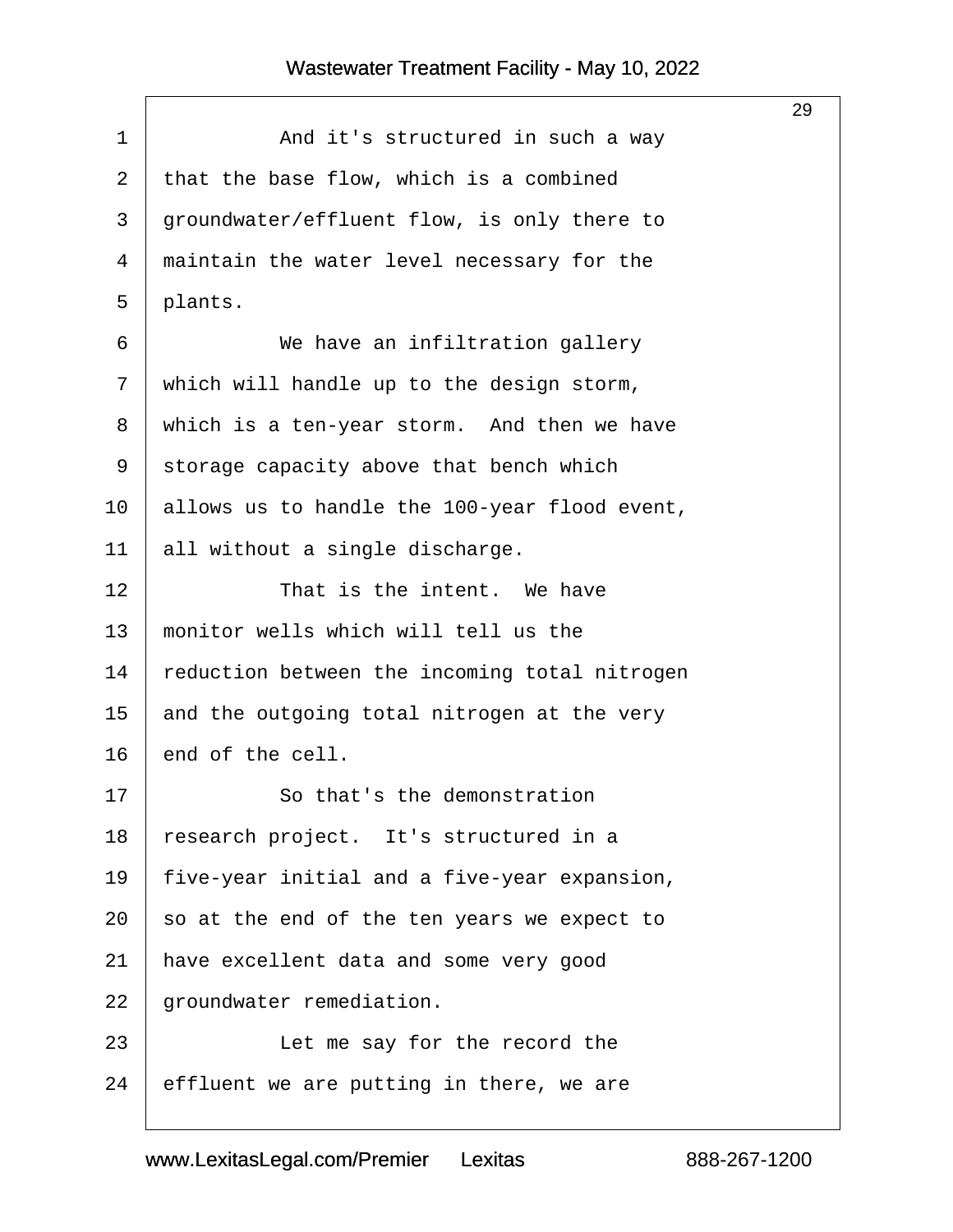<span id="page-30-0"></span>

|    |                                              | 30 |
|----|----------------------------------------------|----|
| 1  | adding to this wetland, is running about six |    |
| 2  | parts per million on average.                |    |
| 3  | The groundwater we will be                   |    |
| 4  | withdrawing and adding to the wetland is     |    |
| 5  | running in the mid teens.                    |    |
| 6  | So, as you can see, we expect to             |    |
| 7  | see a reduction in the actual groundwater    |    |
| 8  | pollution which predates, which is of        |    |
| 9  | historic record. So that is truly a          |    |
| 10 | remediation and a polishing project.         |    |
| 11 | Next slide, please.                          |    |
| 12 | This shows you that DRMM. You may            |    |
| 13 | not all be familiar with this from the DNREC |    |
| 14 | site or listening in here, as well as the    |    |
| 15 | public. DRMM stands for the required         |    |
| 16 | software package we use to calculate the     |    |
| 17 | pollution reduction for stormwater project.  |    |
| 18 | It's codified under the DNREC                |    |
| 19 | stormwater regulation. So if you use the     |    |
| 20 | DRMM for the infiltration part alone -- we   |    |
| 21 | have not yet added the bio swale and the     |    |
| 22 | wetland swale -- just for the pond alone,    |    |
| 23 | every year after we complete it, we will be  |    |
| 24 | reducing almost 780 pounds of nitrogen per   |    |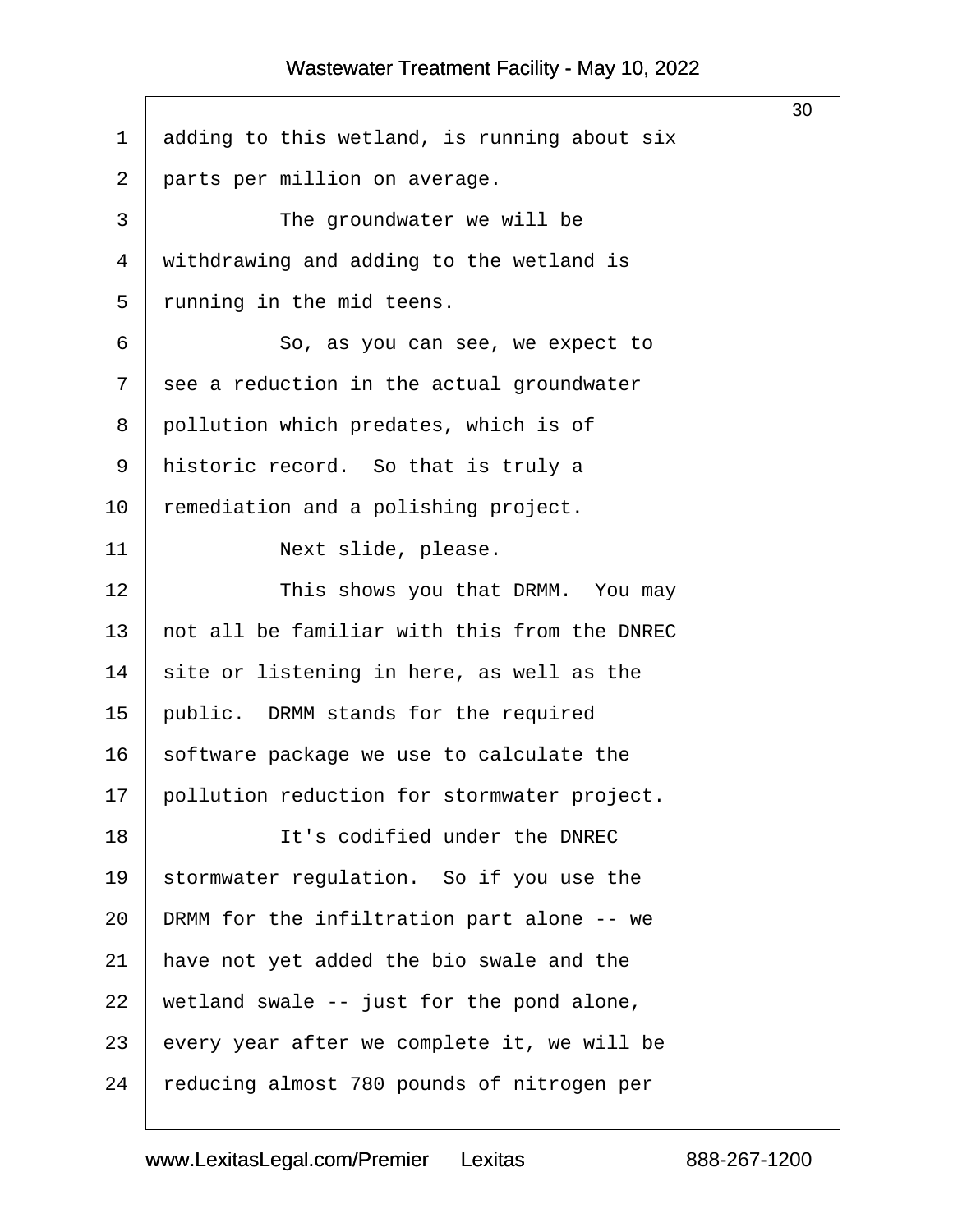<span id="page-31-0"></span>

|                |                                               | 31 |
|----------------|-----------------------------------------------|----|
| $\mathbf 1$    | year for the rest of the life of the          |    |
| $\overline{2}$ | facility. And that is starting as soon as we  |    |
| 3              | complete this project.                        |    |
| 4              | And, as I said, this is a non-DNREC           |    |
| 5              | permitted project. We will be constructing    |    |
| 6              | this under the Sussex Conservation District   |    |
| 7              | permit.                                       |    |
| 8              | Next slide, please.                           |    |
| 9              | This shows you our spray partners.            |    |
| 10             | Again, this gives you, gives us flexibility.  |    |
| 11             | Just like the wetlands, just like any of      |    |
| 12             | these other things we are trying to           |    |
| 13             | entertain, we like to have flexibility.       |    |
| 14             | And the flexibility for this is               |    |
| 15             | what you see here our four spray partners.    |    |
| 16             | Three of them have, we have signed agreements |    |
| 17             | with. One of the three are still in           |    |
| 18             | communication, trying to establish a final    |    |
| 19             | agreement.                                    |    |
| 20             | The effluent loop will allow us to            |    |
| 21             | distribute tertiary effluent to not only our  |    |
| 22             | spray partners but also our own fields and    |    |
| 23             | forests.                                      |    |
| 24             | Now, what the key thing here is               |    |
|                |                                               |    |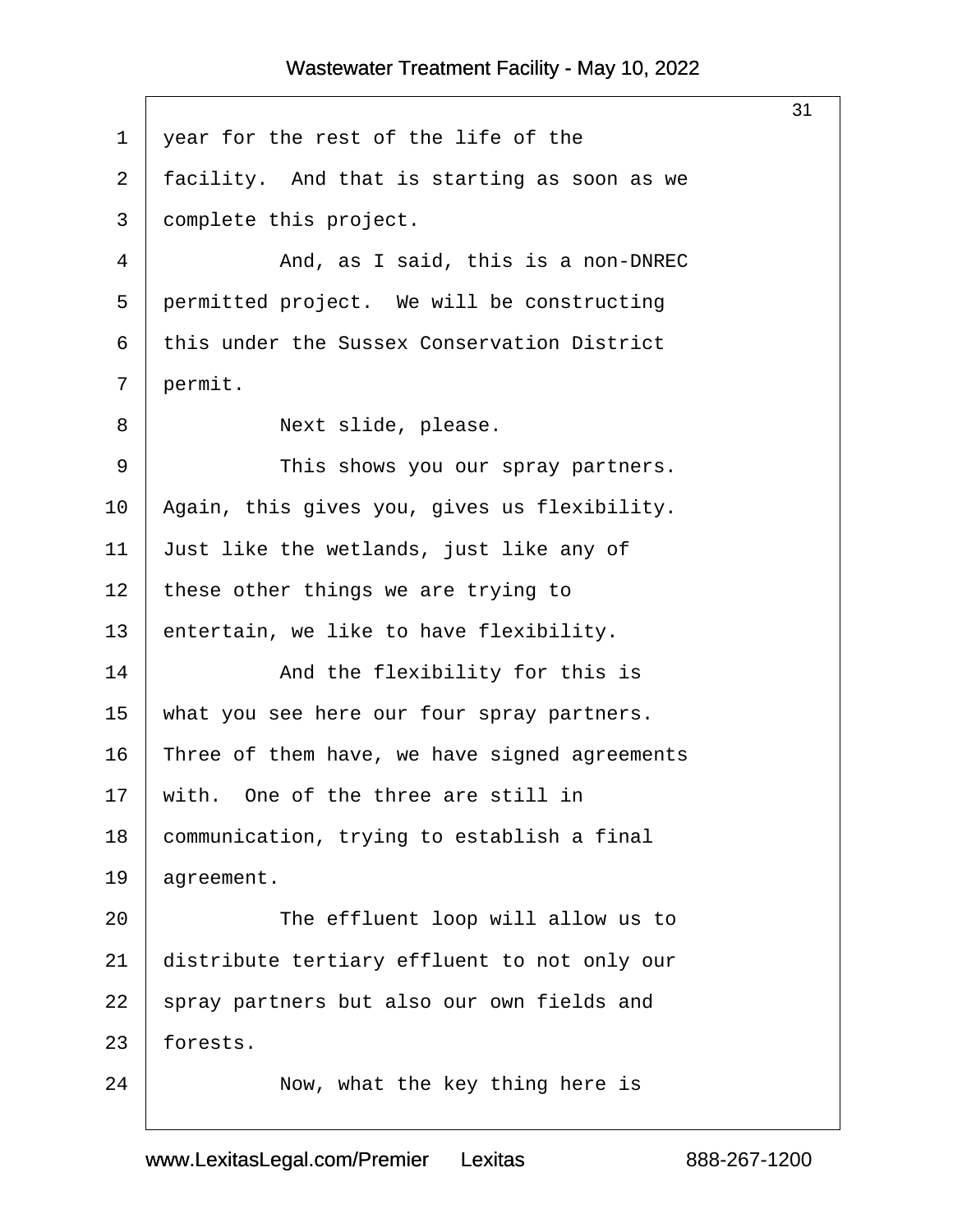<span id="page-32-0"></span>

|    |                                               | 32 |
|----|-----------------------------------------------|----|
| 1  | goal number two, we also have                 |    |
| 2  | communication -- and there's a secret word    |    |
| 3  | for fiber connection -- which allows the      |    |
| 4  | partners to call in and say we would like to  |    |
| 5  | start a rake on field number X, and the SCADA |    |
| 6  | can -- the SCADA control can start this.      |    |
| 7  | So we do not make the decision to             |    |
| 8  | start an irrigation rig. Only the farmer      |    |
| 9  | makes the irrigation rig come on by           |    |
| 10 | contacting us or by going directly to the     |    |
| 11 | site. And you can also manually start it.     |    |
| 12 | So I wanted to make sure that                 |    |
| 13 | everybody understands we do not control it,   |    |
| 14 | and this does not add capacity under the      |    |
| 15 | permit.                                       |    |
| 16 | So if you go to the last slide,               |    |
| 17 | please.                                       |    |
| 18 | That came out a little grainy. But            |    |
| 19 | this shows all the monitor wells and the      |    |
| 20 | lysimeters.                                   |    |
| 21 | So if we obtain the permit, which             |    |
| 22 | we certainly hope, we would double the        |    |
| 23 | current locations of our lysimeters and test  |    |
| 24 | wells and observation wells, and we'll have   |    |
|    |                                               |    |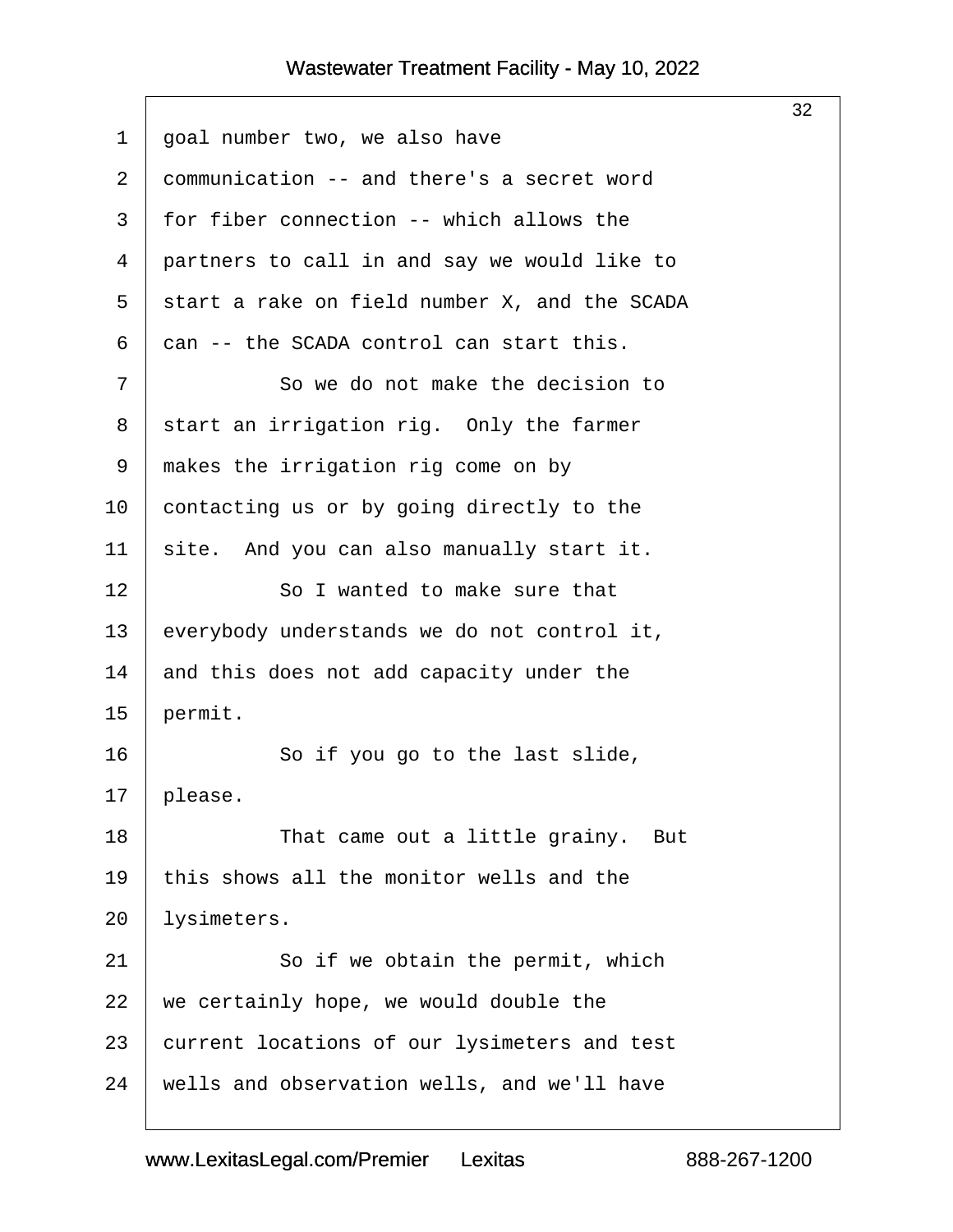<span id="page-33-0"></span>

|                |                                               | 33 |
|----------------|-----------------------------------------------|----|
| 1              | over 60 -- I counted them again today -- if   |    |
| $\overline{2}$ | all the new fields are permitted, we would    |    |
| 3              | have 61 total.                                |    |
| 4              | And if you, I go through the permit           |    |
| 5              | requirements of the operating permit, and you |    |
| 6              | multiply out what each well has to be         |    |
| 7              | analyzed for per year, you can roughly        |    |
| 8              | calculate over 7,000 groundwater quality data |    |
| 9              | point will be collected to be consistent for  |    |
| 10             | permit compliance.                            |    |
| 11             | And this directly ties in with goal           |    |
| 12             | number four, as stated by our administrator,  |    |
| 13             | and that is the -- our goal is 100 percent    |    |
| 14             | permit compliance all the time.               |    |
| 15             | Back to the administrator.                    |    |
| 16             | MR. LAWSON: That concludes our                |    |
| 17             | presentation. I want to thank DNREC again     |    |
| 18             | for the opportunity. And we will stand by.    |    |
| 19             | Thanks, Lisa.                                 |    |
| 20             | MR. MEDLARZ: Thank you.                       |    |
| 21             | MS. VEST: Thank you, gentlemen,               |    |
| 22             | for your thorough presentation, as well.      |    |
| 23             | And as I indicated right before you           |    |
| 24             | gentlemen began, we have received a copy of   |    |
|                |                                               |    |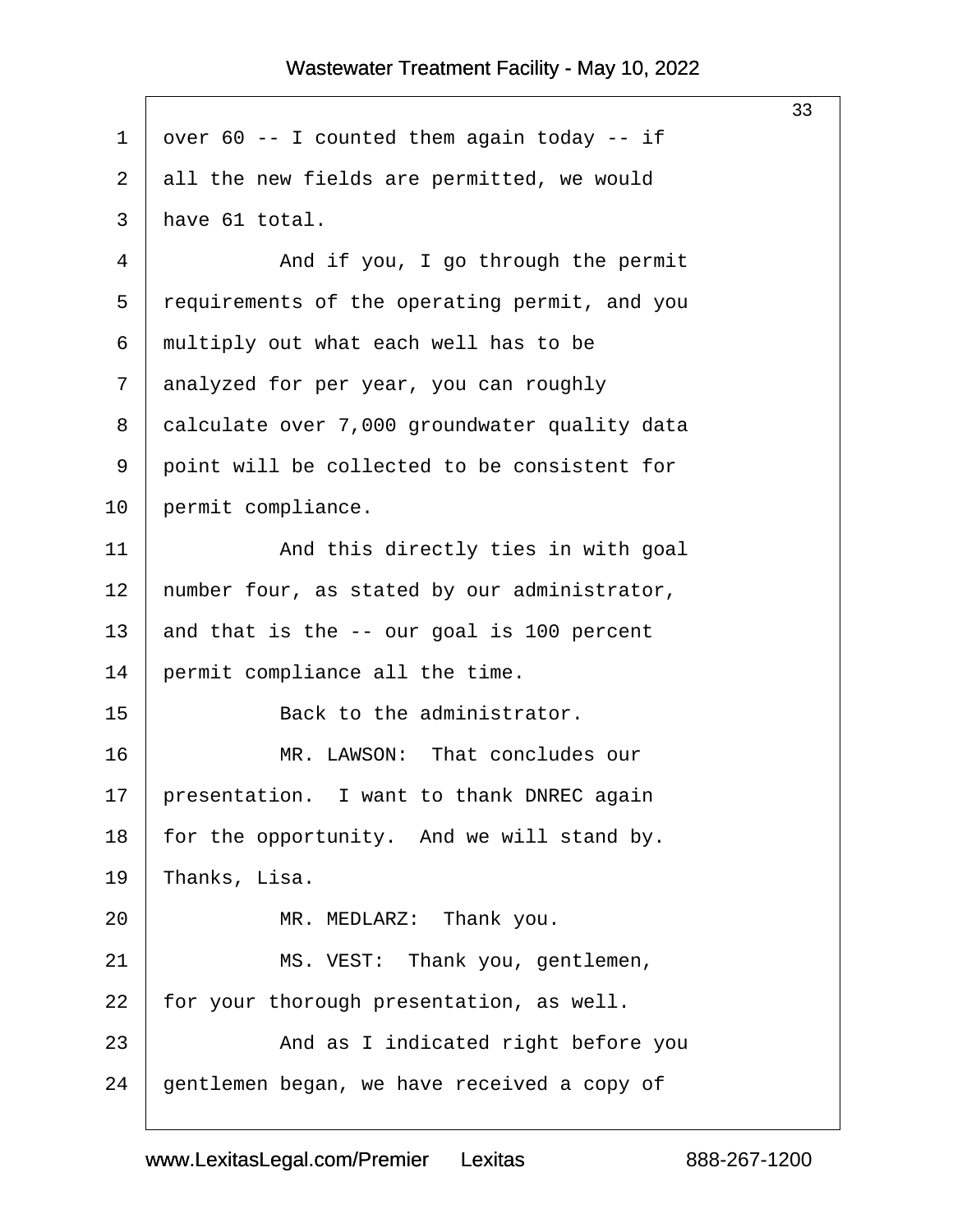<span id="page-34-0"></span>

|             |                                               | 34 |
|-------------|-----------------------------------------------|----|
| $\mathbf 1$ | the Power Point that we just reviewed now.    |    |
| 2           | It is up right immediately below all of the   |    |
| 3           | DNREC exhibits that have been entered into    |    |
| 4           | the record.                                   |    |
| 5           | It was labeled as the Applicant's             |    |
| 6           | Proposed Exhibit. For the benefit of the      |    |
| 7           | record right now, I'm going to go ahead and   |    |
| 8           | officially mark the Power Point that the      |    |
| 9           | applicants just provided as Applicant Exhibit |    |
| 10          | Number 1.                                     |    |
| 11          | And, again, for those of you that             |    |
| 12          | may be in attendance watching this and        |    |
| 13          | wanting to learn more, I would sincerely      |    |
| 14          | suggest that you check out that website,      |    |
| 15          | because there is a lot of information on that |    |
| 16          | hearing page about this pending matter.       |    |
| 17          | Now that both the presentations for           |    |
| 18          | the Department and the Applicant have been    |    |
| 19          | concluded, we are going to move to the live   |    |
| 20          | comment portion of tonight's hearing.         |    |
| 21          | So while Janella is getting that              |    |
| 22          | screen ready, just some protocol things       |    |
| 23          | again:                                        |    |
| 24          | Again, there is a protocol to being           |    |
|             |                                               |    |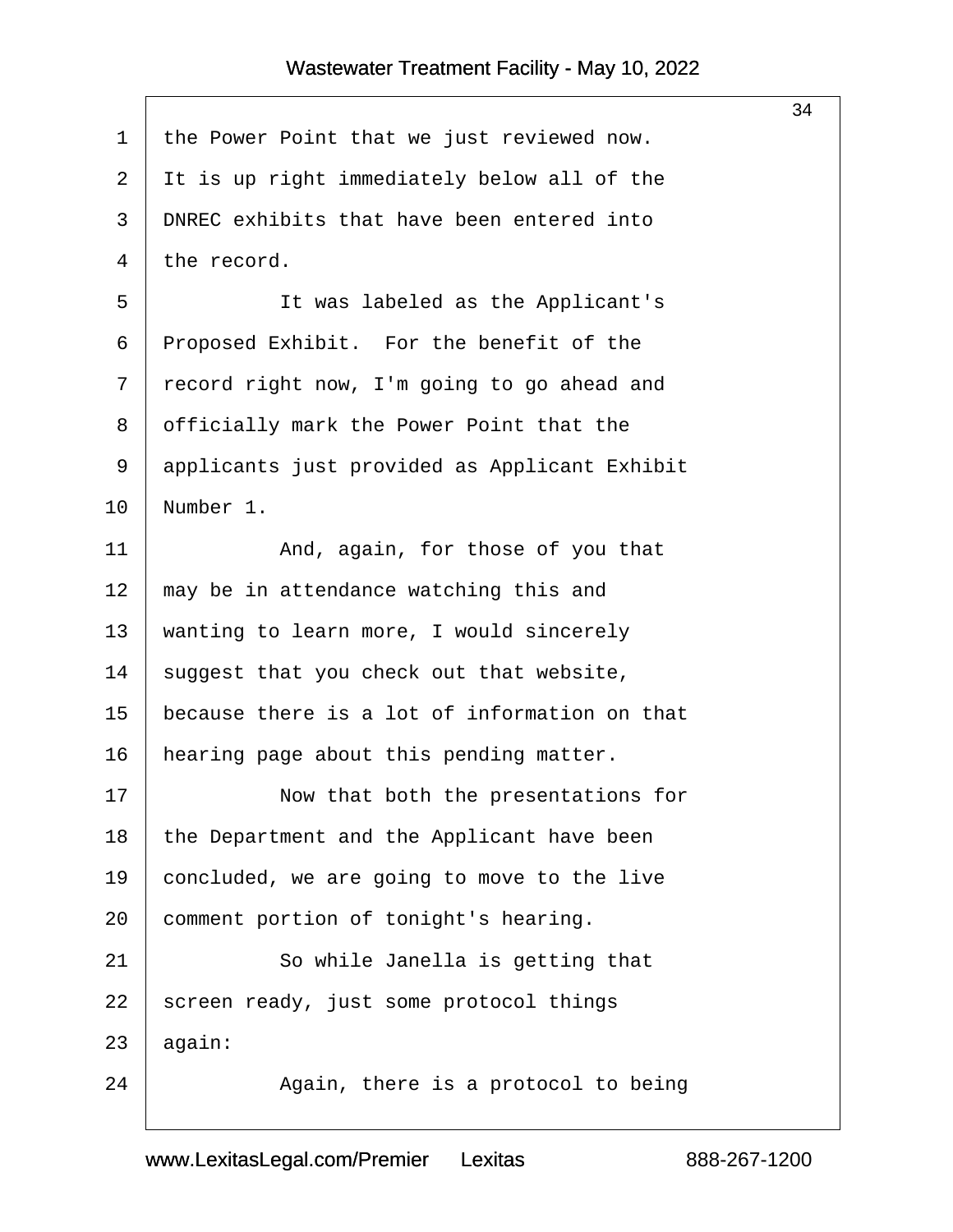$\sqrt{ }$ 

<span id="page-35-0"></span>

| $\mathbf 1$    | able to be recognized to speak at our         |
|----------------|-----------------------------------------------|
| $\overline{2}$ | hearings. There is a preregistration          |
| 3              | subsection to the hearing website page. It's  |
| 4              | very easily navigable. Anybody can go in      |
| 5              | there and just sign up. And that              |
| 6              | registration period is open from the time the |
| 7              | legal notice hits and is published all the    |
| 8              | way up until noon of the day of our hearings. |
| $\mathsf 9$    | And what we do then is, based on              |
| 10             | who has preregistered, we then acknowledge    |
| 11             | those people and recognize them at the time   |
| 12             | of the hearing, and they are each given three |
| 13             | minutes to speak and offer their comment.     |
| 14             | Those comments are, as I said                 |
| 15             | before, completely captured by the court      |
| 16             | reporter in the transcript that is prepared,  |
| 17             | and that is posted on the website, as well.   |
| 18             | So for those of you that may be               |
| 19             | joined later, or maybe you are reading this   |
| 20             | transcript and you didn't have the            |
| 21             | opportunity to watch us tonight live,         |
| 22             | everything that is said, everything that is   |
| 23             | presented, it's all made as part of the       |
| 24             | record. It gets incorporated for inclusion    |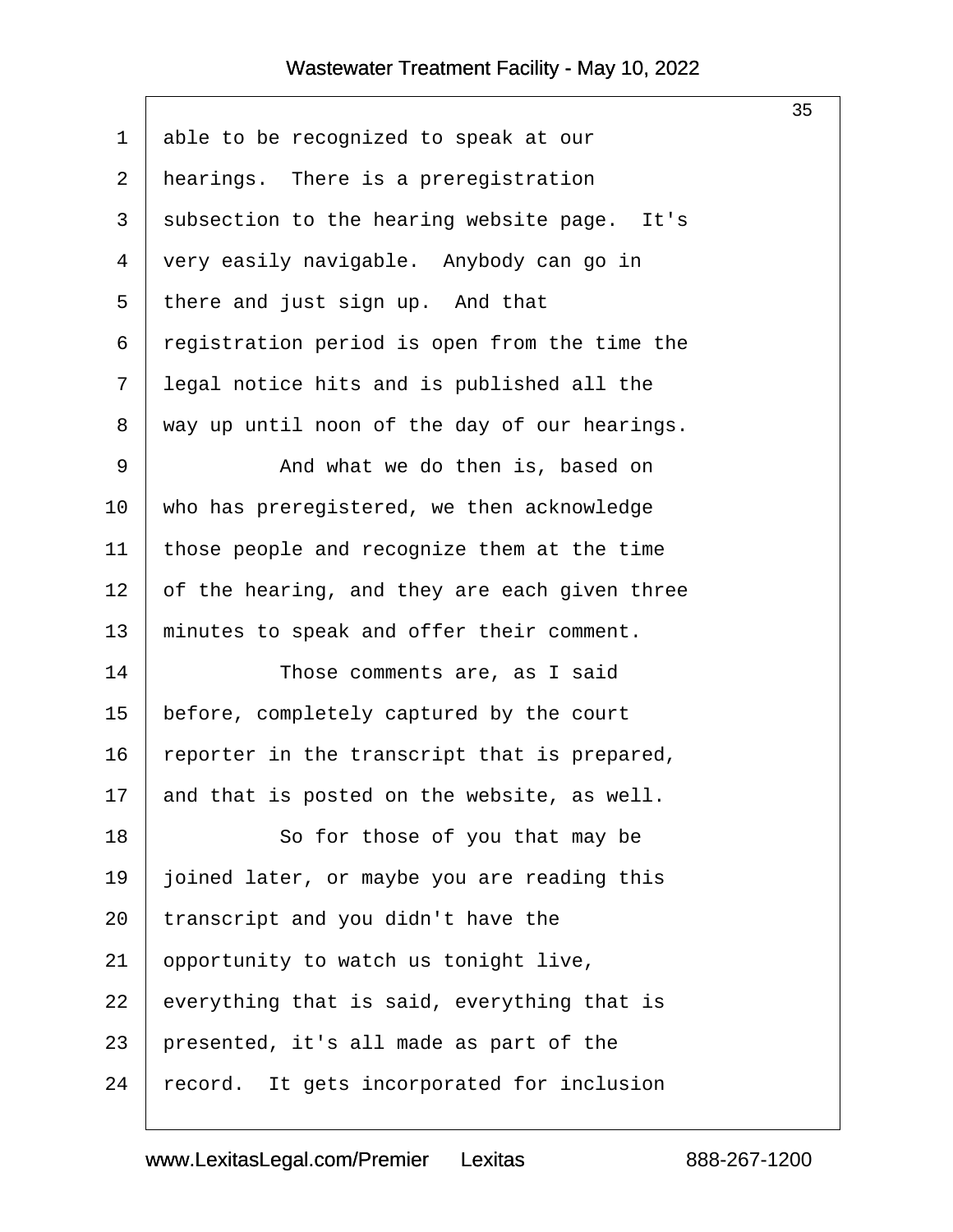<span id="page-36-0"></span>

|              |                                               | 36 |
|--------------|-----------------------------------------------|----|
| $\mathbf{1}$ | into the record. And, again, we will post     |    |
| 2            | that transcript as soon as it is received.    |    |
| 3            | A couple things, like I said, each            |    |
| 4            | person that is getting ready to be recognized |    |
| 5            | has three minutes to speak. At the            |    |
| 6            | conclusion of three minutes, the system will  |    |
| 7            | put those microphones of the speaker back on  |    |
| 8            | mute.                                         |    |
| 9            | But, again, in no way do we want to           |    |
| 10           | preclude anyone that wishes to make a         |    |
| 11           | comment. This is a very detailed permitting   |    |
| 12           | matter. So, you know, it is completely        |    |
| 13           | foreseeable that comments may exceed the      |    |
| 14           | three-minute mark.                            |    |
| 15           | So if you are one of the speakers             |    |
| 16           | tonight, and you don't get it all in, or you  |    |
| 17           | do get your comments in, but then you think   |    |
| 18           | about something else you wanted to say two    |    |
| 19           | hours after we are done tonight, don't worry. |    |
| 20           | Like I mentioned at the beginning, each and   |    |
| 21           | every comment that comes in all bears the     |    |
| 22           | same weight. It's all incorporated into the   |    |
| 23           | record, whether we get it in writing or       |    |
| 24           | whether it's offered tonight.                 |    |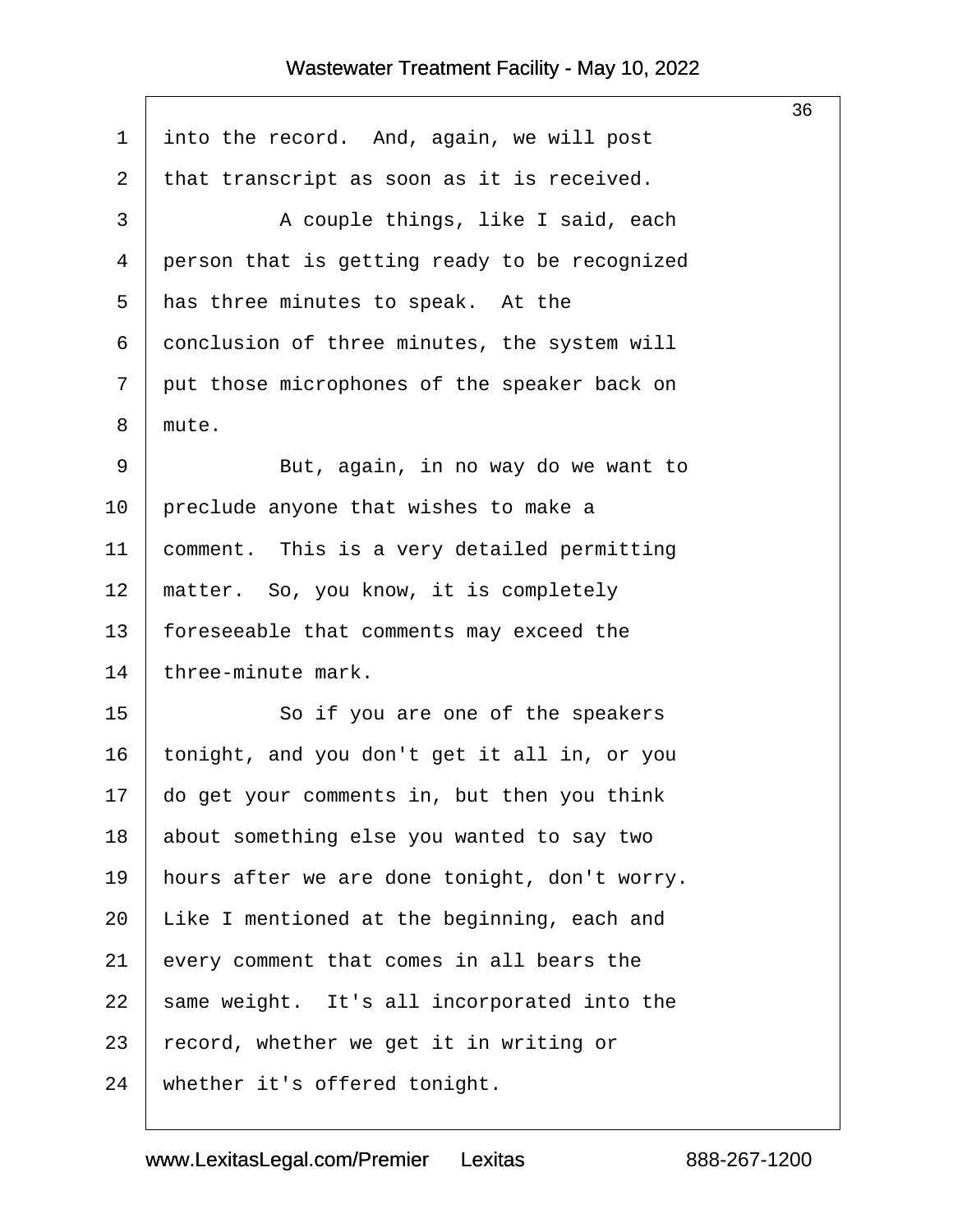<span id="page-37-0"></span>

|             |                                               | 37 |
|-------------|-----------------------------------------------|----|
| $\mathbf 1$ | And as long as it's received up               |    |
| 2           | through June 7th, it all gets incorporated    |    |
| 3           | into the record, and it will all be forwarded |    |
| 4           | to Secretary Garvin for his review prior to   |    |
| 5           | making a final decision in this matter.       |    |
| 6           | That being said, we are going to go           |    |
| 7           | ahead and start with the first of our six     |    |
| 8           | speakers. Mr. Donald Burdick is the first     |    |
| 9           | person up, so to speak. I believe that        |    |
| 10          | Janella has gone ahead and found him.         |    |
| 11          | Mr. Burdick, can you hear me?                 |    |
| 12          | MR. BURDICK: Yes. Can you hear                |    |
| 13          | me?                                           |    |
| 14          | MS. VEST: I can hear you loud and             |    |
| 15          | clear. The timer will begin once you begin    |    |
| 16          | speaking, so when you are ready, take it      |    |
| 17          | away.                                         |    |
| 18          | MR. BURDICK: My name is Donald                |    |
| 19          | Burdick. The 2018 Sussex County Council was   |    |
| 20          | issued a notice of noncompliance regarding    |    |
| 21          | failures at Inland Bays. None of the          |    |
| 22          | corrective demands were made. The permit      |    |
| 23          | expired in 2017.                              |    |
| 24          | High nitrates were reported in 2010           |    |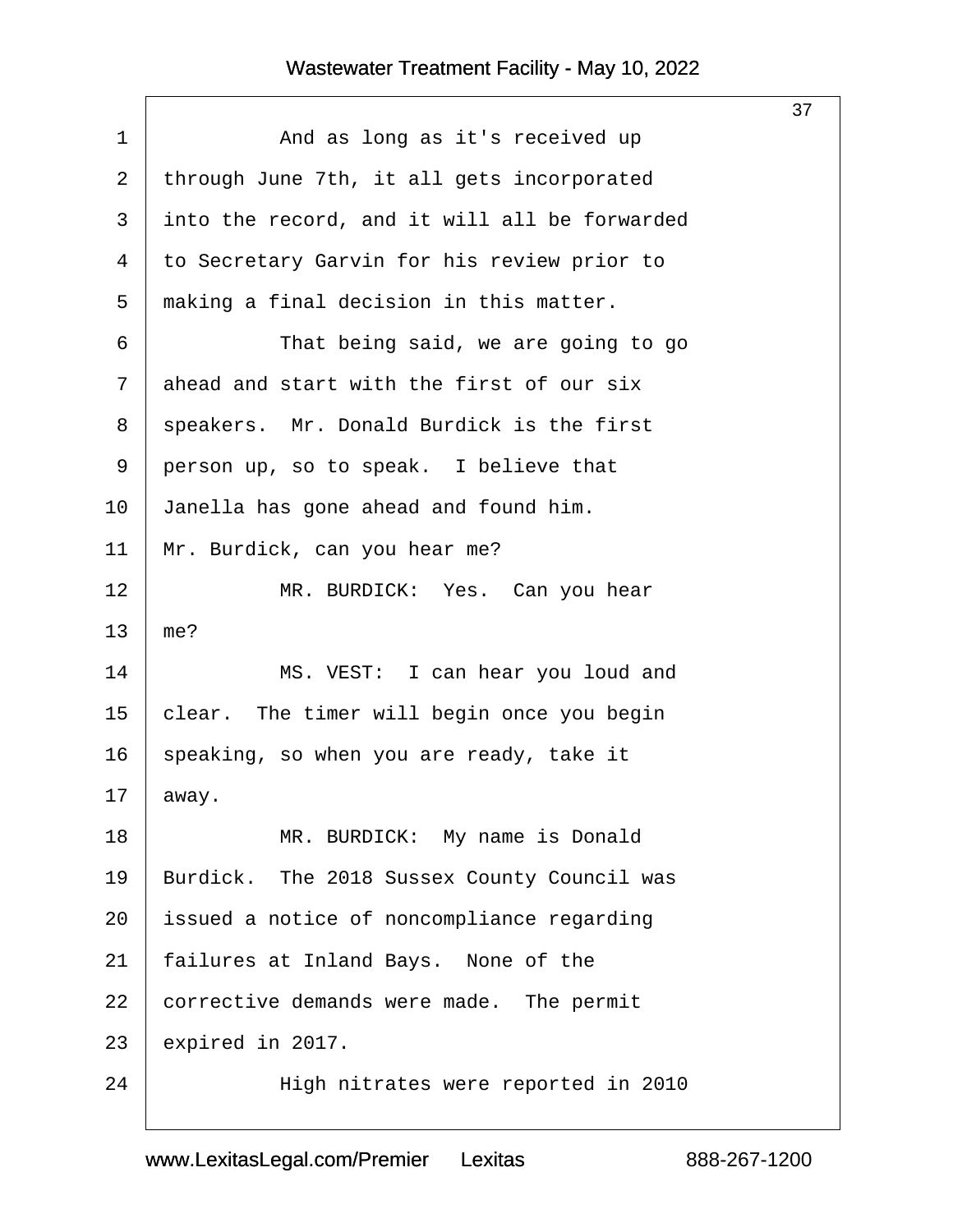$\Gamma$ 

<span id="page-38-0"></span>

|             |                                               | 38 |
|-------------|-----------------------------------------------|----|
| $\mathbf 1$ | and continue through today. My community's    |    |
| 2           | water is contaminated with high nitrate and   |    |
| 3           | BFAS. The public was never warned and         |    |
| 4           | suffers severe health issues.                 |    |
| 5           | Mountaire Farm dumped sludge on               |    |
| 6           | that facility. See Page 119, Item 5, of the   |    |
| 7           | settlement document on                        |    |
| 8           | mountairesettlement.com.                      |    |
| 9           | Until settlement, class members               |    |
| 10          | were not told. The State did not cite or      |    |
| 11          | fine Mountaire or Sussex County, even though  |    |
| 12          | Council alerted DNREC. Mountaire dumped       |    |
| 13          | astounding levels of domestic waste in        |    |
| 14          | coliform bacteria.                            |    |
| 15          | Historical rainfall data showed               |    |
| 16          | that 2017 was a wet year, culminating in 3.83 |    |
| 17          | inches of rain on the violation date. Do the  |    |
| 18          | math.                                         |    |
| 19          | Inland Bays sprays and windy                  |    |
| 20          | conditions causing citizens to cough so hard  |    |
| 21          | we can't catch our breath. Spraying and       |    |
| 22          | raining causes massive runoff. No crops were  |    |
| 23          | planted this winter. County Engineer, Hans    |    |
| 24          | Medlarz, says snow geese ate all 432.5 acres  |    |
|             |                                               |    |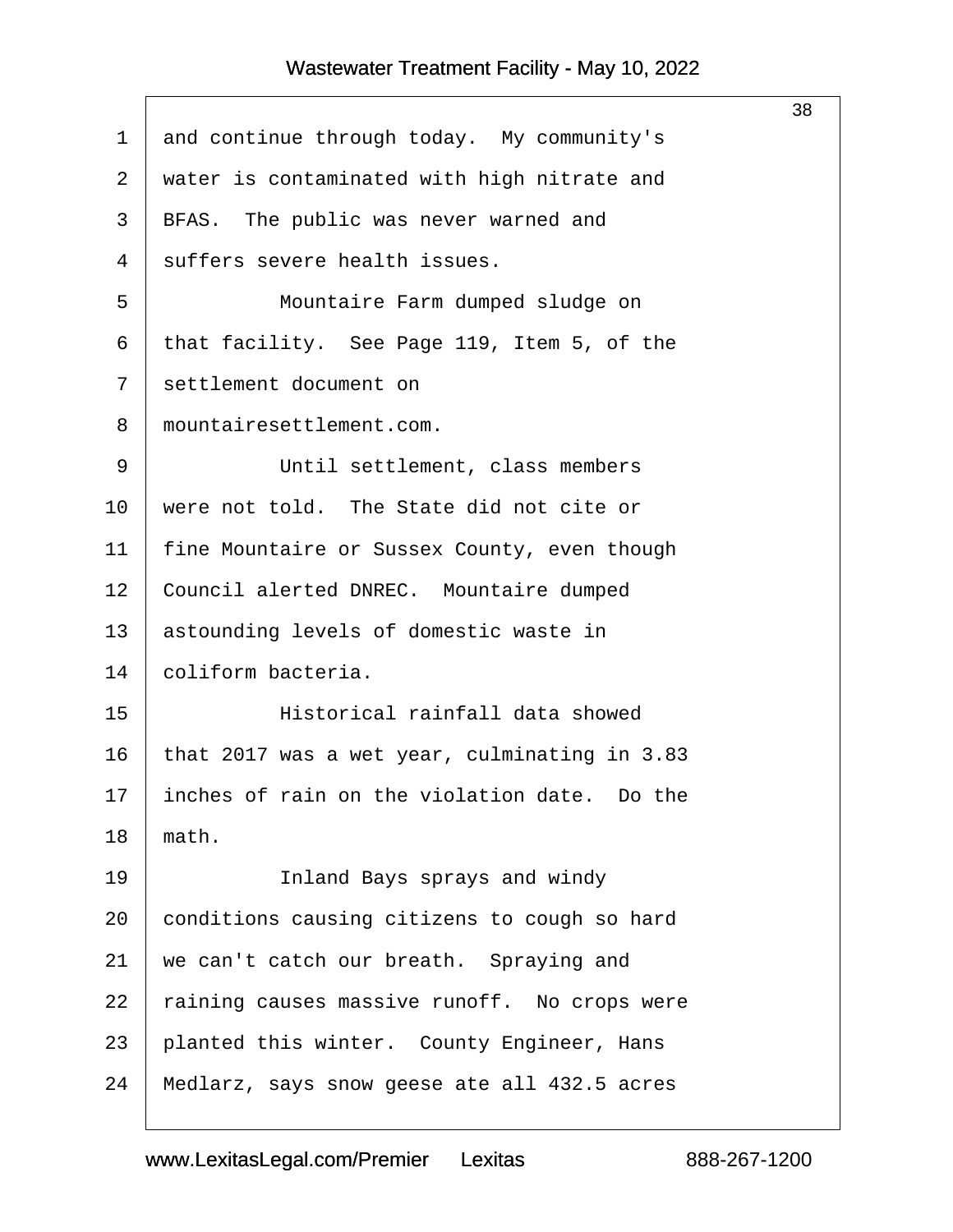<span id="page-39-0"></span>

|                |                                               | 39 |
|----------------|-----------------------------------------------|----|
| $\mathbf 1$    | up to the edge where the grass is healthy.    |    |
| $\overline{a}$ | It is nothing but weeds.                      |    |
| 3              | Major excavation is underway.                 |    |
| 4              | Mr. Medlarz said no excavation was done.      |    |
| 5              | Photographs and witnesses say otherwise.      |    |
| 6              | When told my community was burning            |    |
| 7              | and bleeding, Mr. Medlarz said he couldn't    |    |
| 8              | stop spraying or others wouldn't be able to   |    |
| 9              | flush their toilets.                          |    |
| 10             | The public notice has errors. One             |    |
| 11             | parcel is non-existent. One isn't in the      |    |
| 12             | County mapping application. All are claimed   |    |
| 13             | to be forested; none are. All are claimed to  |    |
| 14             | be publicly owned; one is private. Soil and   |    |
| 15             | hydrologic reports are based on data prior to |    |
| 16             | Mountaire Farms polluting.                    |    |
| 17             | DNREC's presentation is pending, so           |    |
| 18             | we don't know the plan. The contact is        |    |
| 19             | retired. Phase two includes a research        |    |
| 20             | project, as though we are lab rats.           |    |
| 21             | Satellite imagery proves that the             |    |
| 22             | FOIA has been mismanaged since it has opened. |    |
| 23             | Paid to dare that SCD and the State and EPA   |    |
| 24             | were warned that land application would fail. |    |
|                |                                               |    |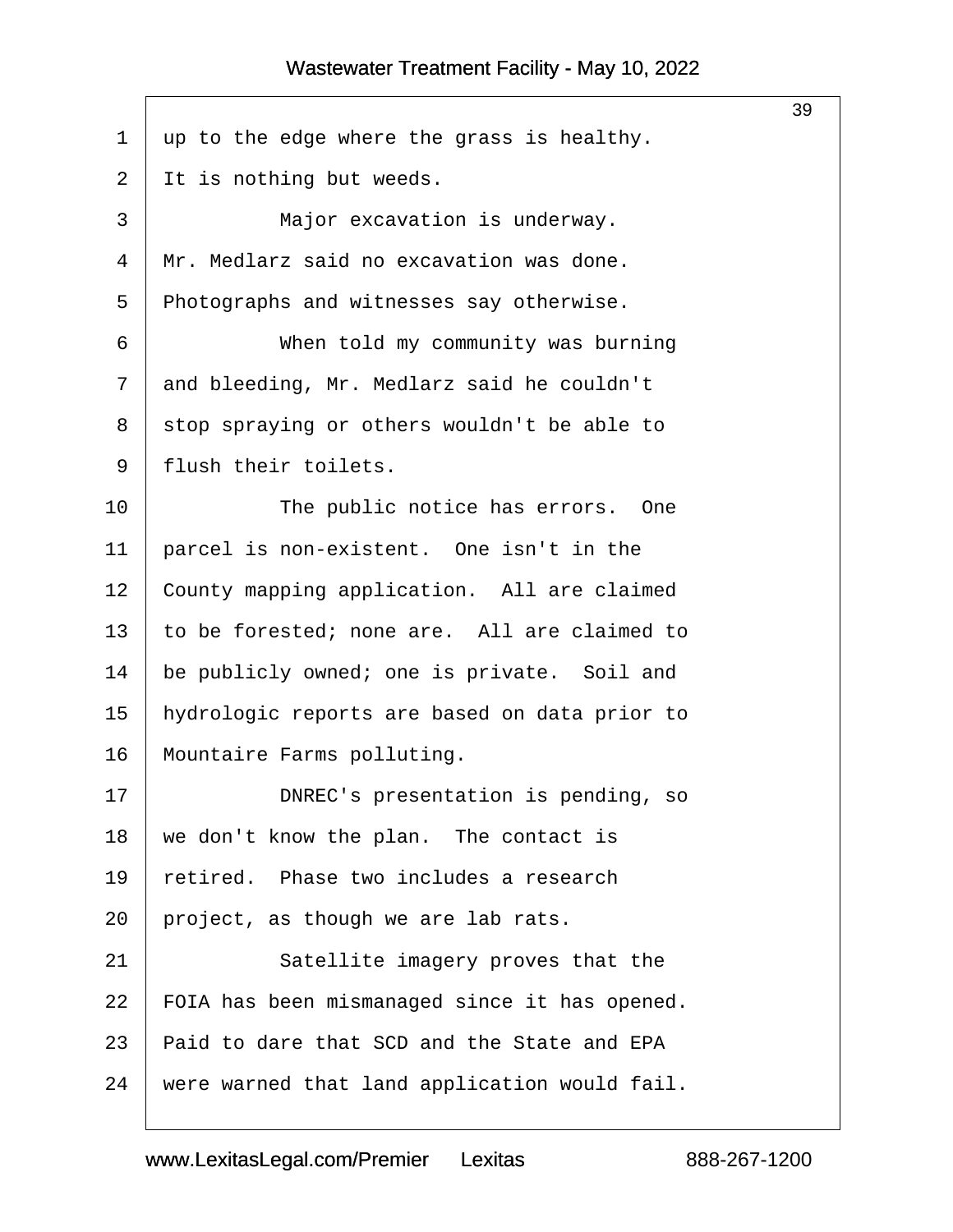<span id="page-40-0"></span>

|                |                                                | 40 |  |  |
|----------------|------------------------------------------------|----|--|--|
| 1              | It did, and my community was literally         |    |  |  |
| $\overline{2}$ | tortured.                                      |    |  |  |
| 3              | My EPA FOIA request proves I                   |    |  |  |
| 4              | contacted Jennifer Rausch, who in charge of    |    |  |  |
| 5              | the Facilities; Secretary Garvin; Attorney     |    |  |  |
| 6              | General Jennings; and Governor Carney. I       |    |  |  |
| 7              | contacted all State and Federal                |    |  |  |
| 8              | representatives' offices. None helped. It      |    |  |  |
| 9              | is like Hurricane Katrina hit, and five years  |    |  |  |
| 10             | later citizens have zero assistance.           |    |  |  |
| 11             | Sussex County needs modern                     |    |  |  |
| 12             | facilities to handle the explosive population  |    |  |  |
| 13             | growth and cannot be gained by ruthless        |    |  |  |
| 14             | corporations.                                  |    |  |  |
| 15             | The County has proven year after               |    |  |  |
| 16             | year they have no interest in running a safe   |    |  |  |
| 17             | facility. This permit should not be granted.   |    |  |  |
| 18             | For more information, go to brokenbambi.com    |    |  |  |
| 19             | and click on the link titled, "Evidence of     |    |  |  |
| 20             | Public Corruption and Federal Government Lies  |    |  |  |
| 21             | and Coverup." You will see gruesome photos     |    |  |  |
| 22             | of victims and the EPA FOIA documents.<br>Show |    |  |  |
| 23             | a little mercy on the taxpayers and citizens   |    |  |  |
| 24             | of Delaware.                                   |    |  |  |
|                |                                                |    |  |  |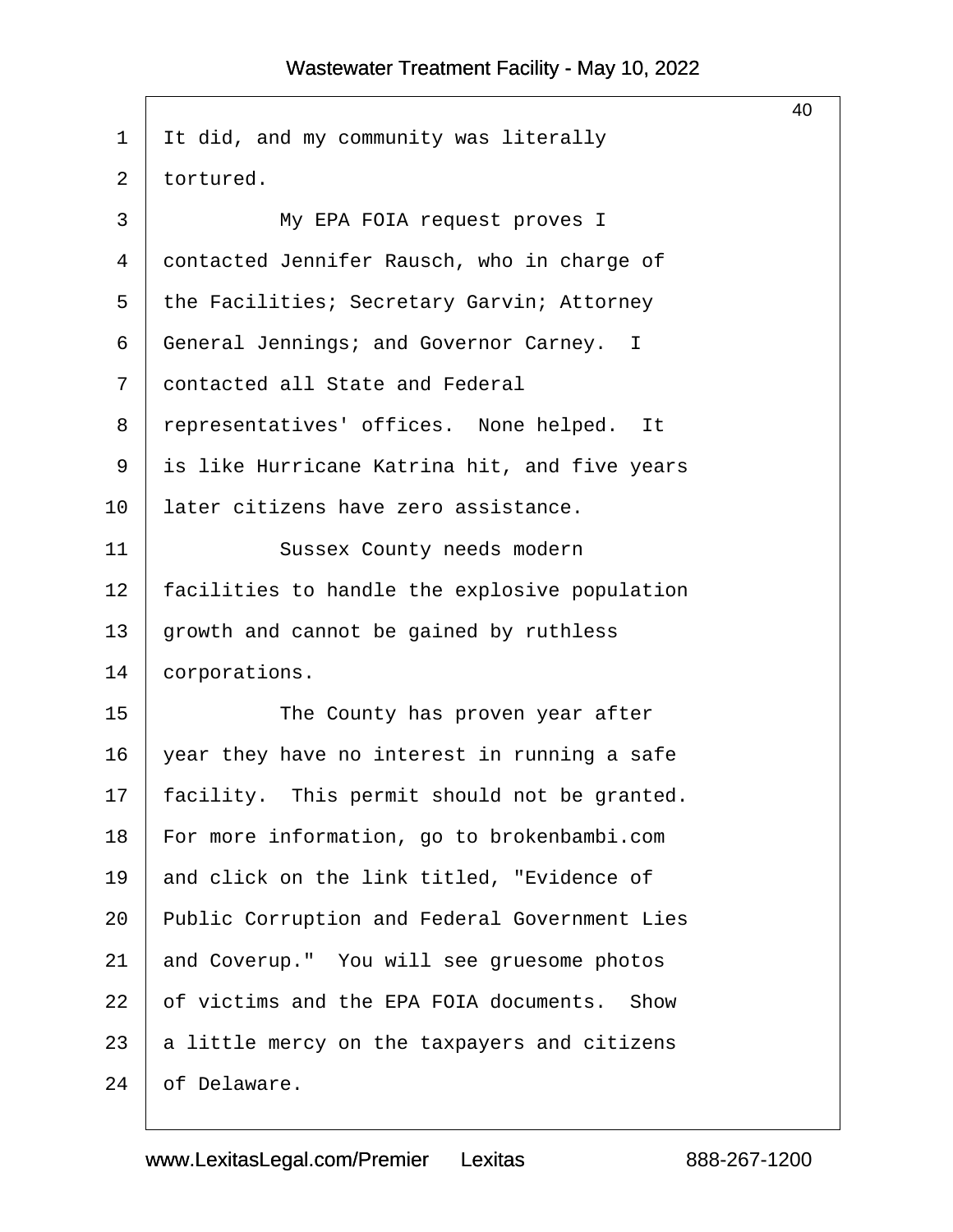$\Gamma$ 

<span id="page-41-0"></span>

|                |                                               | 41 |
|----------------|-----------------------------------------------|----|
| $\mathbf 1$    | MS. VEST: Okay. Thank you,                    |    |
| 2              | Mr. Burdick. I believe that all got in there  |    |
| 3              | within the three minutes. And, as I said      |    |
| $\overline{4}$ | before, every comment that is received live   |    |
| 5              | tonight is absolutely captured by the court   |    |
| 6              | reporter's transcript and is incorporated     |    |
| 7              | into the hearing record.                      |    |
| 8              | And I thank you for those comments.           |    |
| 9              | Next up on the list of those that             |    |
| 10             | have preregistered is Diane Longo.            |    |
| 11             | Ms. Longo, can you hear me?                   |    |
| 12             | MS. SAPP: Um, Lisa, it's Janella.             |    |
| 13             | I do not see Ms. Longo on.                    |    |
| 14             | MS. VEST: Okay. That's fine.                  |    |
| 15             | What we will do is we will go on to the next  |    |
| 16             | person, and then we will try her again at the |    |
| 17             | conclusion. Maybe she just had to go, or      |    |
| 18             | maybe she is not on yet.                      |    |
| 19             | So we will put a pause on that.               |    |
| 20             | The third person preregistered is Dr. Gerry   |    |
| 21             | Bell. Dr. Bell, can you hear me?              |    |
| 22             | DR. BELL: Yes, I can. Can you                 |    |
| 23             | hear me?                                      |    |
| 24             | MS. VEST: I can hear you loud and             |    |
|                |                                               |    |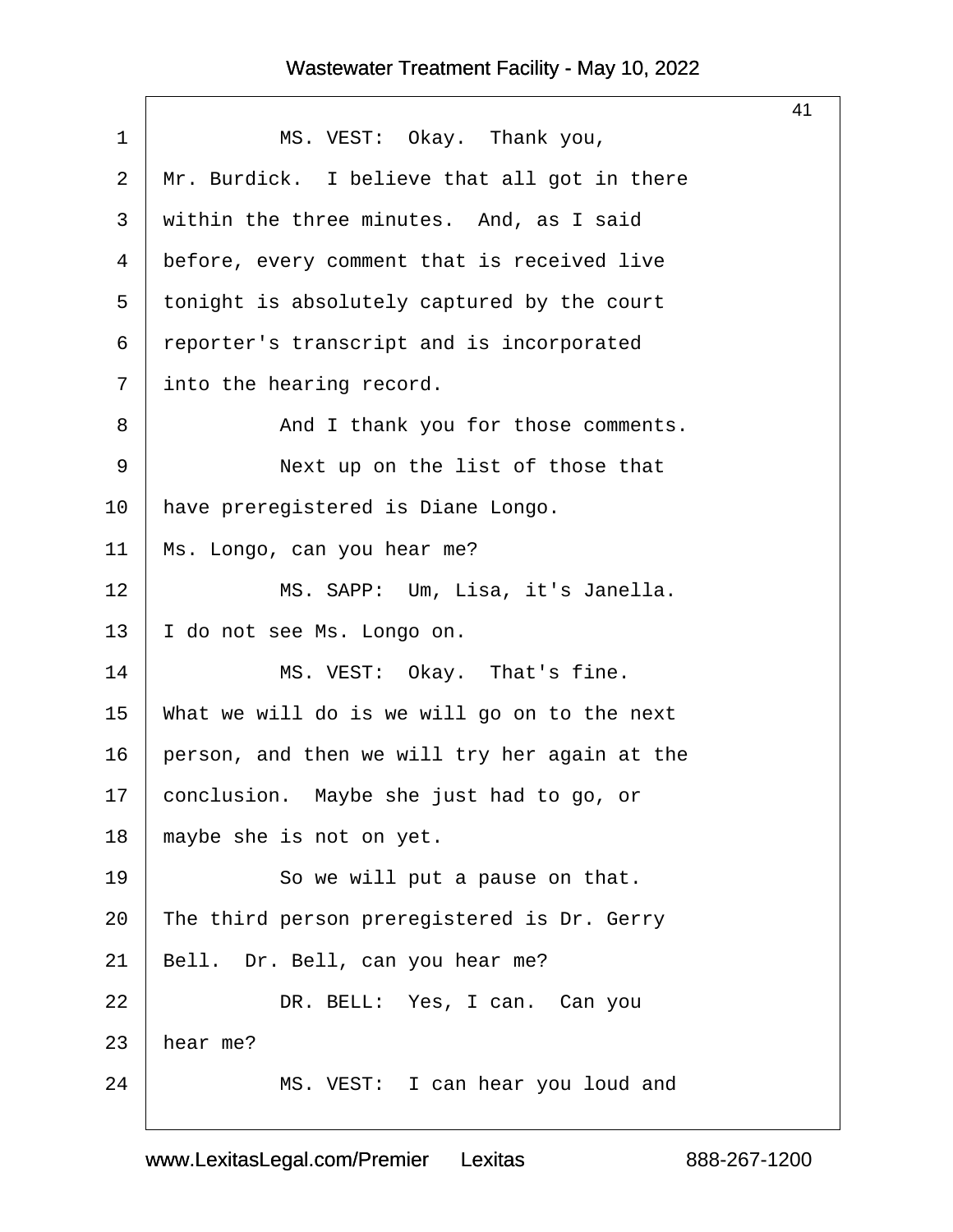<span id="page-42-0"></span>

|                |                                              | 42 |
|----------------|----------------------------------------------|----|
| $\mathbf{1}$   | clear, sir. The timer is reset, I believe,   |    |
| 2              | so it will begin when you are ready. So      |    |
| 3              | proceed when you are ready.                  |    |
| $\overline{4}$ | DR. BELL: I'm Dr. Gerry Bell, and            |    |
| 5              | I hold a doctoral degree in meteorology. I   |    |
| 6              | retired after a 30-year career with the      |    |
| 7              | Climate Prediction Center of the National    |    |
| 8              | Weather Service. I am an expert in both      |    |
| 9              | large and small-scale weather patterns.      |    |
| 10             | Since 2003, I have lived downstream          |    |
| 11             | of the Inland Bays facility. I have seen and |    |
| 12             | lived the horrors of what that facility has  |    |
| 13             | done to locals and to my own family.         |    |
| 14             | As with the current facility, I              |    |
| 15             | expect the expansion to fail because of its  |    |
| 16             | inherent design mismanagement, corruption,   |    |
| 17             | not operating according to permits, and not  |    |
| 18             | fixing known problems as they arise.         |    |
| 19             | There are also two main                      |    |
| 20             | meteorological reasons why the facility can  |    |
| 21             | fail.                                        |    |
| 22             | First, they say the expansion can            |    |
| 23             | handle a 100-year event. A hundred-year      |    |
| 24             | event is based on past experience. It is not |    |
|                |                                              |    |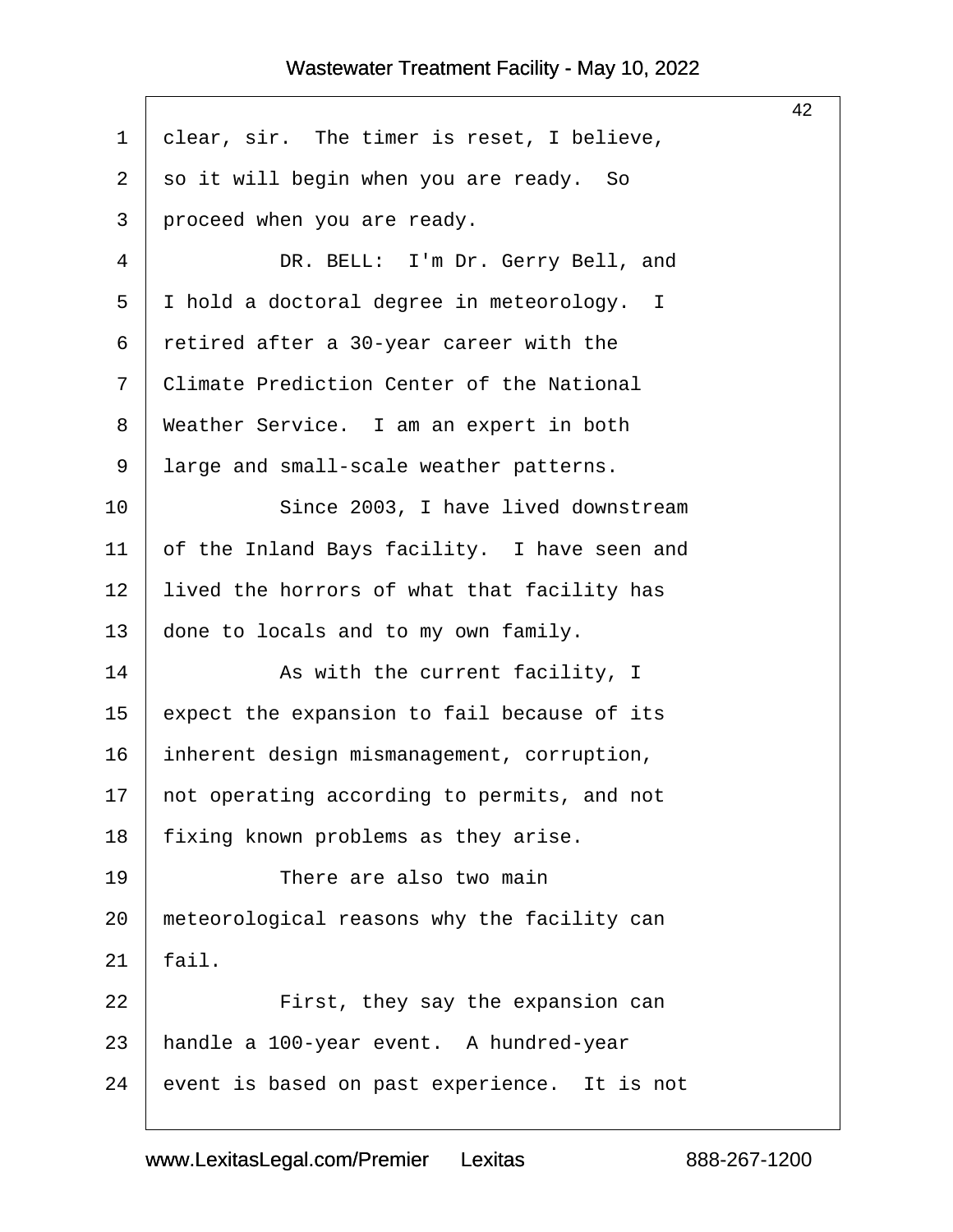<span id="page-43-0"></span>

|                |                                               | 43 |
|----------------|-----------------------------------------------|----|
| $\mathbf 1$    | a predictor of what to expect going forward.  |    |
| $\overline{2}$ | Who knows, we could see two or more rain      |    |
| 3              | events in the next few years.                 |    |
| $\overline{4}$ | For example, on May 20, '13, we got           |    |
| 5              | more than 8 inches of rain in just a few      |    |
| 6              | hours.                                        |    |
| 7              | The facility sprays wastewater                |    |
| 8              | during rain and when the ground is saturated. |    |
| 9              | Saturated ground is often more important than |    |
| 10             | a single storm. This rain cannot go into      |    |
| 11             | saturated ground, and it runs off.            |    |
| 12             | Our ground gets saturated for many            |    |
| 13             | reasons, not just from a 100-year storm. A    |    |
| 14             | few heavy rain events, even over a short      |    |
| 15             | period, can saturate the ground, as can a     |    |
| 16             | slow-moving tropical storm. Even an extra     |    |
| 17             | wet month or two can saturate. Remember back  |    |
| 18             | in 2010, a series of winter storms produced   |    |
| 19             | standing water for two months.                |    |
| 20             | Another meteorological reason why             |    |
| 21             | the facility can fail is longer-term weather  |    |
| 22             | patterns. One such pattern, the North         |    |
| 23             | Atlantic Oscillation, or NAO, acts on         |    |
| 24             | cooler-season temperatures. The NAO is a      |    |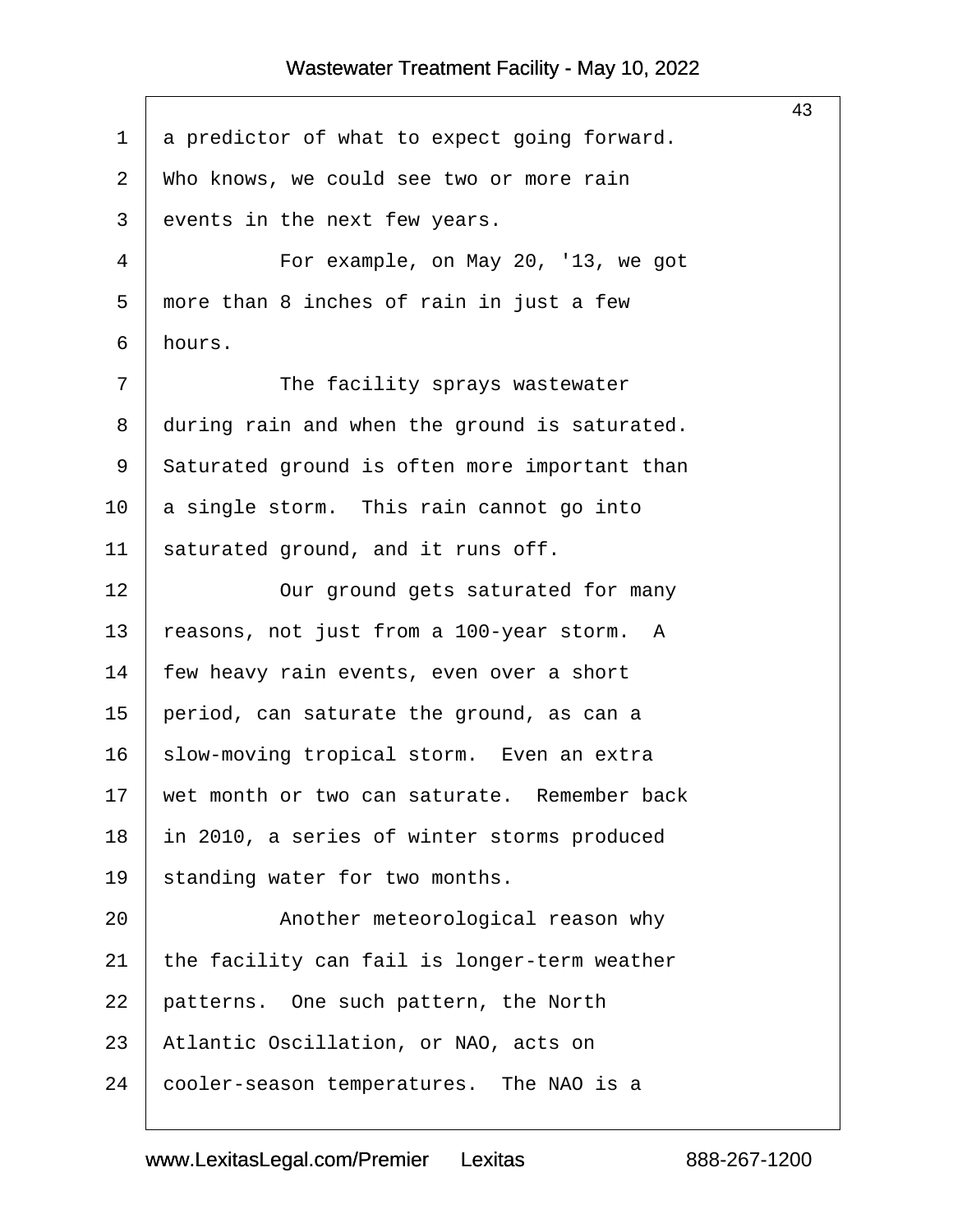<span id="page-44-0"></span>

|                |                                              | 44 |  |  |
|----------------|----------------------------------------------|----|--|--|
| $\mathbf 1$    | cold and warm phase. We were in a cold phase |    |  |  |
| $\overline{2}$ | during the 1950s, 60s, and 70s. Remember the |    |  |  |
| 3              | cold winters back then?                      |    |  |  |
| 4              | Frozen ground can't uptake the               |    |  |  |
| 5              | wastewater in the spray, and it rolls off.   |    |  |  |
| 6              | We have now been in a warm NAO               |    |  |  |
| 7              | phase since the mid 1980s, but we can shift  |    |  |  |
| 8              | out of it any year. That winter of 2010 had  |    |  |  |
| 9              | one of the strongest, cold air NAO phases in |    |  |  |
| 10             | 40 years.                                    |    |  |  |
| 11             | Climate patterns can also combine            |    |  |  |
| 12             | to saturate the ground. In 2010, the         |    |  |  |
| 13             | (inaudible) combined with the cold NAO to    |    |  |  |
| 14             | produce that cold, snowy, saturated winter.  |    |  |  |
| 15             | Other significant issues are not             |    |  |  |
| 16             | meteorological. One is the facility design,  |    |  |  |
| 17             | which ensures its own failure. It is not     |    |  |  |
| 18             | modern.                                      |    |  |  |
| 19             | The expansion should not reflect a           |    |  |  |
| 20             | research project designed by the very people |    |  |  |
| 21             | who mismanaged the existing facility and     |    |  |  |
| 22             | violated its permits.                        |    |  |  |
| 23             | The current system in DNREC has no           |    |  |  |
| 24             | credibility. I don't believe them, nor       |    |  |  |
|                |                                              |    |  |  |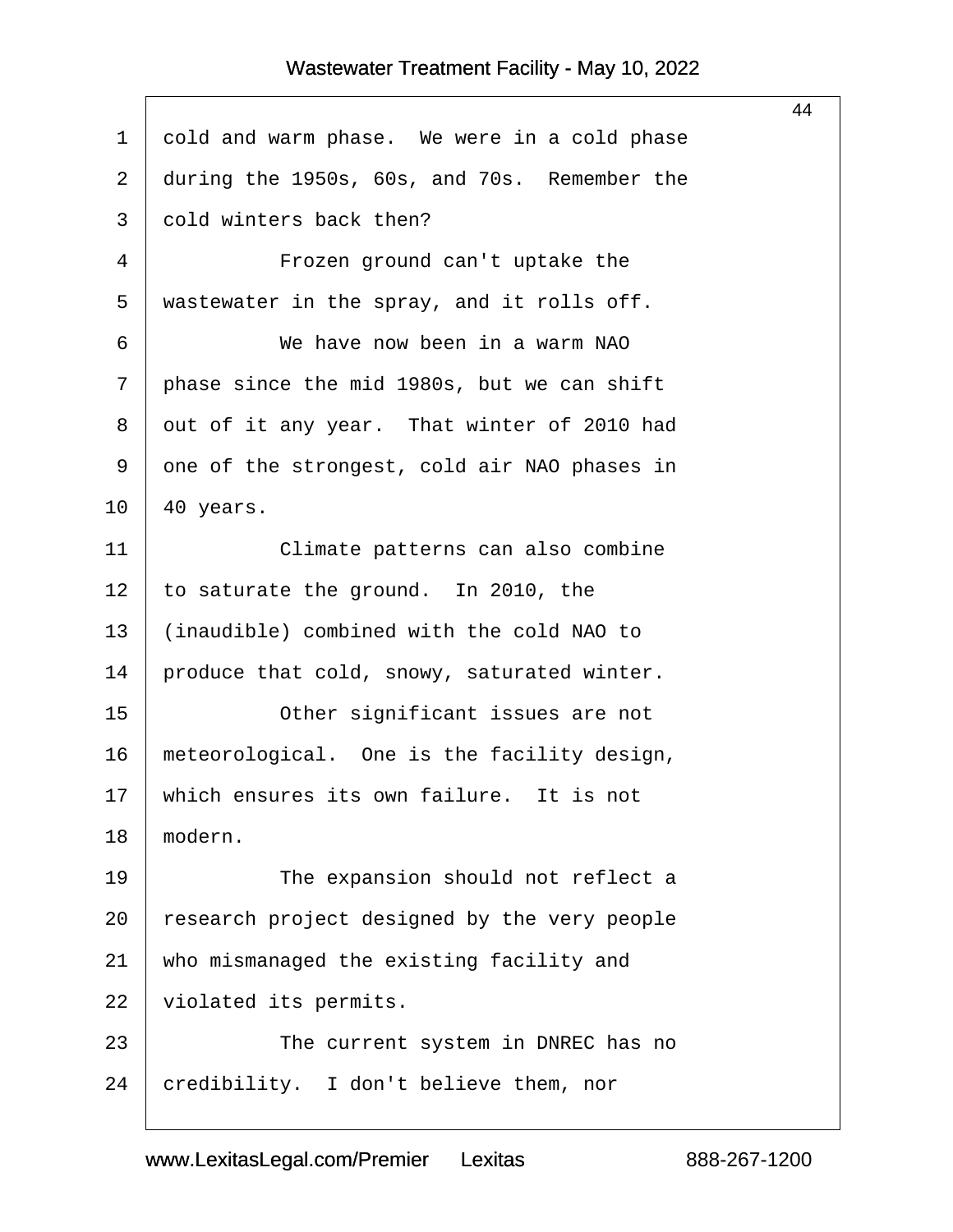<span id="page-45-0"></span>

|                |                                              | 45 |  |  |
|----------------|----------------------------------------------|----|--|--|
| $\mathbf 1$    | should you.                                  |    |  |  |
| $\overline{2}$ | For instance, their statement of             |    |  |  |
| 3              | continued 100 percent compliance of DNREC's  |    |  |  |
| 4              | permits is bunk, since there are numerous    |    |  |  |
| 5              | ongoing permit violations.                   |    |  |  |
| 6              | Get rid of those in charge now.              |    |  |  |
| 7              | Get rid of corruption locally and at DNREC.  |    |  |  |
| 8              | Then (audio mutes).                          |    |  |  |
| 9              | MS. VEST: Okay, Dr. Bell, I                  |    |  |  |
| 10             | apologize. The three minutes did expire.     |    |  |  |
| 11             | But, as I said, all comments bear the same   |    |  |  |
| 12             | weight. So, by all means, please submit your |    |  |  |
| 13             | full comments on or before June 7th, because |    |  |  |
| 14             | we would appreciate hearing the entirety of  |    |  |  |
| 15             | your comment. And thank you again.           |    |  |  |
| 16             | Next up is Chris Nolte, I believe,           |    |  |  |
| 17             | who preregistered. Chris, are you on the     |    |  |  |
| 18             | line? Can you hear me?                       |    |  |  |
| 19             | MR. NOLTE: I am.                             |    |  |  |
| 20             | MS. VEST: Okay. Very good. The               |    |  |  |
| 21             | timer has reset. You may -- it will begin    |    |  |  |
| 22             | when you proceed, so proceed when ready.     |    |  |  |
| 23             | MR. NOLTE: I live locally here and           |    |  |  |
| 24             | moved here from Long Island. I had a lot of  |    |  |  |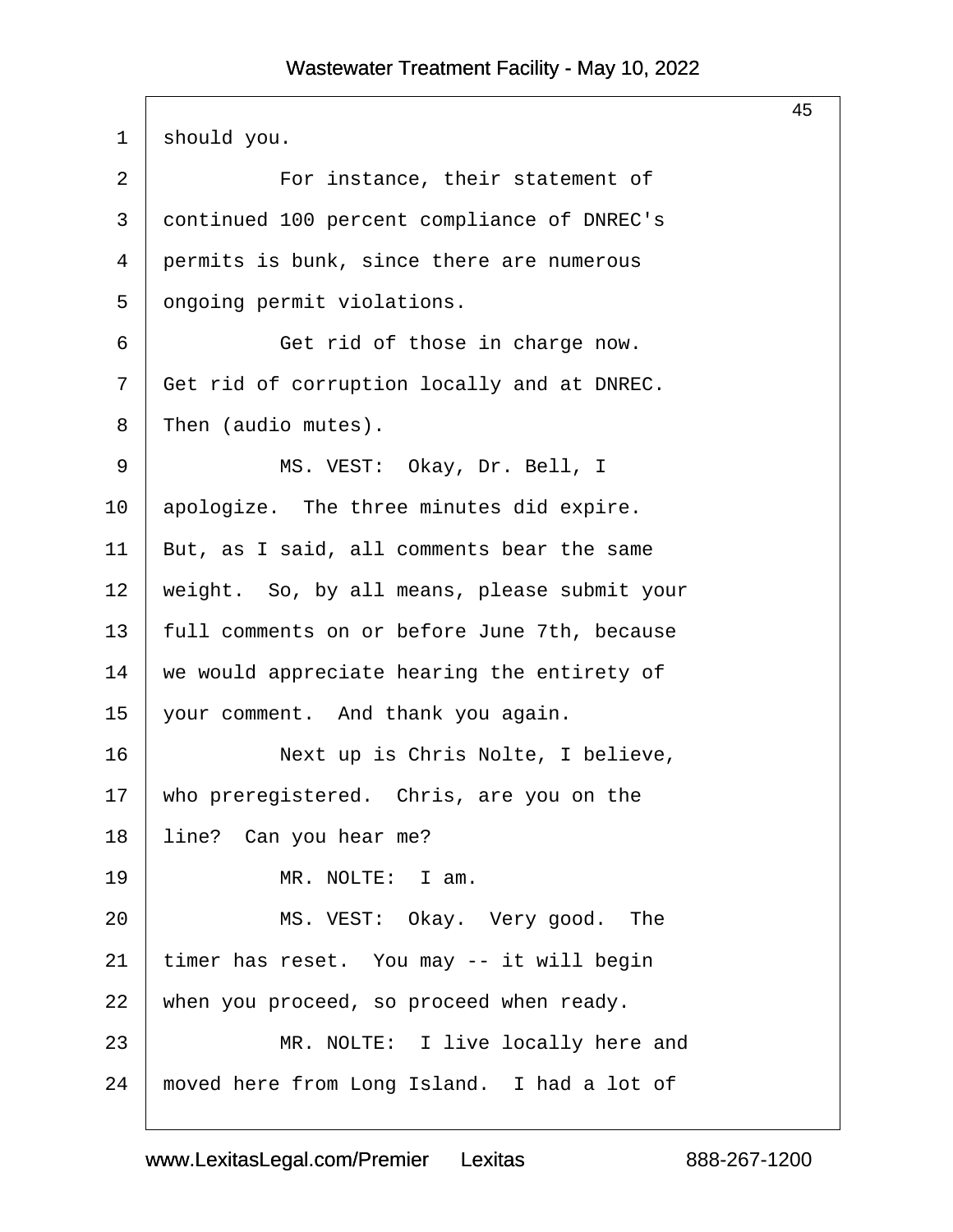<span id="page-46-0"></span>

| $\mathbf 1$    | experience with pollution.                    |  |  |  |
|----------------|-----------------------------------------------|--|--|--|
| $\overline{a}$ | I'm not an expert on the subject,             |  |  |  |
| 3              | but I am very interested in this meeting and  |  |  |  |
| $\overline{4}$ | to see where things are headed.               |  |  |  |
| 5              | Um, I live in the community. I                |  |  |  |
| 6              | know from neighbors and others that there is  |  |  |  |
| 7              | a lot of issues within our community with the |  |  |  |
| 8              | water. And there seems to be quite a bit of   |  |  |  |
| 9              | controversy about who and why.                |  |  |  |
| 10             | And it's unsettling, as a consumer            |  |  |  |
| 11             | and, you know, what you thought might be a    |  |  |  |
| 12             | great retirement community, to find that you  |  |  |  |
| 13             | could have a problem with your well or you    |  |  |  |
| 14             | could have a problem with this, you could     |  |  |  |
| 15             | have a problem with that.                     |  |  |  |
| 16             | And you know, I'm a simple guy, but           |  |  |  |
| 17             | I understand a little bit about how, you      |  |  |  |
| 18             | know, runoff can go and erosion. And it's a   |  |  |  |
| 19             | real shame what happened to a beautiful       |  |  |  |
| 20             | place. And I hope you guys can straighten it  |  |  |  |
| 21             | out. That's it for me.                        |  |  |  |
| 22             | MS. VEST: Okay. Thank you, Chris.             |  |  |  |
| 23             | Again, I appreciate your comments. Next up    |  |  |  |
| 24             | we have Loretta Simon. Ms. Simon, are you on  |  |  |  |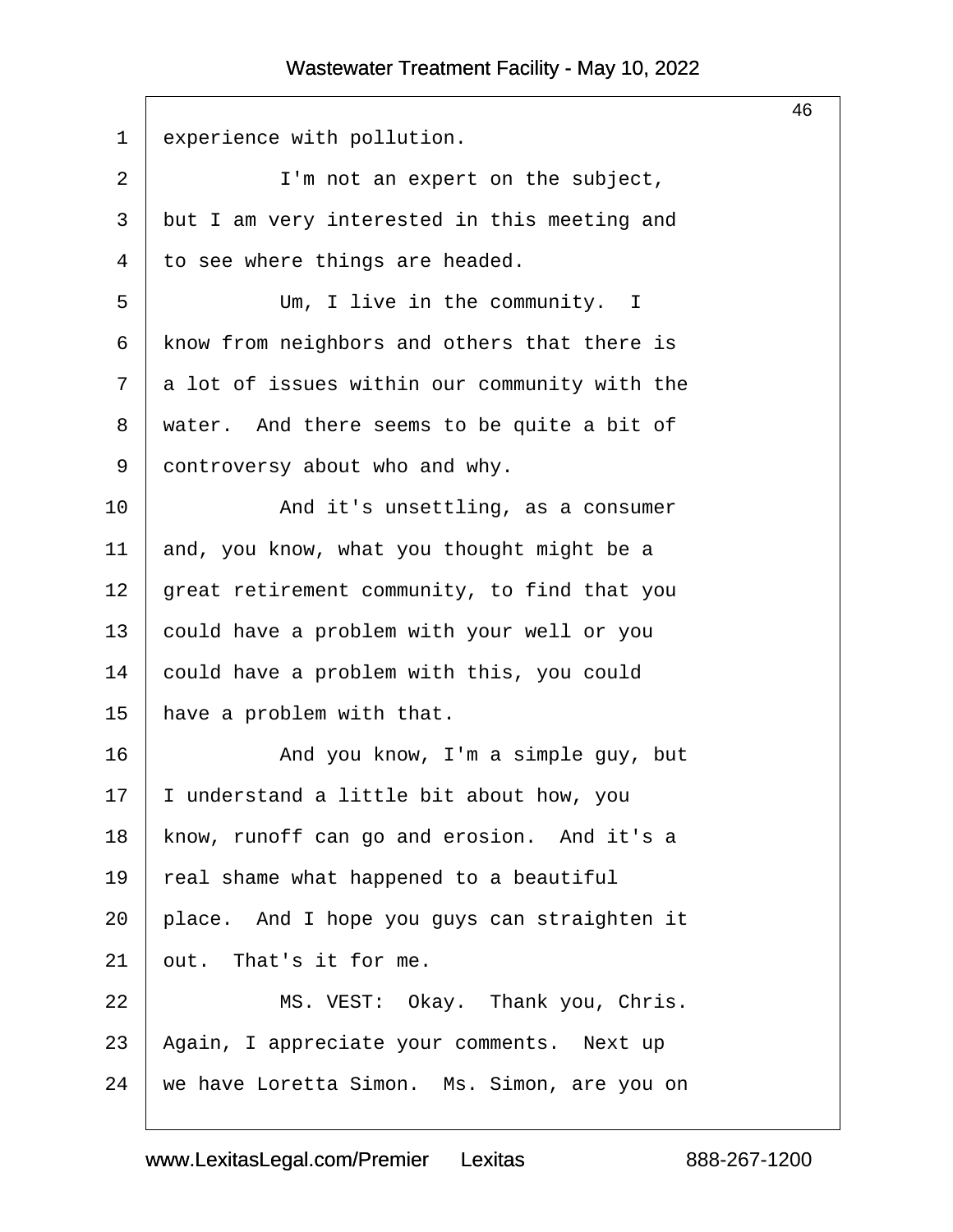<span id="page-47-0"></span>

|                |                                               | 47 |
|----------------|-----------------------------------------------|----|
| 1              | the line, and can you hear me?                |    |
| $\overline{2}$ | MS. SAPP: Lisa, that is another               |    |
| 3              | person. I don't see Ms. Simon.                |    |
| 4              | MS. VEST: Okay. That's fine. We               |    |
| 5              | will give it a couple more minutes, and       |    |
| 6              | hopefully she'll pop in.                      |    |
| 7              | The sixth person that signed up to            |    |
| 8              | speak is Joseph Faraci, or Faraci. I          |    |
| 9              | apologize if I'm saying your last name wrong. |    |
| 10             | Joseph, are you on the line?                  |    |
| 11             | MR. FARACI: Lisa, I'm very soft               |    |
| 12             | spoken but (inaudible)                        |    |
| 13             | MS. VEST: Sir, are you on the                 |    |
| 14             | line? Hello?                                  |    |
| 15             | MR. FARACI: Can you hear me?                  |    |
| 16             | UNIDENTIFIED SPEAKER: She can't.              |    |
| 17             | MS. VEST: Okay. I don't know that             |    |
| 18             | we have got a connection there. That is the   |    |
| 19             | sixth person that was preregistered to speak. |    |
| 20             | Janella, for the ones that were not           |    |
| 21             | previously on there, do you see either Diane  |    |
| 22             | Longo or Vereta Simon?                        |    |
| 23             | MS. SAPP: Let me take a look down             |    |
| 24             | the whole list.                               |    |
|                |                                               |    |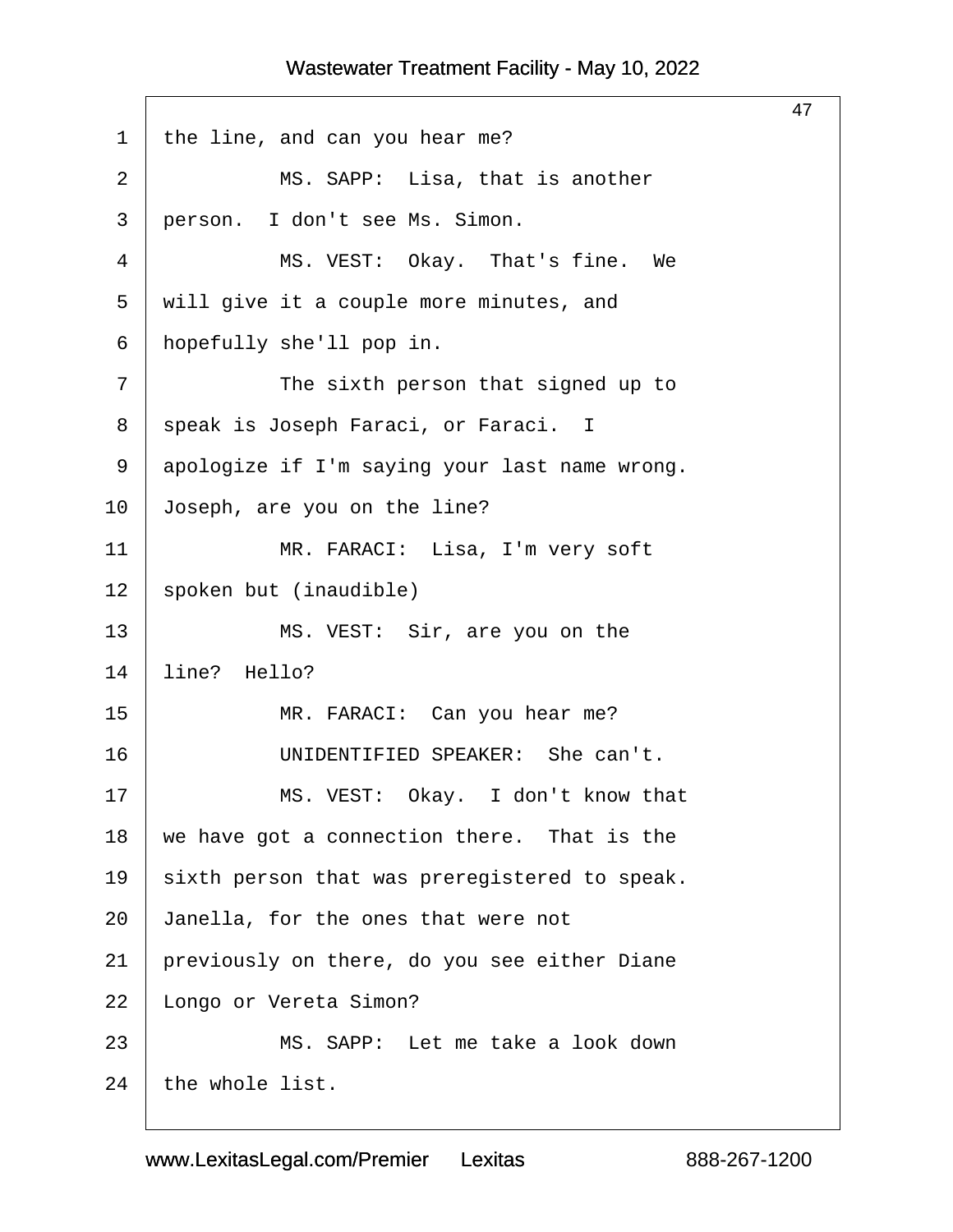# 48 1 | MS. VEST: Sure. 2 | MS. SAPP: No, I don't see them  $3$  | listed. 4 | MS. VEST: Okay. All right. Okay,  $5$  we are going to move on. Again it doesn't 6 | matter whether they are offering comment live  $7$  at the hearing or whether they write it in. 8 | As long as it's received on or about June 7,  $9$  it will bear the same weight as if they did  $10$  speak. 11 | So apologies to Diane Longo and 12 Vereta Simon and Joseph Faraci, or Faraci -- $13$  | I'm not sure how that is pronounced. If you  $14$   $\vert$  were on or the connection is bad or somehow 15 | we missed you, my sincere apologies. And  $16$  | please feel free to write in your written 17 | comments, as I mentioned before. 18 | Not this point we are going to go 19 ahead to move to conclude tonight's  $20$  | proceedings. 21 | **Again, there is a lot of**  $22$  information that you have heard tonight. 23 There is a lot of information that's

 $24$  available on the hearing page on the DNREC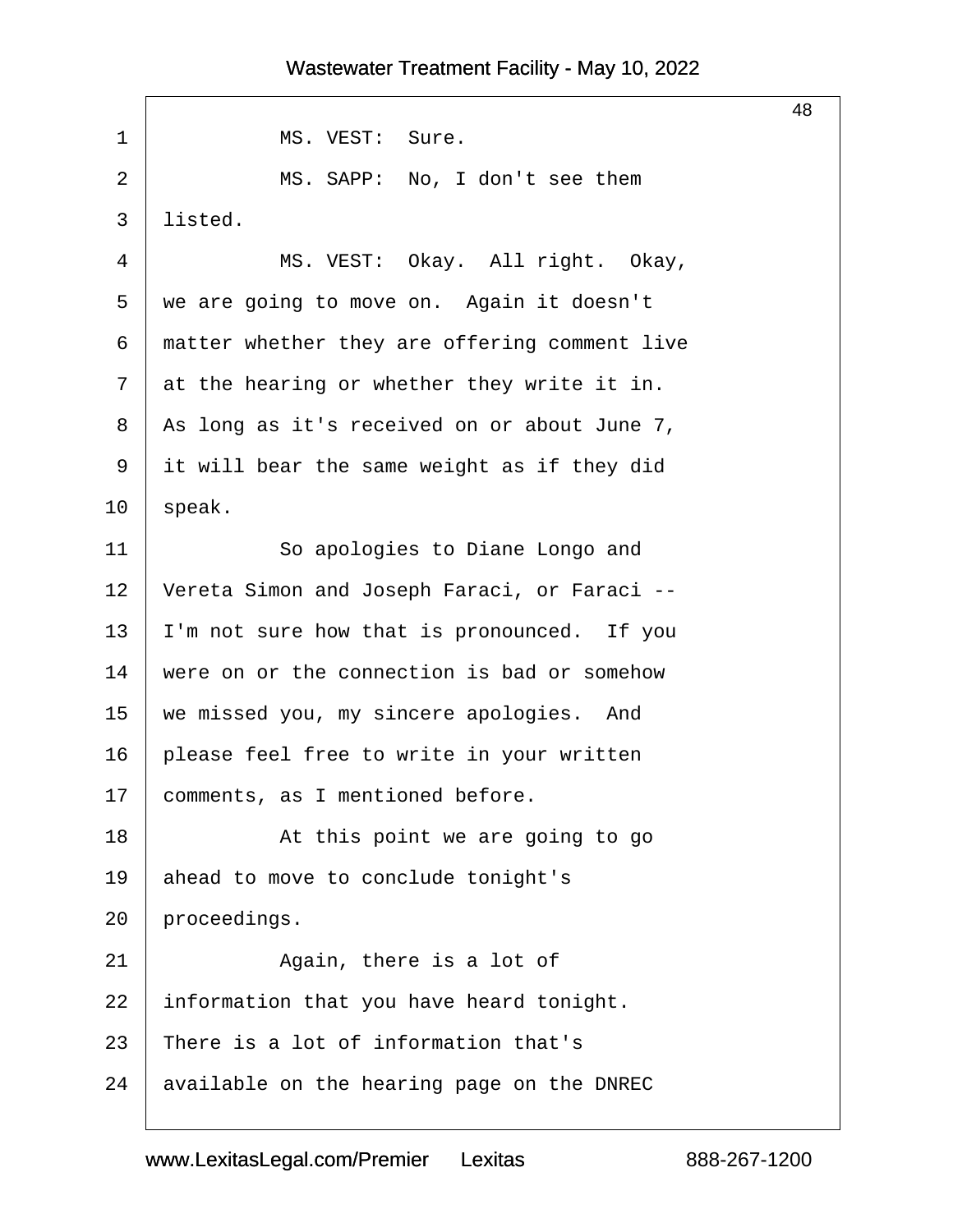|             |                                              | 49 |
|-------------|----------------------------------------------|----|
| $\mathbf 1$ | website that's dedicated to this matter. And |    |
| 2           | I would encourage everybody to go check it   |    |
| 3           | out.                                         |    |
| 4           | The court reporter's transcript, it          |    |
| 5           | usually takes about a week to get that. We   |    |
| 6           | usually get it within seven days. But the    |    |
| 7           | minute that it comes in, we will post it     |    |
| 8           | immediately.                                 |    |
| 9           | So if you don't see it in a couple           |    |
| 10          | days, just keep checking back. But check it  |    |
| 11          | out, read it once it's there, look at the    |    |
| 12          | exhibits, look at the transcript. And by all |    |
| 13          | means, as I said before, if you did offer    |    |
| 14          | comment tonight and you have additional      |    |
| 15          | comments, or you just want to reiterate what |    |
| 16          | it was that you said live, by all means, we  |    |
| 17          | welcome your comments. It's the reason we    |    |
| 18          | are extending the comment period, so that    |    |
| 19          | everybody that wishes to be heard has an     |    |
| 20          | opportunity to do so.                        |    |
| 21          | Again, I want to thank the                   |    |
| 22          | Department staff as well as the Applicant    |    |
| 23          | staff for giving their presentations. They   |    |
| 24          | were quite informative. Everyone be safe.    |    |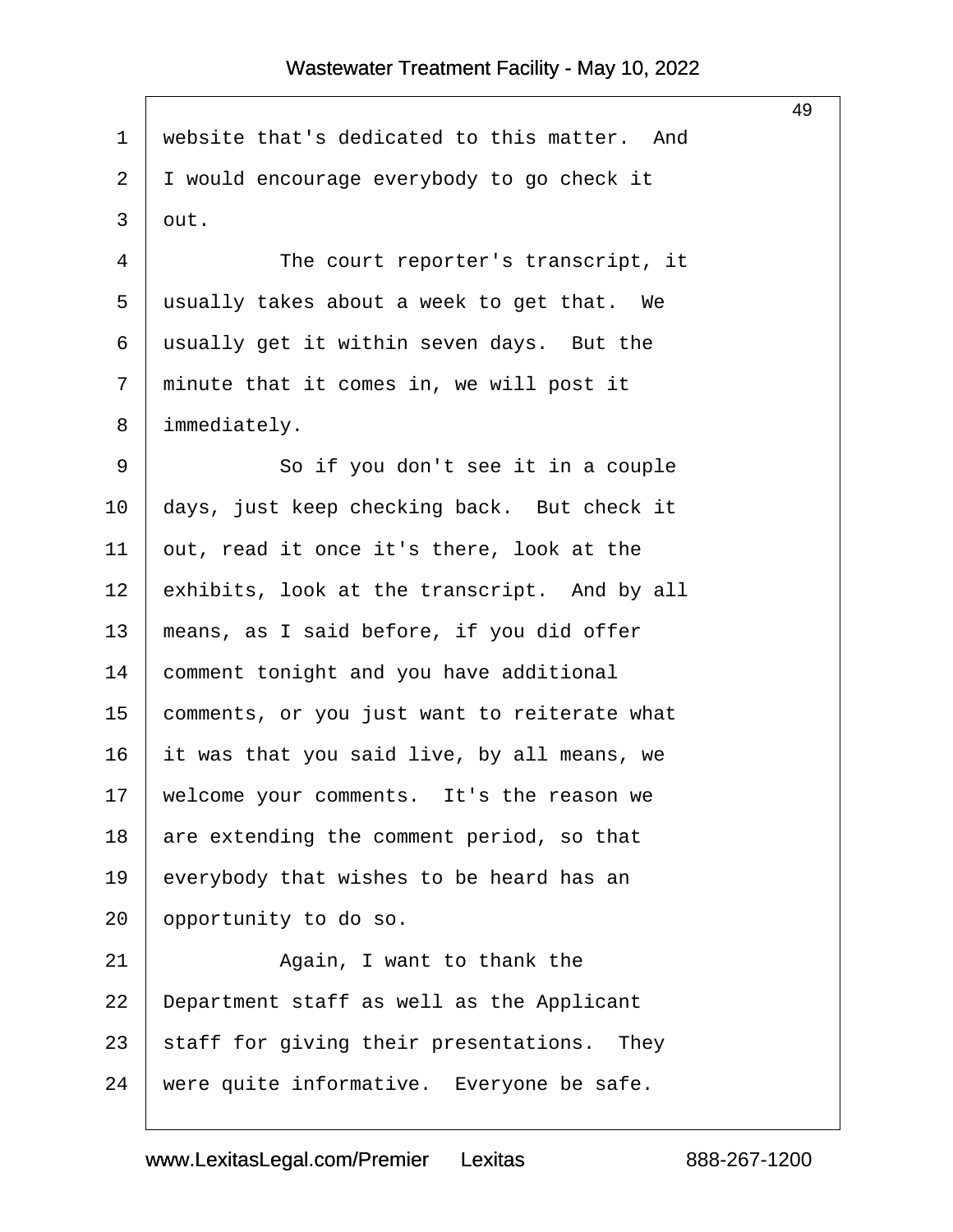| $\mathbf 1$    | Have a great evening. This hearing is hereby | 50 |
|----------------|----------------------------------------------|----|
| $\sqrt{2}$     | adjourned.                                   |    |
| $\mathbf{3}$   | (Concluded at 6:45 p.m.)                     |    |
| $\overline{4}$ |                                              |    |
| 5              |                                              |    |
| $\epsilon$     |                                              |    |
| $\overline{7}$ |                                              |    |
| $\,8\,$        |                                              |    |
| $\mathsf 9$    |                                              |    |
| $10\,$         |                                              |    |
| $11\,$         |                                              |    |
| $12\,$         |                                              |    |
| $13$           |                                              |    |
| $14\,$         |                                              |    |
| $15\,$         |                                              |    |
| 16             |                                              |    |
| $17\,$         |                                              |    |
| $18$           |                                              |    |
| 19             |                                              |    |
| $2\,0$         |                                              |    |
| 21             |                                              |    |
| $2\sqrt{2}$    |                                              |    |
| 23             |                                              |    |
| 24             |                                              |    |
|                |                                              |    |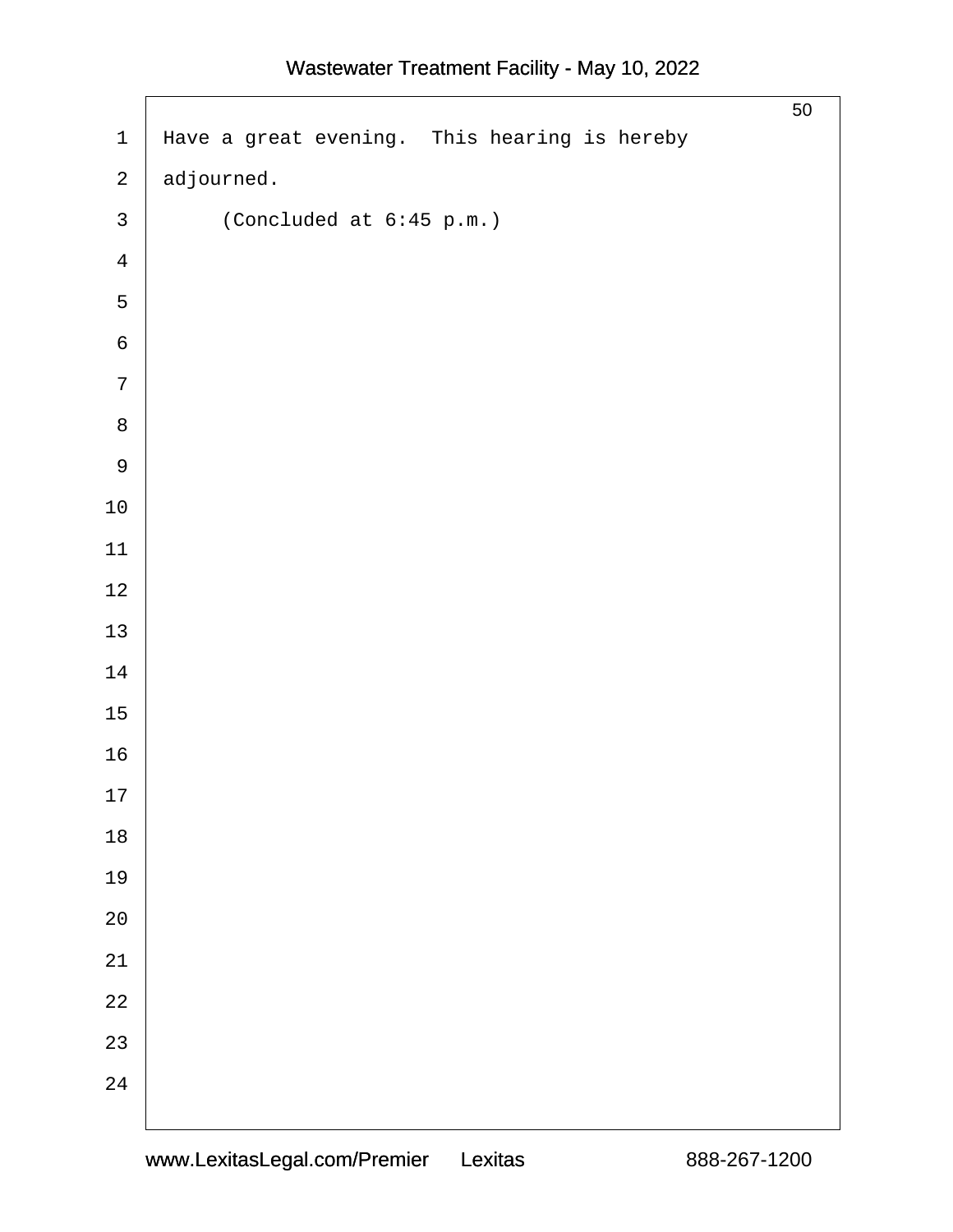|                |                                                        | 51 |
|----------------|--------------------------------------------------------|----|
| $\mathbf 1$    | CERTIFICATE                                            |    |
| $\overline{2}$ | I, Lorena J. Hartnett, a Notary Public and             |    |
| 3              | Registered Professional Reporter, do hereby certify    |    |
| 4              | that the foregoing is an accurate and complete         |    |
| 5              | transcription of the proceeding held at the time and   |    |
| 6              | place stated herein, and that the said proceeding      |    |
| 7              | was recorded by me and then reduced to typewriting     |    |
| 8              | under my direction, and constitutes a true record of   |    |
| 9              | the testimony given by said witnesses.                 |    |
| 10             | I further certify that I am not a relative,            |    |
| 11             | employee, or attorney of any of the parties or a       |    |
| 12             | relative or employee of either counsel, and that I     |    |
| 13             | am in no way interested directly or indirectly in      |    |
| 14             | this action.                                           |    |
| 15             | IN WITNESS WHEREOF, I have hereunto set my             |    |
| 16             | hand and affixed my seal of office on this 17th day    |    |
| 17             | of May 2022.                                           |    |
| 18             |                                                        |    |
| 19             |                                                        |    |
| 20             |                                                        |    |
| 21             |                                                        |    |
| 22             |                                                        |    |
| 23             | Lorena J. Hartnett<br>Registered Professional Reporter |    |
| 24             |                                                        |    |
|                |                                                        |    |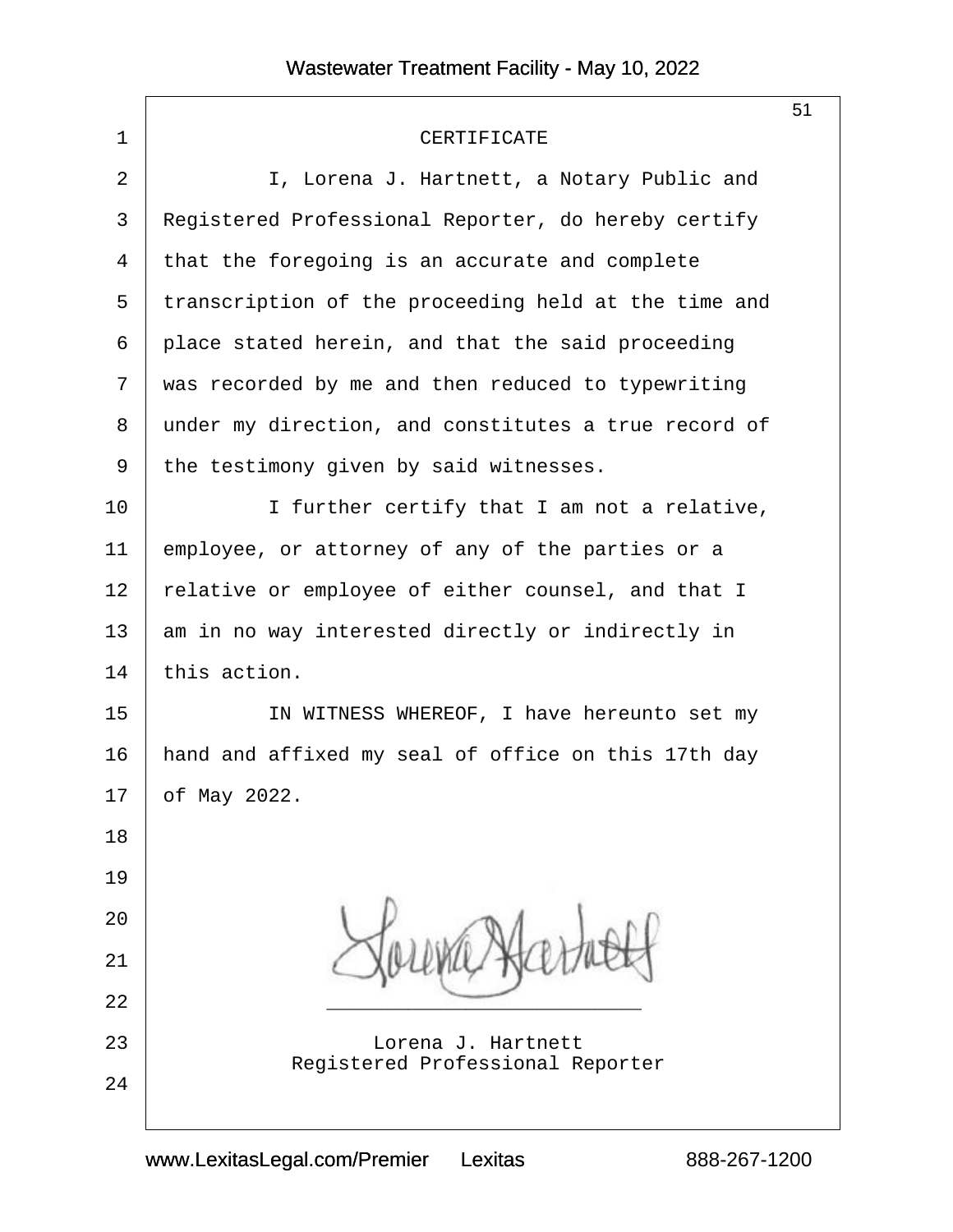|                                |                                                   | actively 25:20                                                     |
|--------------------------------|---------------------------------------------------|--------------------------------------------------------------------|
| \$                             | 4                                                 | activities 11:16 13:14 16:3,5                                      |
| \$350,000 27:23                | 4 8:9 17:20                                       | acts 10:15 43:23                                                   |
|                                | 40 26:1 44:10                                     | actual 30:7                                                        |
| 1                              | 432.5 12:19 38:24                                 | add 26:12 32:14                                                    |
| 1 7:15 20:24 34:10             | 45,000 26:4                                       | <b>added</b> 30:21                                                 |
| $1.5$ 12:15                    |                                                   | adding 30:1,4                                                      |
| 10 3:8 17:23                   | 5                                                 | address 9:11                                                       |
| 100 24:19 33:13 45:3           | 5 8:21 38:6                                       | Administrative 5:6 6:18                                            |
| 100-year 29:10 42:23 43:13     | 50 26:1                                           | administrator 22:6 33:12,15                                        |
| 119 38:6                       | 54 27:16                                          | advertisement 28:9                                                 |
| 13 43:4                        |                                                   | advised 7:12                                                       |
| 15 6:6 15:11                   | 6                                                 | aeration 13:18,20                                                  |
| 150 25:3                       | 60 15:1 33:1                                      | agency 23:21                                                       |
| 160 25:2                       | 60s 44:2                                          | agreement 31:19                                                    |
| 1950s 44:2                     | 61 33:3                                           | agreements 31:16                                                   |
| 1980s 44:7                     |                                                   | agricultural 12:21                                                 |
|                                | $\overline{7}$                                    | ahead 3:3 34:7 37:7,10                                             |
| $\mathbf{2}$                   | 78:2                                              | air 44:9                                                           |
| 2 7:21 12:16 17:18             | 7,000 33:8                                        | alerted 38:12                                                      |
| 2.65 12:24 18:1                | <b>70s</b> 44:2                                   | altered 20:15                                                      |
| 2.94 18:2                      | 780 30:24                                         | alternative 14:18 24:12                                            |
| 20 43:4                        | 7th 6:13 9:3 10:4 37:2 45:13                      | amended 16:13                                                      |
| 2003 42:10                     |                                                   | <b>amount</b> 18:19                                                |
| 2010 11:11 37:24 43:18 44:8,12 | 8                                                 | ample 9:4                                                          |
| 2017 37:23 38:16               | 8 18:6 43:5                                       | analysis 19:3 25:22 26:2                                           |
| 2018 37:19                     |                                                   | analyzed 33:7                                                      |
| 2020 23:12,15 25:3             | A                                                 | Angola 27:16                                                       |
| 2022 3:8 6:13 8:2              |                                                   | annual 17:19 18:9 19:3                                             |
| 23 20:24                       | absolutely 41:5                                   | apologize 45:10 47:9                                               |
|                                | accepting 5:4                                     | applicant 4:15 5:3 21:9,13 34:9,18                                 |
| 3                              | access 18:12,14                                   | Applicant's 34:5                                                   |
| 38:317:19                      | accommodated 8:1                                  | applicants 34:9                                                    |
| 3.83 38:16                     | accordance 14:24 15:18 16:10<br>acknowledge 35:10 | application 11:15 12:2 13:13,14<br>14:11 16:20 19:9 22:11,20 23:19 |
| 30-year 42:6                   | acres 12:19 38:24                                 | 39:12,24                                                           |
| 359141-05 11:8                 | action 10:13 11:2                                 | approval 16:19                                                     |
|                                |                                                   | approved 12:2 14:23 16:10,20 19:10<br>27:21                        |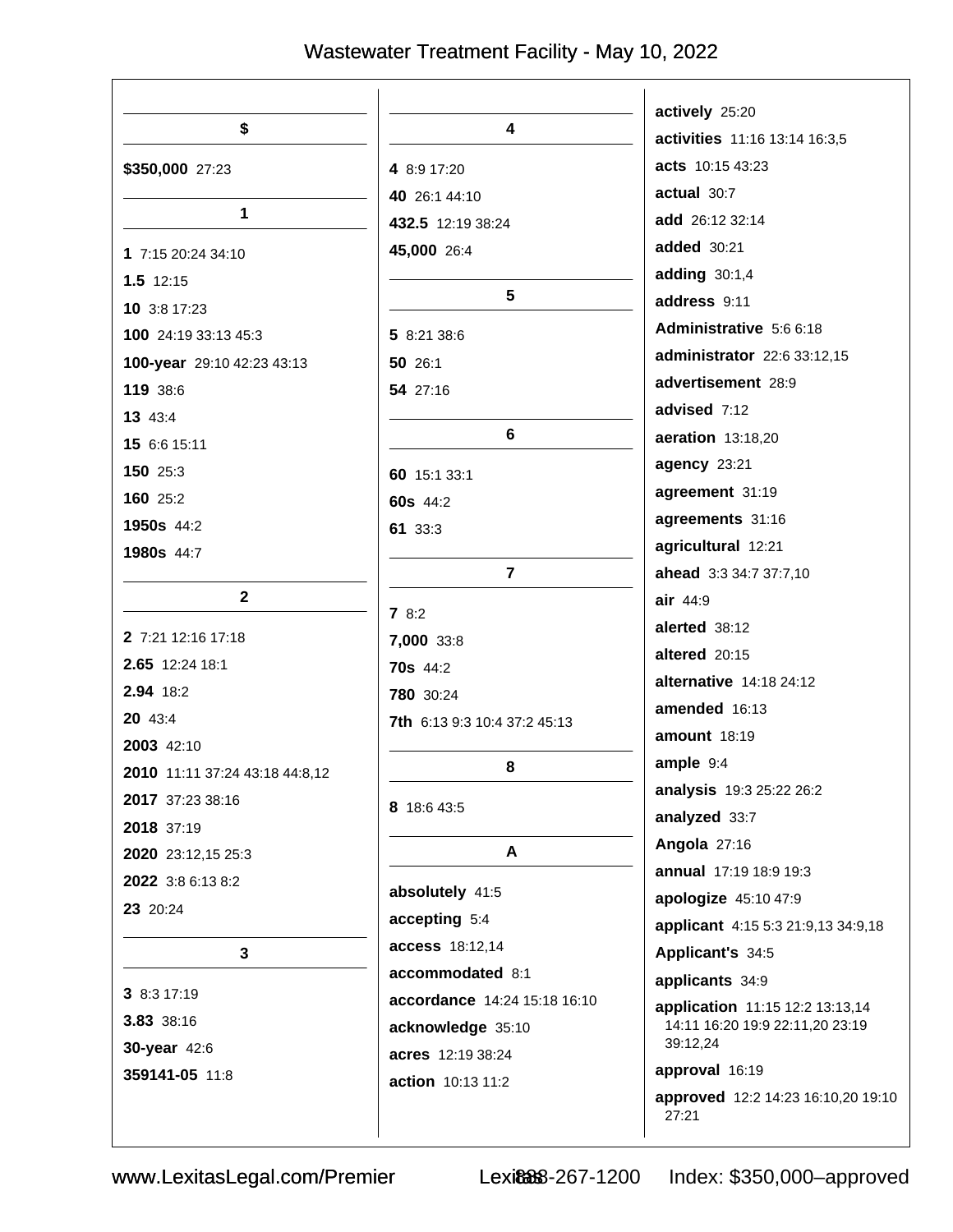| approximately 12:19 26:6      | began $33:24$                       |
|-------------------------------|-------------------------------------|
| area 17:13 25:14,19           | begin 3:3 37:15 42:2 45:21          |
| areas 11:19 12:11 17:12       | beginning 36:20                     |
| arise $42:18$                 | Bell 41:21,22 42:4 45:9             |
| as-builts 16:12               | bench $29:9$                        |
| aspects 22:10                 | <b>beneficial</b> 11:23 14:10 17:14 |
| Assawoman 26:13,19 27:19      | benefit $34:6$                      |
| assistance 22:17 40:10        | benefiting 24:8                     |
| <b>Assure 24:17</b>           | <b>BFAS 38:3</b>                    |
| astounding 38:13              | <b>bio</b> $28:1530:21$             |
| ate 38:24                     | <b>Biolac 13:19</b>                 |
| Atlantic 43:23                | biological 11:13                    |
| attend $3:7$                  | bit 5:15 46:8,17                    |
| attendance 4:6 34:12          | bleeding 39:7                       |
| attending 4:8                 | blower 13:21                        |
| Attorney 40:5                 | <b>blue</b> 28:13                   |
| audio $45:8$                  | <b>box</b> 13:19                    |
| August 23:12,15 25:3          | <b>Branch 25:19</b>                 |
| authentic 8:4                 | breath $38:21$                      |
| authorize 19:19               | brokenbambi.com 40:18               |
| authorized 11:5 16:2,15,16,22 | budgeted 27:21                      |
| automatically 5:22            | build $8:10$                        |
| average 12:13 17:19 18:9 30:2 | building 13:22                      |
|                               | bunk $45:4$                         |
| B                             | <b>Burbage</b> 26:19 27:9           |

 $\mathbf{I}$ 

back 21:16 23:15 33:15 36:7 43:17 44:3 bacteria 38:14 **base** 29:2 **based** 35:9 39:15 42:24 **basis** 17:20 18:9 **Bay 26:19** Bays 3:13 10:6 11:6 12:7 16:21 17:6 25:17 26:17 27:13,18 28:13 37:21 38:19 42:11 bear  $45:11$ **bears** 10:7 36:21 beautiful 46:19

 $\mathbf c$ calculate 30:16 33:8 call 25:13 32:4 Cannon 28:13 capacities 17:11 capacity 11:18 12:24 14:4 18:1 24:13 29:9 32:14 captured 5:19 35:15 41:5

Burdick 37:8,11,12,18,19 41:2

burning 39:6

busy  $3:6$ 

career 42:6 Carney 40:6 Caruthers 10:23 11:4 20:13,17 21:4 case 4:17 6:3 catch 38:21 causing 38:20 cell 29:16 Center 42:7 certified 15:21 certifies 16:9 Chapel 25:19 Chapter 15:1 charge 19:7 40:4 45:6 check 6:16 34:14 checking 7:4 Chesapeake 26:15 chloride 18:8 chosen 5:13 Chris 45:16,17 46:22 **Church 23:16** cite 38:10 citizens 38:20 40:10,23 claimed 39:12,13 clarification 20:8 clarifiers 13:21 class 15:14 19:6 38:9 Clean 26:20 27:23 clear 37:15 42:1 click 40:19  $clicks$  5:10 Climate 42:7 44:11 close  $6:5.6$ closes  $10:3$ codified 30:18 cold 44:1,3,9,13,14 coliform 38:14 collected 8:15 33:9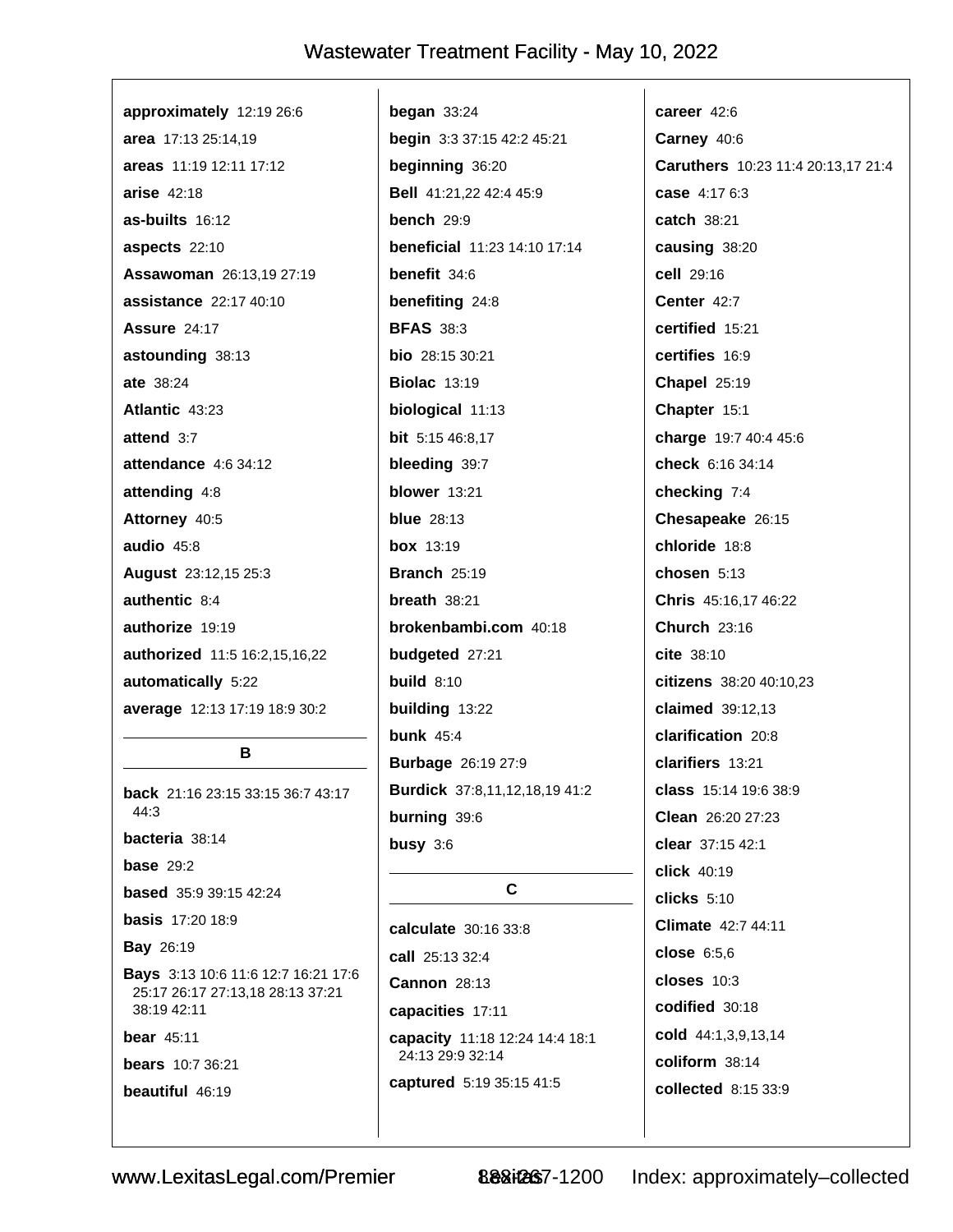| column $18:15$                                                                                           | <b>consistent</b> 33:9                                                             |
|----------------------------------------------------------------------------------------------------------|------------------------------------------------------------------------------------|
| combine $44:11$                                                                                          | consisting 8:12                                                                    |
| <b>combined</b> 29:2 44:13                                                                               | constructed 14:14 15:13 16:10<br>17:15 27:3 28:10,20                               |
| <b>comment</b> 5:4,9 6:1,5,10,13 7:7,15,<br>23 8:2 9:5,8,21 10:3,7,18 34:20 35:13<br>36:11,21 41:4 45:15 | constructing 11:20 31:5                                                            |
| comments 5:19,22 6:11 7:17 8:13<br>9:7,16 21:18 35:14 36:13,17 41:8<br>45:11,13 46:23                    | <b>construction</b> 3:12 12:3 13:13 1<br>15:9,12,16,17,19 16:3,5,6,17 19:<br>14,15 |
| commitment 24:18                                                                                         | consumer 46:10                                                                     |
| communication $31:1832:2$                                                                                | contact $39:18$                                                                    |
| community 39:6 40:1 46:5,7,12                                                                            | contacted $40:4,7$                                                                 |
| community's 38:1                                                                                         | contacting 32:10                                                                   |
| <b>complete</b> 16:17 30:23 31:3                                                                         | contaminated 38:2                                                                  |
| completed 27:17                                                                                          | context $25:13$                                                                    |
| completely 35:15 36:12                                                                                   | contingency 19:24                                                                  |
| completion 16:4                                                                                          | continue 19:5 38:1                                                                 |
| compliance 24:19 28:4 33:10,14                                                                           | continued 24:18 45:3                                                               |
| 45:3                                                                                                     | contractor 15:15                                                                   |
| component 28:11                                                                                          | control 32:6,13                                                                    |
| components 15:20 24:8,10                                                                                 | controversy 46:9                                                                   |
| Comprehensive 23:12                                                                                      | convergence 26:7                                                                   |
| concentration 17:23 18:5                                                                                 | converted 25:18                                                                    |
| concentrations 18:8                                                                                      | cooler-season 43:24                                                                |
| conclude 26:3                                                                                            | copy 21:12 33:24                                                                   |
| concluded 21:8 34:19                                                                                     | corporations 40:14                                                                 |
| <b>concludes</b> 20:3 33:16                                                                              | corrective 37:22                                                                   |
| conclusion 4:12 19:8 36:6 41:17                                                                          | corruption 40:20 42:16 45:7                                                        |
| <b>conditions</b> 15:6 38:20                                                                             | cough 38:20                                                                        |
| conduct $3:10$                                                                                           | <b>Council 37:19 38:12</b>                                                         |
| conducted 4:1 23:13 25:6                                                                                 | counted 33:1                                                                       |
| <b>Conley's 23:16</b>                                                                                    | County 3:12 11:5,14 12:6 14:7 1                                                    |
| connect 3:7                                                                                              | 22:6,8,14 28:1,6 37:19 38:11,23<br>39:12 40:11,15                                  |
| <b>connected</b> 3:2 26:10                                                                               | County's 12:10 14:6 21:23 23:8,<br>24:4,17                                         |
| connection 32:3 47:18                                                                                    | County-owned 12:21 14:1 17:1                                                       |
| Conservation 27:8 31:6                                                                                   | couple 5:10 36:3 47:5                                                              |
| conservative 26:2                                                                                        | <b>court</b> 4:18 5:20 8:5 35:15 41:5                                              |
| consideration 7:24 9:5 10:20                                                                             |                                                                                    |
| considered 10:9                                                                                          | covering 15:1                                                                      |
|                                                                                                          |                                                                                    |

Creek 25:19 27:13 **crops** 38:22 3 13:13 14:21 culminating 38:16 5,6,17 19:11, current 12:23 13:1,6 14:6 17:1,7 19:19 32:23 42:14 44:23 D daily 12:13 dare 39:23 data 29:21 33:8 38:15 39:15 date 3:8 38:17 day 12:15 25:7 35:8 days 6:6 15:11 decision 8:19,22,24 10:11,12 32:7 37:5 dedicated 4:24 20:12,21 21:15 degree 42:5 Delaware 40:24 delineate 17:3 demands 37:22 demonstration 11:21 14:13 29:17 department 4:9,14 5:3 6:9 8:23 9:22 10:16,19,23 13:12 14:20 15:11 16:1, 8,19 19:10 21:1,8 23:13 26:22 34:18 Derrick 10:23 11:2 21:6 design 12:24 15:2,15,18,22 16:8,11 29:7 42:16 44:16 designated 3:17 2:6 14:7 16:23 designed 13:4 14:13 15:7 20:1 28:16 44:20 detail 5:15 6:19 1:23 23:8.11 detailed 36:11 14:1 17:12 details 24:15,23 devoted 5:7 Diane 41:10 47:21 difficulties 23:1

Coverup 40:21 creating 26:23

credibility 44:24

 $\overline{\phantom{a}}$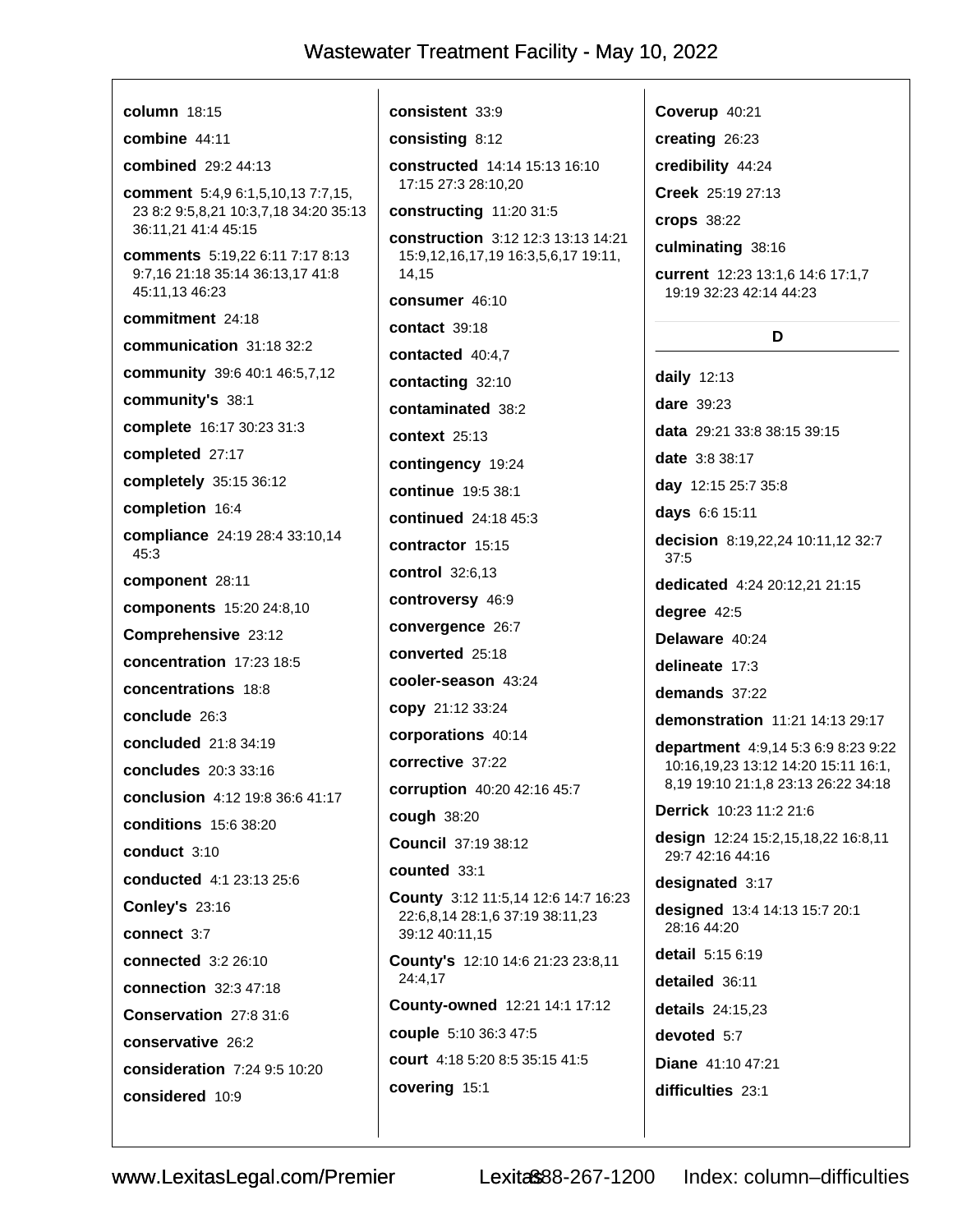| direct $19:7$                                                                     | drainage 27:18,19 28:10,14,17                                                | eventually 8:14 23:19                                                  |
|-----------------------------------------------------------------------------------|------------------------------------------------------------------------------|------------------------------------------------------------------------|
| direction 19:6                                                                    | <b>DRMM</b> 30:12,15,20                                                      | Evidence 40:19                                                         |
| directly 32:10 33:11                                                              | dumped 38:5,12                                                               | exact $10:8$                                                           |
| discharge 17:11,14 18:17,23 28:24<br>29:11                                        | Е                                                                            | excavation 39:3,4                                                      |
| discharged 12:19 18:4                                                             |                                                                              | exceed 36:13                                                           |
| discuss 22:10                                                                     | e-mail 7:9 9:9                                                               | excellent 29:21                                                        |
| displayed 20:22                                                                   | E.4 15:14                                                                    | <b>Exhibit 34:6,9</b>                                                  |
| displaying 20:9                                                                   | easily 35:4                                                                  | exhibits 6:24 8:14 20:4,9,11,20,24<br>21:20 34:3                       |
| disposal 11:18,19 12:12,20,23 13:16                                               | edge 39:1                                                                    | existing 12:8 14:5 44:21                                               |
| 14:4,17 15:3,21 17:11 18:1                                                        | effectiveness 14:14                                                          | expanded 17:10                                                         |
| distribute 17:13 31:21                                                            | <b>effluent</b> 12:14,17 13:3,23,24 15:4<br>17:12,13,14,21 18:17 19:22 24:12 | expanding 11:18 13:21,22                                               |
| distributing 11:22                                                                | 29:24 31:20,21                                                               | expansion 13:15,19 14:1,3,7,8                                          |
| distribution 13:19,24 14:9                                                        | electronic 7:7                                                               | 29:19 42:15,22 44:19                                                   |
| <b>District</b> 27:8 31:6                                                         | enable 10:16                                                                 | expansions 19:20                                                       |
| <b>ditch</b> 27:5,6                                                               | enabled 6:2                                                                  | expect 26:9,24 29:20 30:6 42:15                                        |
| divided 11:10                                                                     | encourage 6:15                                                               | 43:1                                                                   |
| Division 10:24                                                                    | end 29:16,20                                                                 | experience 42:24 46:1                                                  |
| <b>DNREC</b> 3:10 4:22 5:9,24 7:14 9:11,                                          | engineer 15:15,22 16:8,11 22:7                                               | expert 42:8 46:2                                                       |
| 16 20:11, 19, 24 21: 20 22: 12, 16 24: 19<br>30:13,18 33:17 34:3 38:12 44:23 45:7 | 38:23                                                                        | expire 45:10                                                           |
| <b>DNREC's</b> 3:23 5:5 6:4,16 39:17 45:3                                         | engineering 23:13                                                            | expired 37:23                                                          |
| DNREC-LICENSED 15:14                                                              | enhancement 26:21 27:12,24 28:18                                             | explosive 40:12                                                        |
| DNRECHEARINGCOMMENTS@                                                             | ensure 5:24 7:22 15:7,17 19:14                                               | extended 6:9                                                           |
| DELAWARE 9:9                                                                      | ensures 44:17                                                                | <b>extra</b> 43:16                                                     |
| DNRECHEARINGCOMMENTS@                                                             | entered 7:1 20:23 34:3                                                       | F                                                                      |
| DELAWARE.GOV 7:9                                                                  | entertain 31:13                                                              |                                                                        |
| doctoral 42:5                                                                     | entire 5:7                                                                   | Facebook 9:18                                                          |
| document 4:6 38:7                                                                 | entirety 45:14                                                               | facilities 13:18 40:5,12                                               |
| documentation 6:23 19:16                                                          | environment 13:5 15:8 20:2 24:9                                              | facility 3:14 11:7,9,12,17 12:5,8,9,                                   |
| documentations 16:18                                                              | EPA 39:23 40:3,22                                                            | 14,22 13:7,23 14:5 15:24 16:14,22<br>17:9 19:5 24:13 25:17 26:17 27:14 |
| documents 40:22                                                                   | equally 10:10                                                                | 31:2 38:6 40:17 42:11,12,14,20 43:7,                                   |
| domestic 38:13                                                                    | equipment 19:17                                                              | 21 44:16,21                                                            |
| <b>Donald</b> 37:8,18                                                             | erosion 46:18                                                                | Facility's 17:7                                                        |
| double 32:22                                                                      | errors 39:10                                                                 | fail 39:24 42:15,21 43:21                                              |
| downstream 27:13 42:10                                                            | establish 31:18                                                              | failure 44:17                                                          |
| <b>draft</b> 15:9 16:6 17:5,8,16 18:3,7,10,                                       | evening $3:1,9$                                                              | failures 37:21                                                         |
| 16                                                                                | event 6:12 29:10 42:23,24                                                    | fall $27:1$                                                            |
| drafted 14:20                                                                     | <b>events</b> 43:3,14                                                        | familiar 30:13                                                         |
|                                                                                   |                                                                              |                                                                        |

Lexitas 888-267-1200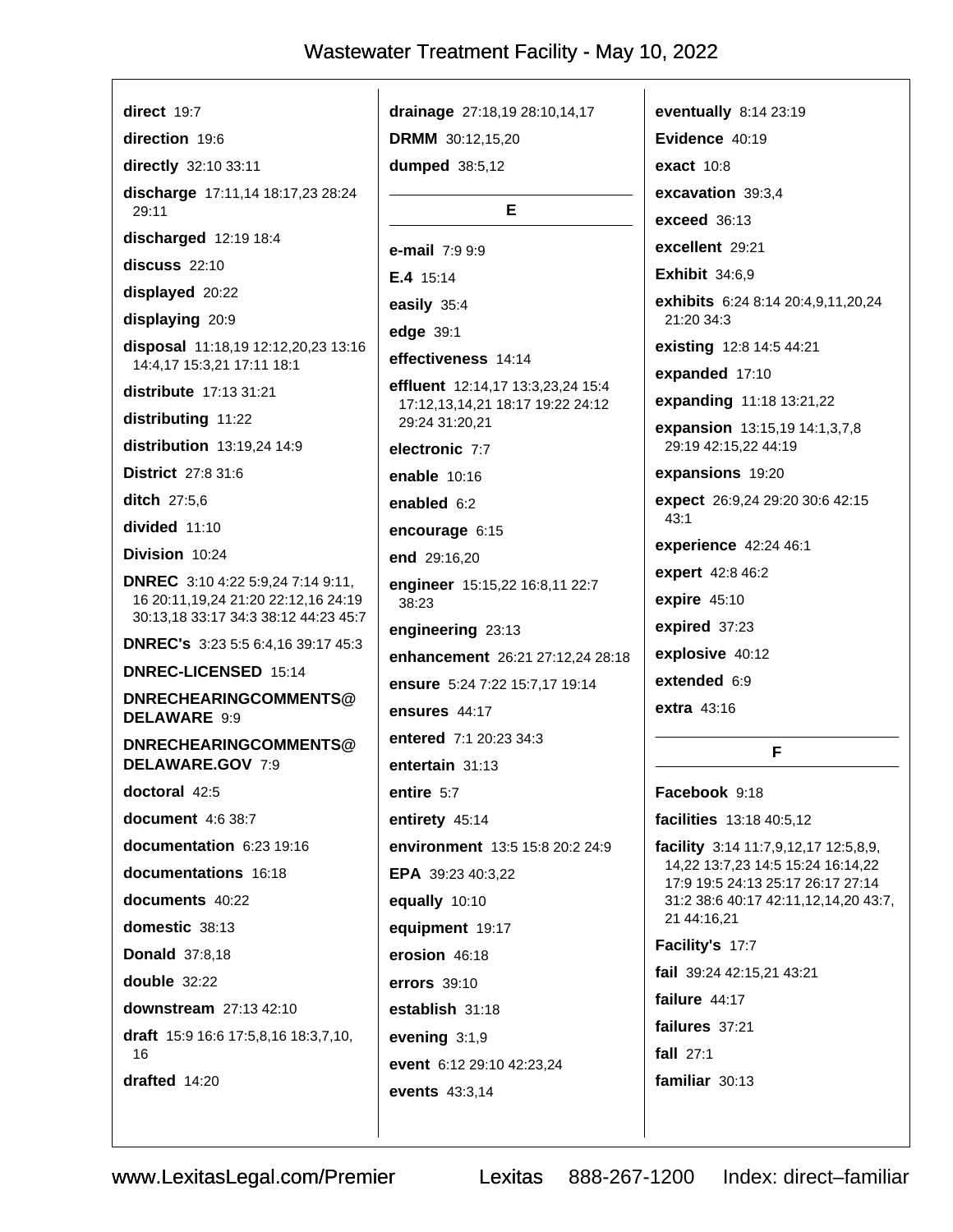family  $42:13$ Faraci 47:8,11,15 Farm 38:5 farmer  $32:8$ farmers 11:23 14:10 17:13 **Farms** 39:16 **Federal 40:7.20** feet 27:7 fiber  $32:3$ field  $32:5$ fields 12:12,20,21 13:8 18:18,19 31:22 33:2 filtration 13:23 final 10:11 16:3 31:18 37:5 finally 22:19 24:16 find  $5:546:12$ fine 38:11 41:14 47:4 finished 11:10 19:21 five-year 29:19 fixing  $42:18$ flagged 28:8 flexibility 24:14 28:23 31:10,13,14 flip  $25:1$ flood 29:10 floor 10:22 flow 12:13 29:2.3 flowing 25:16,17 flush  $39.9$ FOIA 39:22 40:3,22 follow  $12:4$ foreseeable 36:13 forestation 27:17 forested 14:2 17:12 39:13 forestry 27:11,12 forests  $31:23$ form  $9:8$ formal  $10:14$ format  $10:2$ 

forward  $43:1$ forwarded 37:3 found 37:10 free 18:18 Frozen 44.4 full 24:19 45:13 fully  $7:24$ future 14:6 19:19 24:3 G gain  $7:3$ gained 40:13 gallery 29:6 gallons 12:15 gathered 4:2 **geese** 38:24 General 40:6 qenerate 4:7

Garvin 3:17 8:16 10:14 37:4 40:5 generated 4:17 5:23 7:20 denerates 28:23 gentlemen 33:21,24 Gerry 41:20 42:4 **give 47:5** qiving 21:14 22:13 goal 23:10 24:6,11,16,21 32:1 33:11,  $13$ **goals** 23:9 good 3:1 20:18 29:21 45:20 gov 9:9 government 28:6 40:20 Governor 40:6 grainy 32:18 granted 40:17 grass 39:1 gravel 14:12

**grit** 13:17

ground 43:8,9,11,12,15 44:4,12

groundwater 14:16 18:23 29:22 30:3.7 33:8

н

aroundwater/effluent 29:3

growth 40:13

gruesome 40:21

**Guinea 27:12** 

**quy** 46:16

**guys** 46:20

**hand** 24:22 handle 29:7,10 40:12 42:23 Hans 21:23 22:7,9 24:22 38:23 happened 46:19 hard 38:20 headed 46:4 health 13:4,5 15:8 20:1 24:8 38:4 healthy 39:1 hear 6:22 21:24 37:11,12,14 41:11, 21, 23, 24 45: 18 47: 1, 15 heard 5:11,14 hearing 3:4,11,18,24 4:13,16,23 5:9, 23 6:7 7:2,8,17,18 8:7,10,13,15 9:8, 12 10:6 20:12.20.23 21:14 22:13.19 25:3 34:16,20 35:3,12 41:7 45:14 hearings 5:12 6:4,17 7:14 23:14  $35:2,8$ heavy  $43:14$ helped 40:8 Herring 25:19 high 37:24 38:2 highlight 24:7,11 historic 30:9 Historical 38:15 hit 40:9 **hits** 35:7 hold 22:24 42:5

www.LexitasLegal.com/Premier

Lexitas

great 22:18 46:12

888-267-1200

Index: family-hold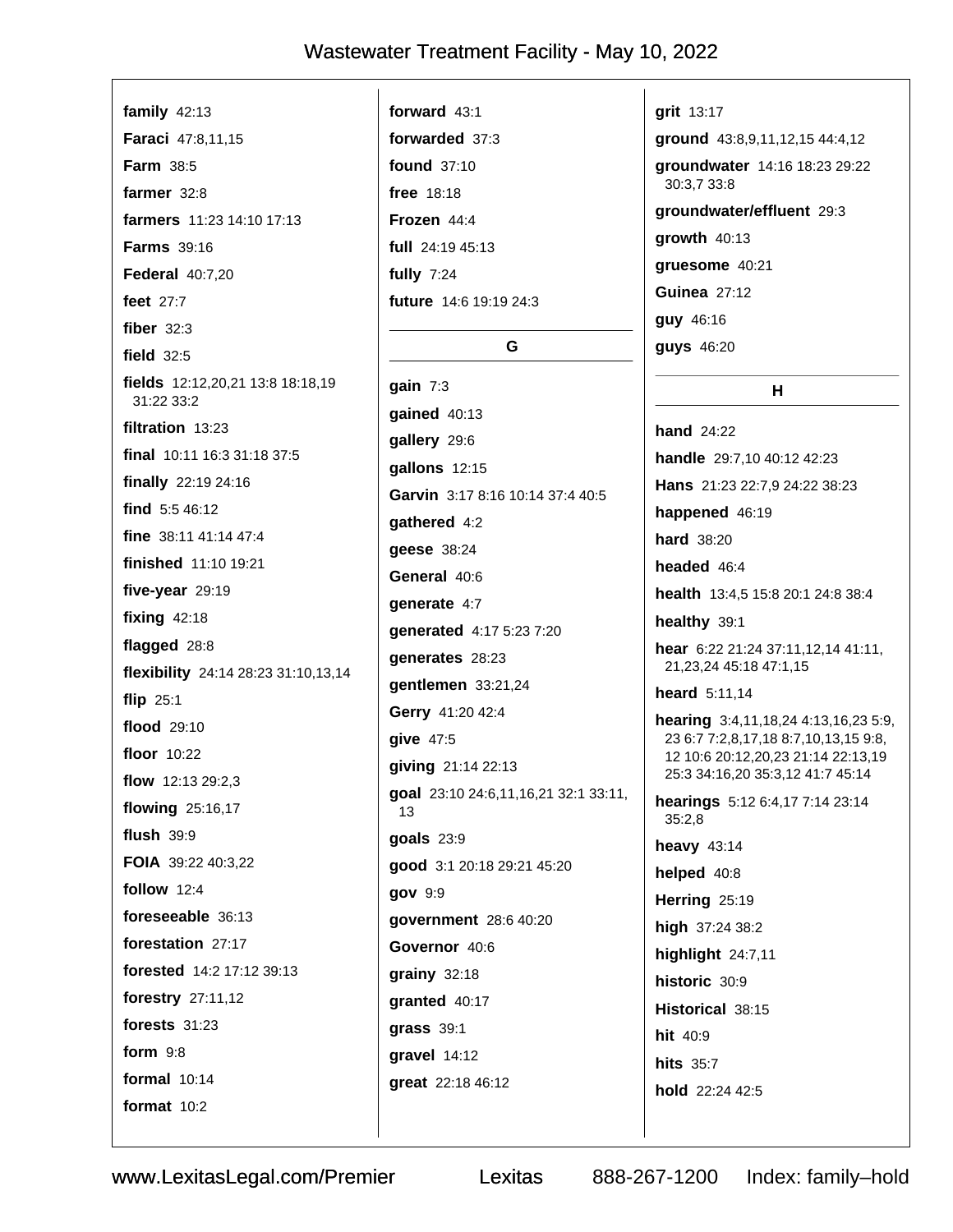| hope $32:2246:20$                               | inherent 42:16                                                             | K                                     |
|-------------------------------------------------|----------------------------------------------------------------------------|---------------------------------------|
| horrors 42:12                                   | initial 29:19                                                              |                                       |
| <b>hosted</b> 23:15                             | initiate 15:12                                                             | Katrina 40:9                          |
| hosting $22:12$                                 | <b>Inland</b> 3:13 10:6 11:6 12:7 16:21<br>17:6 25:17 26:16 27:13,18 28:13 | key 31:24                             |
| hours 36:19 43:6                                | 37:21 38:19 42:11                                                          | L                                     |
| human $13:5$                                    | inlet 25:15                                                                |                                       |
| hundred-year 42:23                              | innovative 14:18                                                           | lab 39:20                             |
| Hurricane 40:9                                  | inspection 16:4,8                                                          | labeled 34:5                          |
| hydrologic 39:15                                | inspections 16:2                                                           | lagoon 13:18                          |
| L                                               | installation 15:2,19 19:15                                                 | lagoons 12:18                         |
|                                                 | installed 15:14                                                            | land 14:2 39:24                       |
| identified 20:24                                | instance 45:2                                                              | large $42:9$                          |
| identify 14:14                                  | <b>intent</b> 15:12 29:12                                                  | lastly 8:21 9:20                      |
| imagery 39:21                                   | <b>interest</b> 4:10 40:16                                                 | latest $27:2$                         |
| immediately 34:2                                | interested 46:3                                                            | <b>Law</b> $5:66:18$                  |
| important 8:22 43:9                             | introductory 3:20                                                          | Lawson 22:4,5 23:5 33:16              |
| improve 14:16                                   | invited $23:17$                                                            | leading 22:17                         |
| improvement 28:14                               | involved 11:11                                                             | learn $34:13$                         |
| <b>inaudible</b> 44:13 47:12                    | irrigation 11:19 12:12 13:7 18:18                                          | <b>left</b> 18:12                     |
| inches 38:17 43:5                               | 32:8,9                                                                     | legal 10:14 35:7                      |
| include 11:12,16 13:17 15:4                     | <b>Island</b> 45:24                                                        | level 18:13 29:4                      |
| included 6:3                                    | <b>issue</b> 8:17 19:11                                                    | levels 18:14 38:13                    |
| includes 13:1,9 14:11 17:17 19:22               | issued 9:13 14:24 37:20                                                    | licensed 19:6                         |
| 39:19                                           | <b>issues</b> 38:4 44:15 46:7                                              | <b>Lies</b> 40:20                     |
| including 19:2                                  | <b>Item</b> $38:6$                                                         | life $31:1$                           |
| inclusion 35:24                                 | <b>IV</b> 19:6                                                             | limitations 13:3 15:5 17:17,21 19:23  |
| incoming 29:14                                  | J                                                                          | limited 7:16 17:18 18:20              |
| incorporated 7:19 10:8 35:24 36:22<br>37:2 41:6 |                                                                            | limits 18:7                           |
| increase 11:17 14:4 17:10                       | Janella 34:21 37:10 41:12 47:20                                            | link 7:7 9:8 23:23,24 24:3 40:19      |
| increases 18:2,13                               | Jennifer 40:4                                                              | Lisa 3:16 11:4 22:4 33:19 41:12 47:2, |
| increasing 17:19                                | Jennings 40:6                                                              | 11                                    |
| independently 4:3                               | John 22:22 23:6 24:24 28:7                                                 | list 4:7 41:9 47:24                   |
| infiltration 28:15 29:6 30:20                   | joined 22:6 35:19                                                          | <b>listed</b> 26:15                   |
| influent 17:17                                  | <b>Joseph 47:8,10</b>                                                      | listen $23:17$                        |
| information 7:4 34:15 40:18                     | June 6:13 8:2 9:3 10:4 37:2 45:13                                          | listened 25:4                         |
| informational 25:2                              |                                                                            | listening 30:14                       |
| infrastructure 14:1,8                           |                                                                            | liter 17:23 18:6                      |
|                                                 |                                                                            |                                       |
|                                                 |                                                                            |                                       |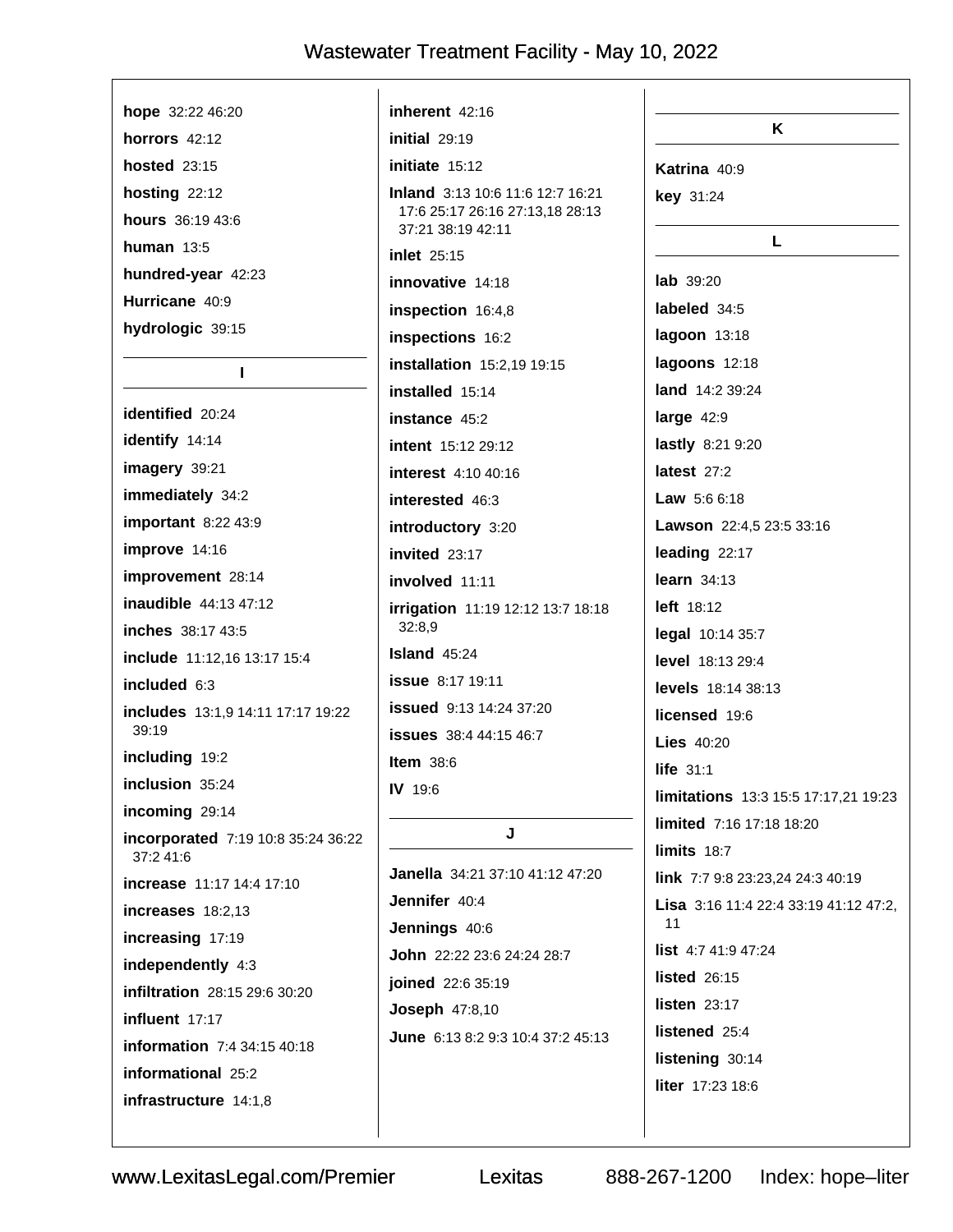| literally 40:1                            |
|-------------------------------------------|
| live 5:4,8 34:19 35:21 41:4 45:23<br>46:5 |
| <b>lived</b> $42:10,12$                   |
| $local$ 14:16                             |
| locally $45:7,23$                         |
| $locals$ 42:13                            |
| located 12:21                             |
| $locations$ 4:4 32:23                     |
| <b>long</b> 10:4 26:4 37:1 45:24          |
| longer-term 43:21                         |
| Longo 41:10,11,13 47:22                   |
| <b>loop</b> 31:20                         |
| Loretta $46:24$                           |
| <b>lost</b> 22:22                         |
| $lot$ 6:23 34:15 45:24 46:7               |
| <b>loud</b> $37:1441:24$                  |
| <b>lysimeters</b> 13:10 18:24 32:20,23    |

#### M

made 8:23,24 10:13 35:23 37:22 main 42:19 maintain 11:6 29:4 maintains  $4:9$ maintenance 16:14 major 28:14 39:3 make 4:15 5:8 6:1 23:3 24:1 32:7,12 36:10 **makes** 32:9 making 10:10 21:18 37:5 manually 32:11 manufacturer's 15:22 map 13:6 mapping 39:12 mark 34:8 36:14 massive 38:22 material 18:18 22:15 23:20 materials 11:15 23:21

math 38:18 matter 4:24 5:23 6:20 7:16,18,20 8:19 9:14 10:5.7.11.17 20:12.21 21:15 34:16 36:12 37:5 matters 8:11 9:1 maximum 17:20 means  $45:12$ mechanism 10:15 mechanisms 7:5 media  $9:17$ Medlarz 22:1,7 24:14,24 33:20 38:24 39:4.7 meet 14:5 17:22 18:5 meeting 46:3 meetings 25:7 members 9:3.24 38:9 **mentioned** 7:22 36:20 mercy 40:23 messaging 9:19 metal 19:2 meteorological 42:20 43:20 44:16 meteorology 42:5 **method** 14:18 MGD 12:15,16,24 17:18,19,20 18:2 microphones 36:7 mid 30:5 44:7 milestone 22:18 milligrams 17:23 18:6 million 12:15 30:2 minutes 5:18 35:13 36:5.6 41:3 45:10 47:5 mismanaged 39:22 44:21 mismanagement 42:16 modern 40:11 44:18 modification 14:22 19:13 modified 17:2 monitor 29:13 32:19 monitoring 13:2,9,10 15:5 19:1,23 month 43:17

monthly 17:20 18:22 months 43:19 motion 26:8 **Mountaire** 38:5.11.12 39:16 mountairesettlement.com. 38:8 move 34:19 moved 45:24 multiply 33:6 mute 36:8 **mutes** 45:8 N NAO 43:23,24 44:6,9,13 National 42:7

nature 6:8 navigable 35:4 nearby 14:9 neighbors 46:6 network 13:9 niece 24:13 nitrate 38:2 nitrates 37:24 nitrogen 17:24 26:4 29:14,15 30:24 Nolte 45:16,19,23 non-capacity-required 28:22 non-dnrec 31:4 non-existent 39:11 non-permitted 28:22 non-point-source 28:2,4 non-regulatory 23:14 24:7 28:5 noncompliance 37:20 noon 35:8 north 25:14,15 43:22 note 8:22 21:11 **noted** 9:15 notice 35:7 37:20 39:10 notices 9:12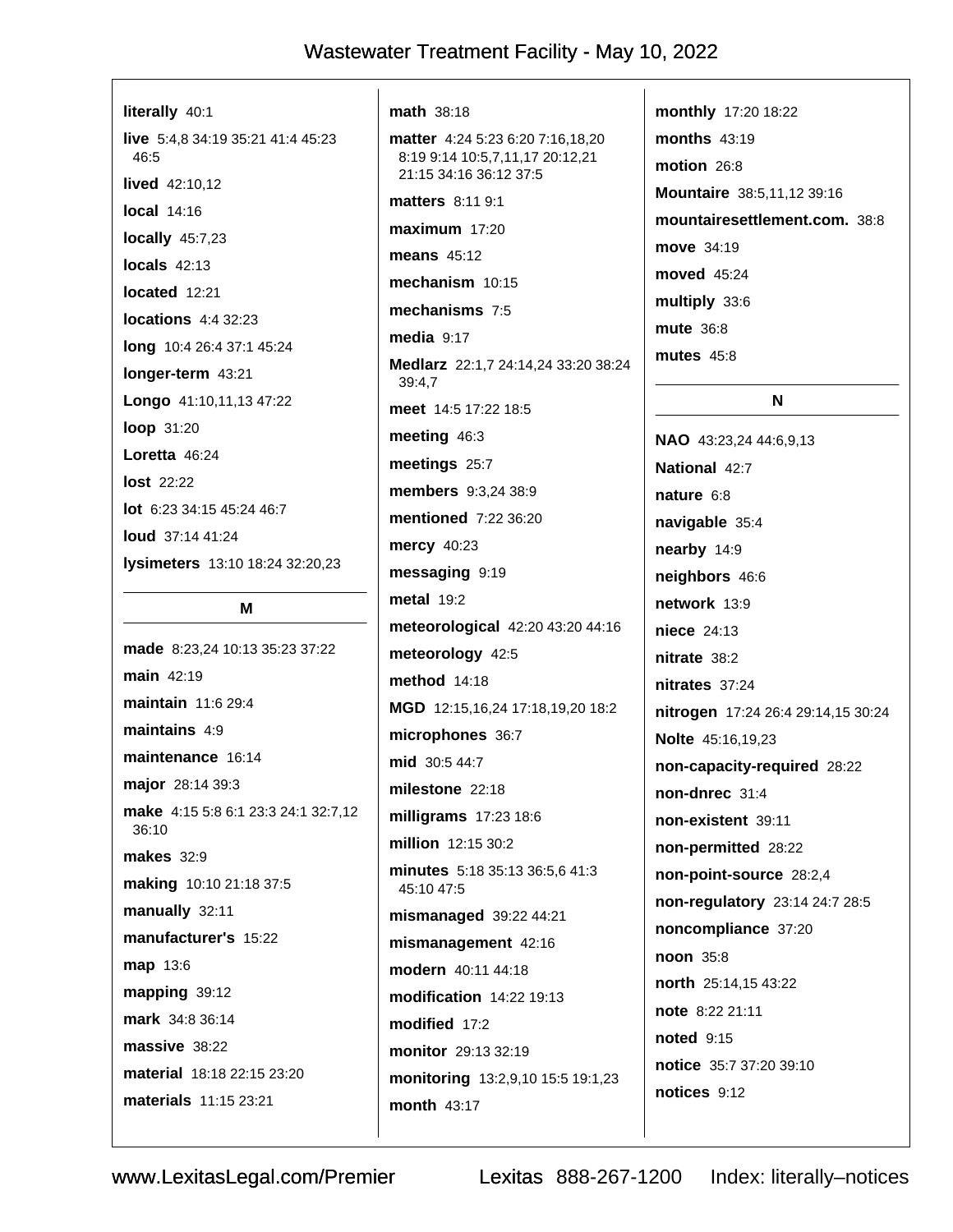#### notify 15:10 number 7:15,21 8:3,9,21 11:18 23:10 24:6,11,16 26:24 32:1,5 33:12 34:10 numerous 45:4 nutrient 11:13,20 nutrients 14:15  $\Omega$ observation 13:10 32:24 obtain 32:21 occurs 5:16 offer 6:11.13 7:6.23 9:4 10:1 20:4 21:2 35:13 offered 36:24 offering 11:1 officer 3:18 Officer's 8:15 offices 40:8 official 8:5 officially 34:8 on-site 15:2 ongoing 45:5 open 8:1 9:2 35:6 opened 39:22 operate 11:6 17:9 26:5 operates 12:6 operating 3:12 33:5 42:17 operation 11:9 12:3 14:21 15:2

45:5 16:13,20 17:2,5,7 18:3 19:18 operational 13:2 15:5 19:23 24:14 operations 12:8 17:4,16 18:7,10,16 19:12,19,20 operator 19:7 opportunity 9:4 22:14 33:18 35:21 order 7:22 8:17,18 **Oscillation 43:23** outgoing 29:15

outlined 13:8 oversaturation 18:21 overview 12:1 23:12 owned 39:14

P

package 30:16 Paid 39:23 parcel 39:11 part 5:22 24:2 30:20 35:23 participating 4:3 partners 31:9,15,22 32:4 parts  $30:2$ past 42:24 pattern 43:22 patterns 42:9 43:22 44:11 pause 41:19 **peak** 12:16 pending 3:11 9:1 34:16 39:17 people 25:2 35:11 44:20 **percent** 24:19 33:13 45:3 perform  $16:2,3$ period 6:10 10:3 35:6 43:15 periodically 15:16 permit 3:11 11:8 12:8 13:1,14 14:21, 22 15:10 16:6,17,20 17:2,5,8,16 18:3, 7,10,16 19:11,12,14,18,22 24:19 31:7 32:15,21 33:4,5,10,14 37:22 40:17 permits 3:13 12:3 14:23 15:4 42:17 44:22 45:4 permitted 12:9 24:13 31:5 33:2 permittee 15:10 16:7 18:22 permitting 6:20 8:11 9:1 10:7,13 36:11 person 36:4 37:9 41:16,20 47:3,7,19 persons 6:10 **pertinent** 7:17 10:4 PFM-3 25:24

phase 11:10,15 12:1 13:13 14:20 17:3,4,17,18 18:1,2,4,12,14 19:8 28:20 39:19 44:1,7 **phases** 11:10 17:22 44:9 phosphorous 18:6 Photographs 39:5 photos 40:21 physical 4:5 9:11 piece 27:6 place 7:13 46:20 plain  $7:10$ plan 16:14 39:18 planning 25:14 plans 16:11 19:24 planted 38:23 plants 29:5 platform 3:10 4:7 platforms 9:17 point 8:23 10:3 21:12,19,23 22:18 33:9 34:1,8 polishing 30:10 polluting 39:16 pollution 30:8,17 46:1 pond 30:22 ponding 18:20 pop 47:6 population 40:12 portion 34:20 portions 17:10 post 36:1 Postal 7:11 9:10 posted 4:23 7:2 8:7 20:16,20 35:17 pounds 26:4 30:24 Power 21:12,23 34:1,8 practice 28:15 preclude 36:10 predates 30:8 Prediction 42:7

outlets 24:12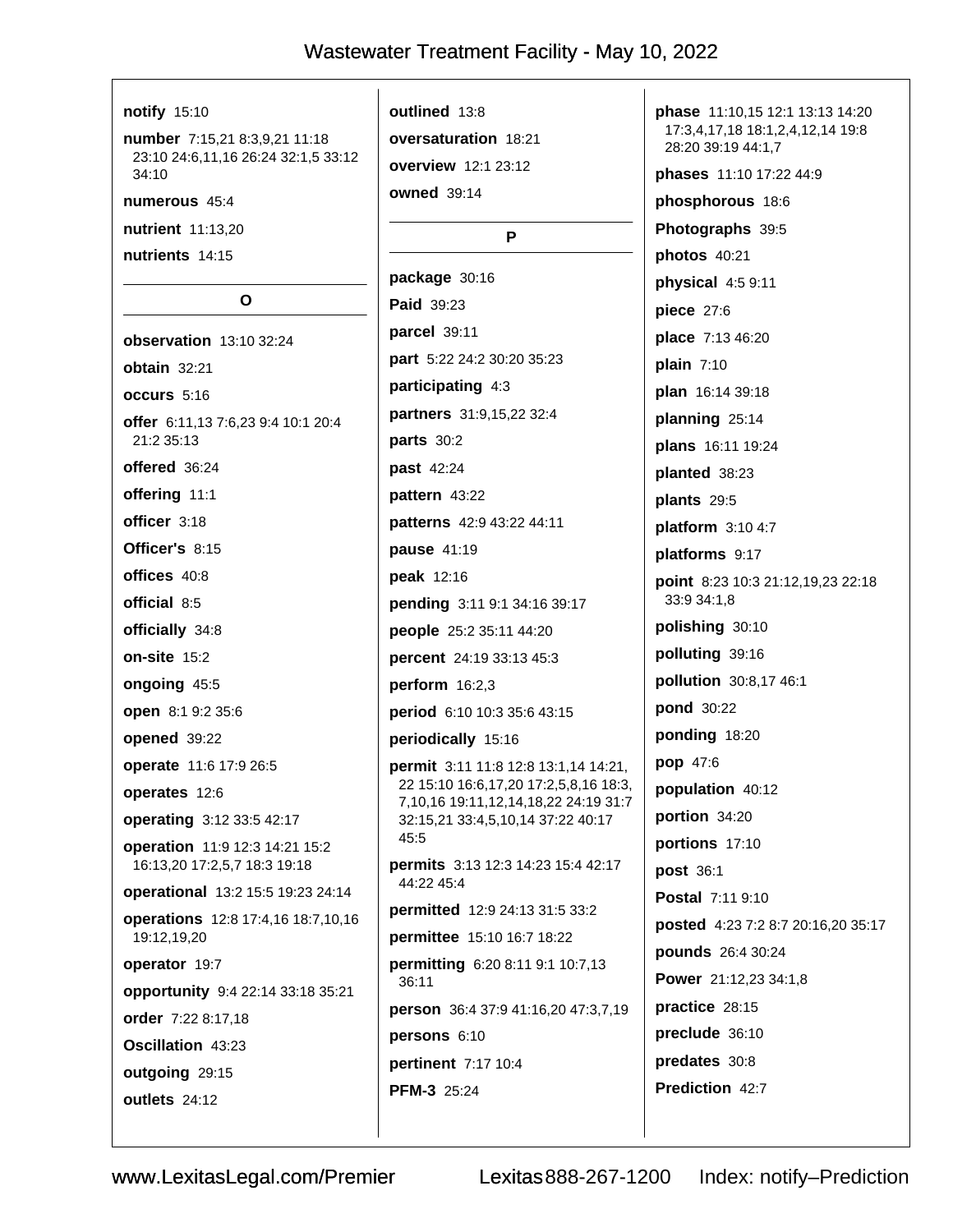proposes 13:14

predictor 43:1

preliminarily 27:22 preliminary 23:18

prepare 4:19

prepared 35:16

preparing 5:20

preregister 5:14

preregistered 5:10 10:1 35:10 41:10.20 45:17 47:19

preregistration 5:7 35:2

present 4:19 22:14

presentation 11:1,24 20:3,7 21:8,9, 13 22:9 23:8 24:1,5,22 33:17,22 39:17

presentations 3:22 4:16 5:2 6:21 23:18 25:4 34:17

presented 35:23

prevent 18:20

previously 7:6,21 9:13 12:6 47:21

prior 9:22 10:10 12:18 14:17 15:11, 23 21:18 37:4 39:15

private 39:14

problem 46:13,14,15

problems 42:18

proceed 11:3 22:2 42:3 45:22

proceeding 8:4 10:15

proceedings 3:19 4:20 5:16,21 6:9

process 8:18 11:13

produce 26:3 44:14

produced 43:18

program 26:21,23 27:1

project 11:21 14:13 17:15 23:12 24:7 25:11 26:7,18,20 27:4,11,12 28:21,22 29:18 30:10,17 31:3,5 39:20 44:20

projects 25:16 26:8,9,13,14 27:15, 17,24 28:8

promote 24:13

prompted 28:5

proper 15:19 19:15

proposed 6:24 8:11 11:15 12:2 14:7 15:9 20:11,19 26:20 34:6

protect 13:4,5 20:1 protection 15:7 protocol 34:22,24 protocols 3:24 7:13 proven 40:15 proves 39:21 40:3 provide 3:9 12:1 16:7 18:22 21:10 provided 11:14 21:12 23:23 34:9 provisions 14:24 public 3:4,11 5:9,12 6:5,10,17 7:3,14 9:4,12,24 10:17 15:7 18:11,14 20:1 21:10,16 22:13,19 23:11,17 24:8,17 30:15 38:3 39:10 40:20 publicly 39:14 published 35:7 pump 13:21,22,23 purpose 8:9 11:24 23:7

purposes 20:8 24:2

pursuant 3:23 4:21

put 36:7 41:19

putting 29:24

#### Q

quality 14:17 28:17 33:8

quarterly 18:23

#### R

rain 38:17 43:2.5.8.10.14 rainfall 38:15 raining 38:22 rake 32:5 rats 39:20 Rausch 40:4 **reach** 22:19 reading 35:19 ready 3:2 11:2 21:22 22:3 34:22 36:4 37:16 42:2,3 45:22

real 46:19 realized 23:3

reason  $43:20$ 

reasons 8:20 42:20 43:13

**REBAR 22:24** 

receipt 8:2

receive 5:1 12:10 16:22

received 7:15 8:8,14 9:22 12:14 13:12 16:19 19:9 33:24 36:2 37:1  $41:4$ 

recognize 3:16 35:11

recognized 5:11 35:1 36:4

record 4:9,16 5:23 6:4 7:1,19 8:1,4, 10,12 9:2 10:9 20:8,19,23 21:3 24:2 25:11 29:23 30:9 34:4,7 35:24 36:1, 23 37:3 41:7

reducing 30:24

reduction 11:21 28:3 29:14 30:7,17

refer 23:10

reference 20:5

reflect 20:19 44:19

regard 8:11,24

regional 3:13 11:6 12:7 14:5 16:21  $17.6$ 

registered 25:2

registration 35:6

regulation 30:19

requlations 15:1

related 10:5 24:15

**remain** 7:7.13 8:1

remains 9:2

**remarks** 3:20 4:12

remediation 14:16 25:11,13 29:22  $30.10$ 

remember 9:20 25:23 43:17 44:2

remind 10:17

removal  $11:13$ 

**remove** 14:15

**renew** 19:18

renewal 14:22 19:12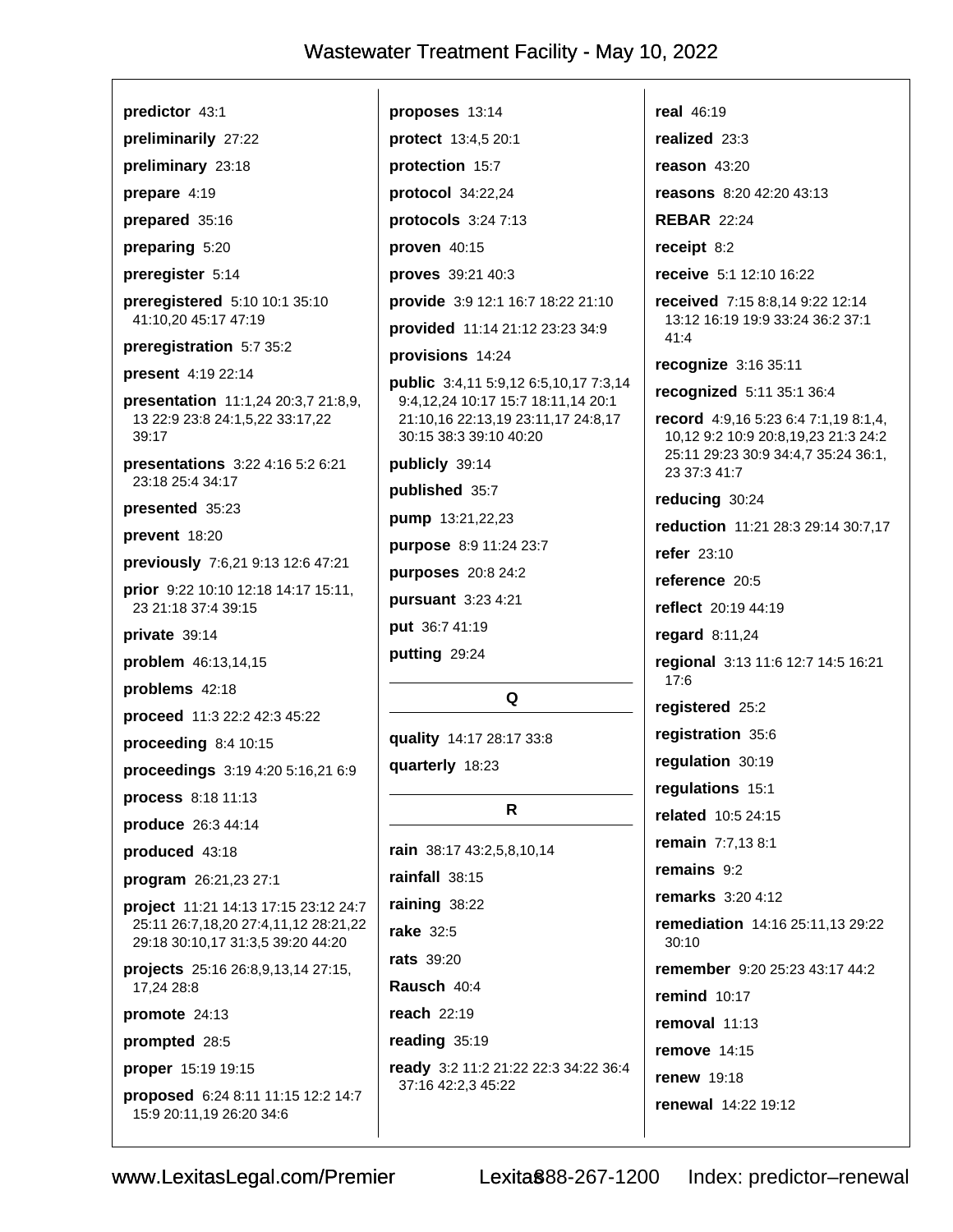renewed 17:2 renews 17:5 report 8:15 16:9,11 19:3 reported 37:24 reporter 4:18 5:20 35:16 reporter's 8:5 41:6 reporting 13:2 15:6 19:24 reports 18:23 39:15 representative 15:23 representatives 4:14 representatives' 40:8 request 40:3 require 15:10 17:1,22 18:17 required 16:17 19:4 30:15 requirement 4:21 requirements 13:3 15:6 17:3 19:24  $33:5$ requires 16:7 18:3,11 research 11:21 14:12 29:18 39:19 44:20 reset 42:1 45:21 residence 21:16 respective 4:4 responsible 19:7 rest 31:1 Restoration 27:4 results 18:24 retired 39:19 42:6 retirement 46:12 reuse 11:23 14:10 17:14 review 6:2 8:18 15:16 21:17 23:22 24:4 26:24 37:4 reviewed 8:16 34:1 reviewing 24:3 rid 45:6,7 rig 32:8,9 Road 26:19 27:9 28:13 rolls  $44:5$ 

room  $4:2$ roughly 33:7 round 26:24 **Route 27:16** running 27:1 30:1,5 40:16 runoff 18:21 38:22 46:18 runs 43:11 ruthless 40:13  $\mathbf{s}$ safe 40:16 sampling 18:24 19:1,2 SAPP 41:12 47:2.23 Satellite 39:21 saturate 43:15,17 44:12 saturated 43:8,9,11,12 44:14 **SCADA 32:5.6 SCD** 39:23 schedules 3:6 screen 20:10,22 23:24 34:22 screening 13:17 secret 32:2 Secretary 3:17 8:16,17 10:10,14 37:4 40:5 Secretary's 6:2 7:24 9:5 10:20 Section 5:6 6:18 septic 25:11,12,23,24 series 23:14 28:15 43:18 serve 3:17 14:18 **serves** 26:17 service 7:11 9:10 12:11 16:23 42:8  $s$ essions  $23:16$ settlement 38:7,9 severe 38:4 shame 46:19 she'll 47:6 sheets 4:6

shift  $44:7$ short 43:14 **Show 40:22 showed** 38:15 shows 13:7 30:12 31:9 32:19 side 28:4 sign  $35:5$ sign-in  $4:5$ signed 31:16 47:7 significant 44:15 Simon 46:24 47:3,22 simple  $46:16$ sincerely 34:13 single 29:11 43:10 sir 42:1 47:13 site 27:9 30:14 32:11 sixth 47:7,19 slide 22:21 25:1,8 26:11 28:7 30:11 31:8 32:16 slides 22:23 26:16 slow-moving 43:16 sludge 13:22 38:5 small-scale 42:9 **snow** 38:24 **snowy** 44:14 social 9:17 sodium 18:8 soft  $47.11$ software 30:16 soil 19:1 39:14 solely 7:16 speak 5:18 35:1,13 36:5 37:9 47:8,19 speaker 36:7 47:16 speakers 36:15 37:8 speaking 22:5 37:16 specific 6:19 specifications 15:18 16:12 spoken 47:12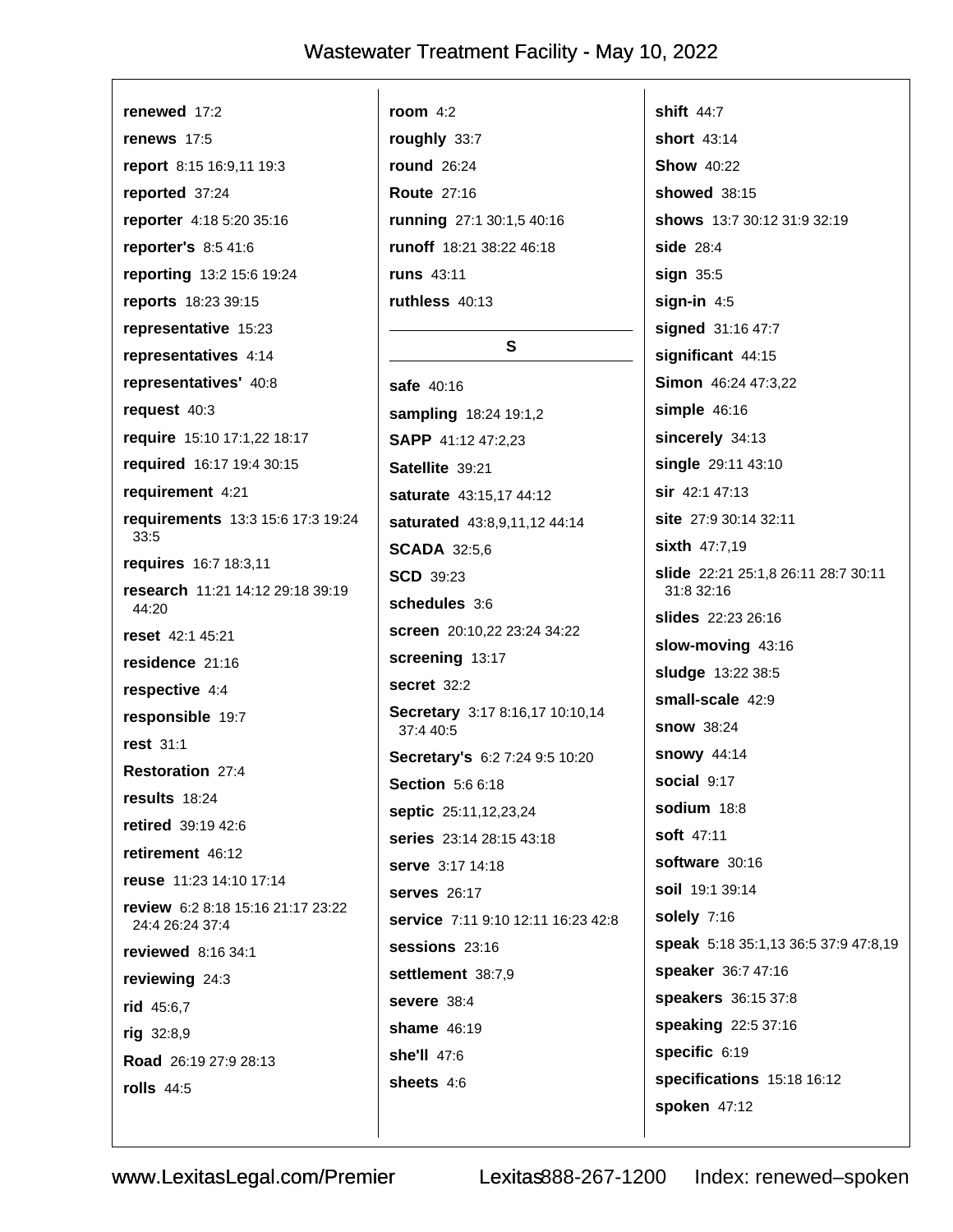spray 11:19 12:12,20 13:7 18:17 31:9,15,22 44:5 spraying 38:21 39:8 sprays 38:19 43:7 square 28:19 staff 10:23 16:1 22:16 stand 33:18 standard 3:23 6:6 25:23.24 standardized 9:18 standing 28:9 43:19 **stands** 30:15 start 22:8 25:10 32:5,6,8,11 37:7 starting 31:2 startup 15:23 State 11:7 38:10 39:23 40:7 stated 12:6 21:7 33:12 statement 45:2 **States 7:11 9:10** station 13:24 statutory 4:21 8:9 **stop 39:8** storage 14:19 29:9 stored 12:17 storm 29:7,8 43:10,13,16 storms 43:18 stormwater 30:17.19 straighten 46:20 straightforward 27:5 Stream 27:4 strongest 44:9 structured 29:1.18 subject 7:16,18 10:5 46:2 submerged 14:12 submit 16:12 45:12 submitted 9:7,16 10:19 16:18 23:20 subsection 35:3 subsequent 6:12 suffers 38:4

suggest 34:14

summarized 23:8

Sussex 3:12 11:5,14 12:6,10 16:23 21:22 22:5 23:7 24:17 26:14 27:8 31:6 37:19 38:11 40:11

swale 30:21,22

**swales** 28:15,16

switch 25:8

synthetic-lined 12:18

system 13:16,20 15:15,21 16:4,9,13 36:6 44:23

**system's** 12:23

systems 14:15 15:3,13 19:16 25:24 26:1

T

taking  $3:6$ talk 25:12 tax 27:5 taxpayers 40:23 technical 16:12 22:10,24 teens  $30:5$ temperatures 43:24 ten 29:20 ten-vear  $29:8$ territories 16:24 tertiary 31:21 test  $16.432.23$ text 9:18 therefor 8:20 thing  $31:24$ things 31:12 34:22 36:3 46:4 thought  $46:11$ thousand 27:7 three-minute 36:14 three-year 26:7 ties 33:11 time 3:6 5:15 6:10 21:3 33:14 35:6,11 timer 37:15 42:1 45:21 titled 40:19 **TMDL 28:3** today 3:7 33:1 38:1 **Todd** 22:5 toilets  $39:9$ told 38:10 39:6 tonight 4:6,8,21 5:4,16 6:5,16,22 8:4,13,24 9:23 10:15 23:7,22 35:21 36:16,19,24 41:5 tonight's 3:3,18 5:21 6:8,12 7:17 8:10 22:13 24:21 34:20 tortured 40.2 total 17:10,24 18:6 29:14,15 33:3 transcript 4:20,23 5:21 8:6,12 35:16, 20 36:2 41:6 transparency 24:20 trapezoidal 27:6 **treat** 16:23 treated 11:22 12:13,17 14:9 17:22 18:5,11 treatment 3:14 11:7,12,17 12:7,11, 22 13:16.20 14:4 15:3.20.24 16:21 17:6.11 18:13.14 tropical 43:16 Tuesday 3:8 turn 10:22 22:9 turned 23:19 turning  $4:13$ Twitter 9:17 U ultimate 10:12 ultimately 8:17 understand 46:17

understands 32:13 undertaking 24:10 underway 3:21 39:3 **UNIDENTIFIED 47:16**